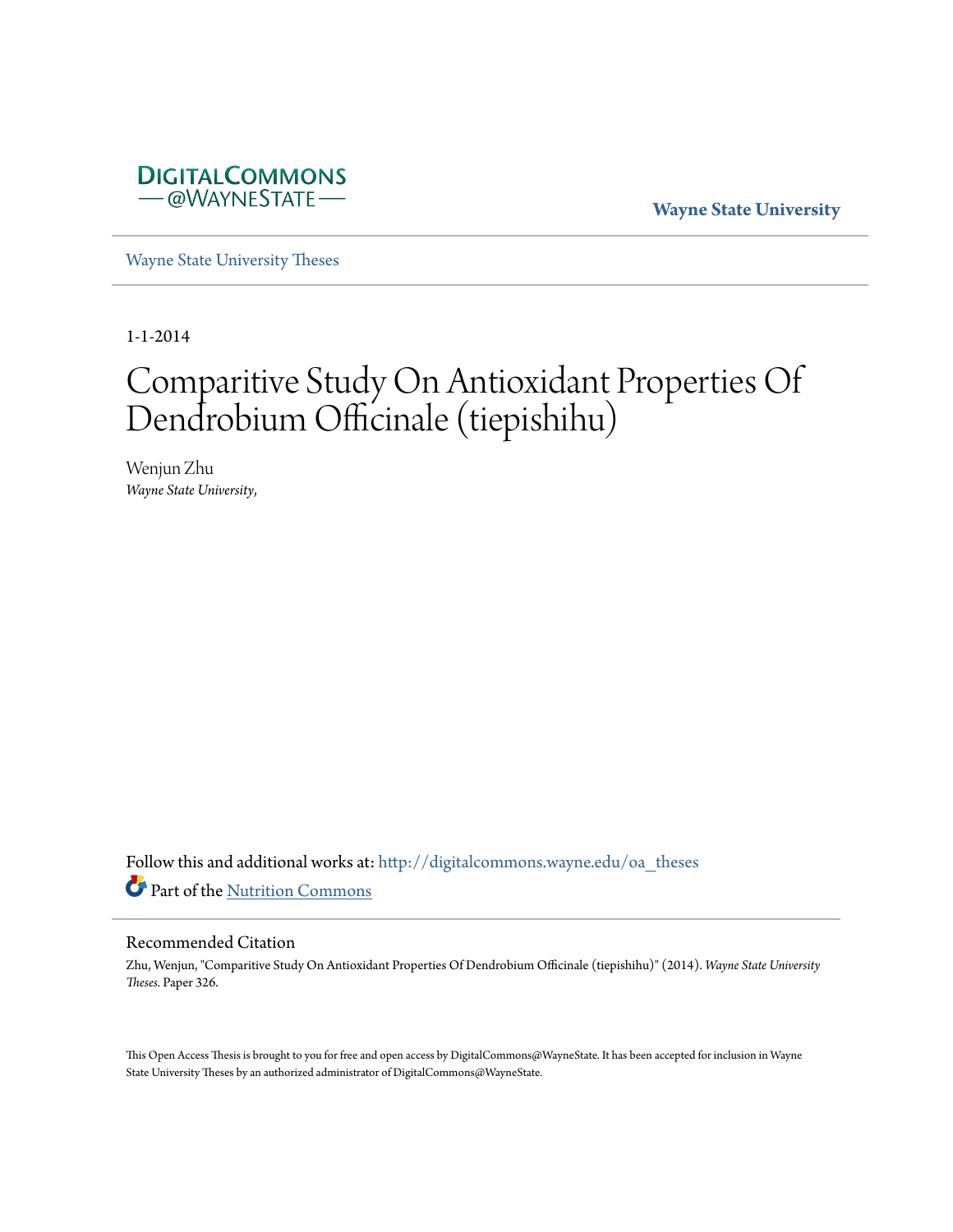### **COMPARITIVE STUDY ON ANTIOXIDANT PROPERTIES OF** *DENDROBIUM OFFICINALE* **(TIEPISHIHU)**

by

## **WENJUN ZHU**

#### **THESIS**

Submitted to the Graduate School

of Wayne State University,

Detroit, Michigan

in partial fulfillment of the requirements

for the degree of

# **MASTER OF SCIENCE**

2014

MAJOR: NUTRITION AND FOOD SCIENCE

\_\_\_\_\_\_\_\_\_\_\_\_\_\_\_\_\_\_\_\_\_\_\_\_\_\_\_\_\_\_\_\_\_\_\_\_\_\_\_\_\_

Approved by:

Advisor Date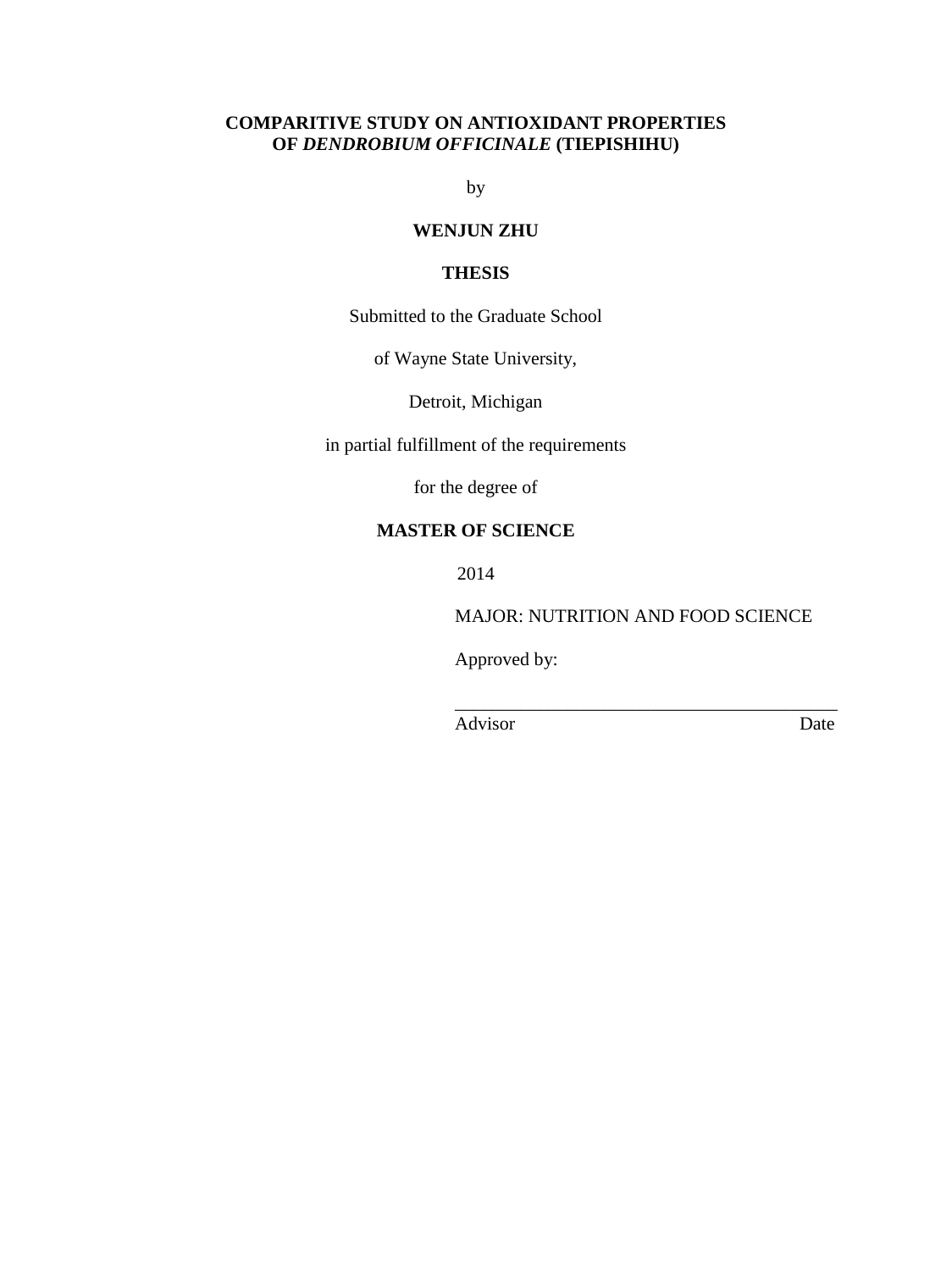# **© COPYRIGHT BY**

# **WENJUN ZHU**

**2014**

**All Rights Reserved**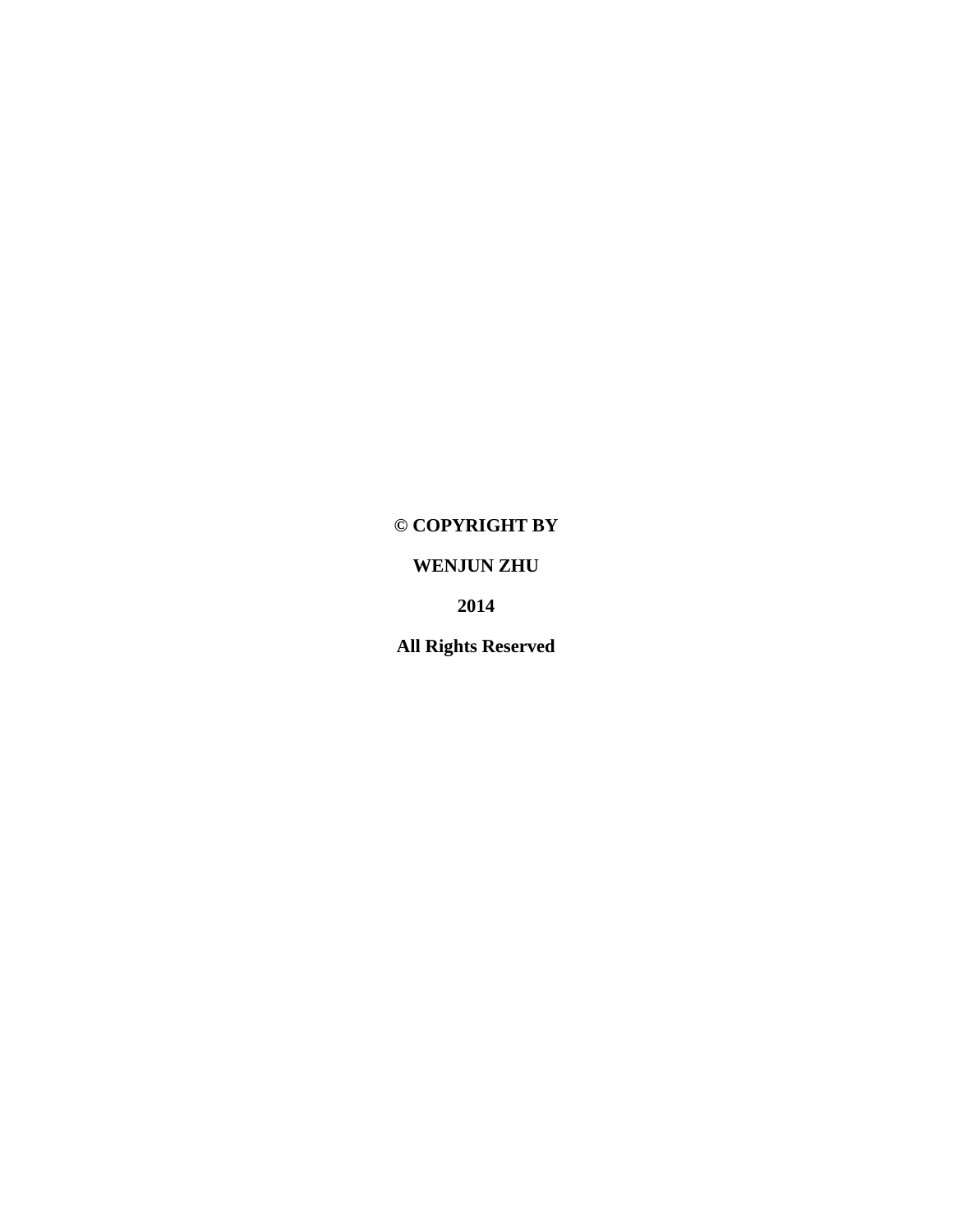## **DEDICATION**

<span id="page-3-0"></span>This thesis is dedicated to my parents, Bin Zhu and Caihong Zhang for their love and support, also to my wife, Kunxing Guo for endless encouragement throughout the years. It would not be possible without the great experiences with my Japanese family, the Watanabe's, who inspired me to start the journey of studying nutritional science. I also appreciate all the friends and colleagues for their company and experiences for improving my work in research.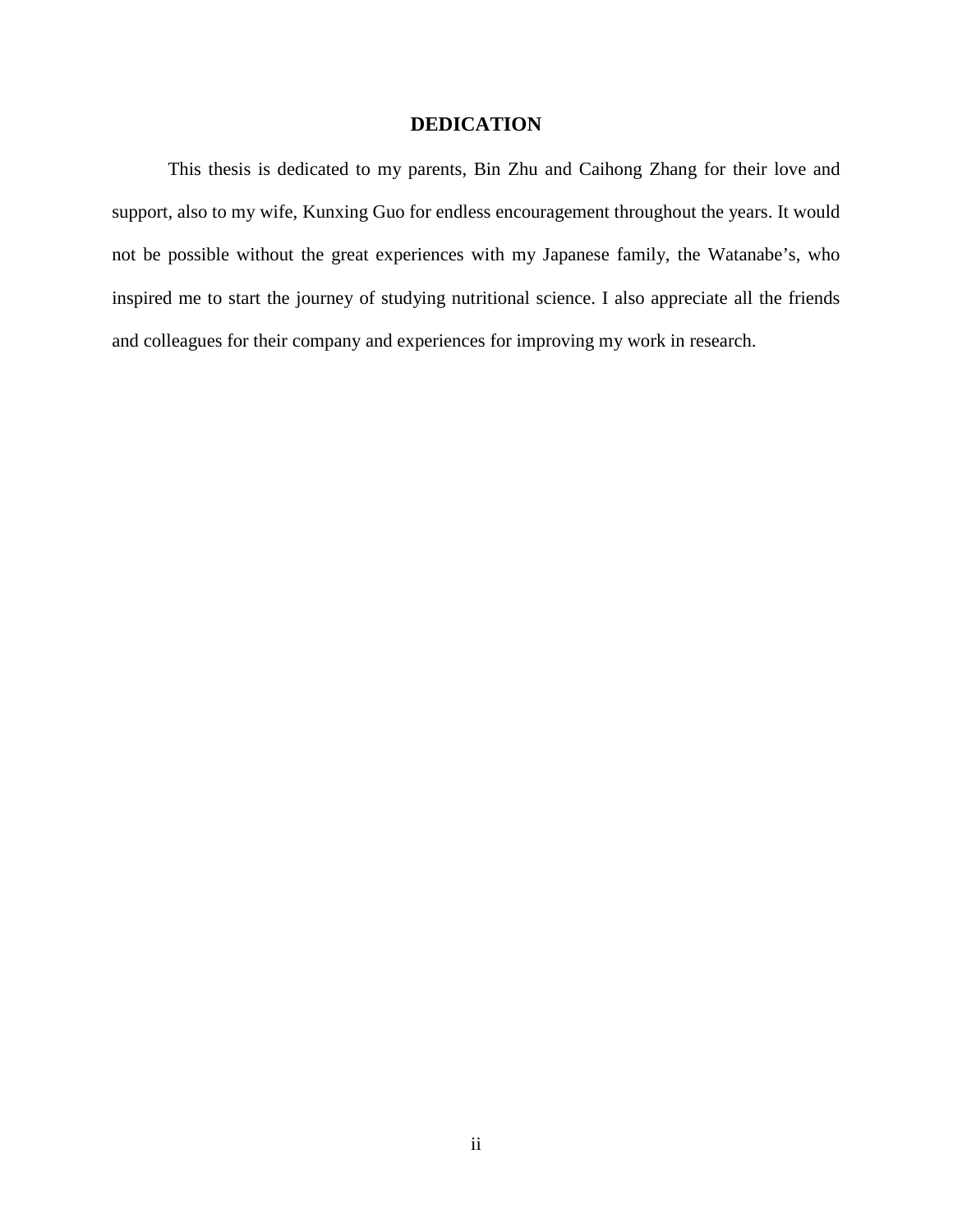#### **ACKNOWLEDGMENTS**

<span id="page-4-0"></span>I am grateful for Dr. Kequan (Kevin) Zhou's continuous support and advisory during my Master's program. Also I appreciate Dr. Hoda Kadouh and Dr. Shi Sun for the mentoring and the teachings on research studies and experiment techniques. I also like to thank Dr. Catherine Jen and Dr. Yifan Zhang for serving on my graduate committee. I would like to express gratitude towards Dr. Gupta lab, Dr. Zhang lab and Dr. Khosla lab for allowing me to use equipment for essential experiments, and to colleague Dr. Arvind Goja, Dr. Archana Unnikrishnan, Varun Tahlan, Eno Latifi, Ninghui Zhou and Prachi Gupta for their help and support.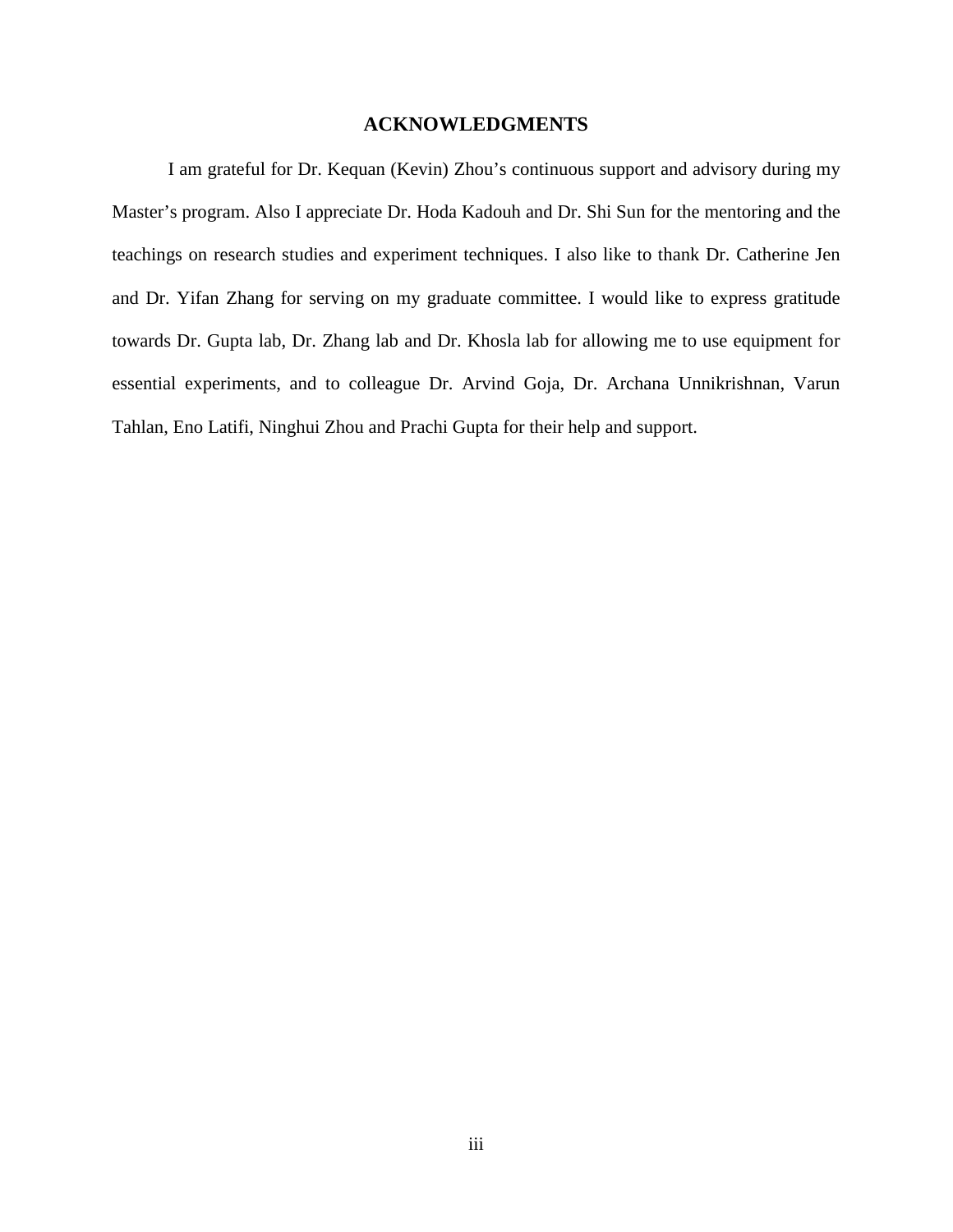# **TABLE OF CONTENTS**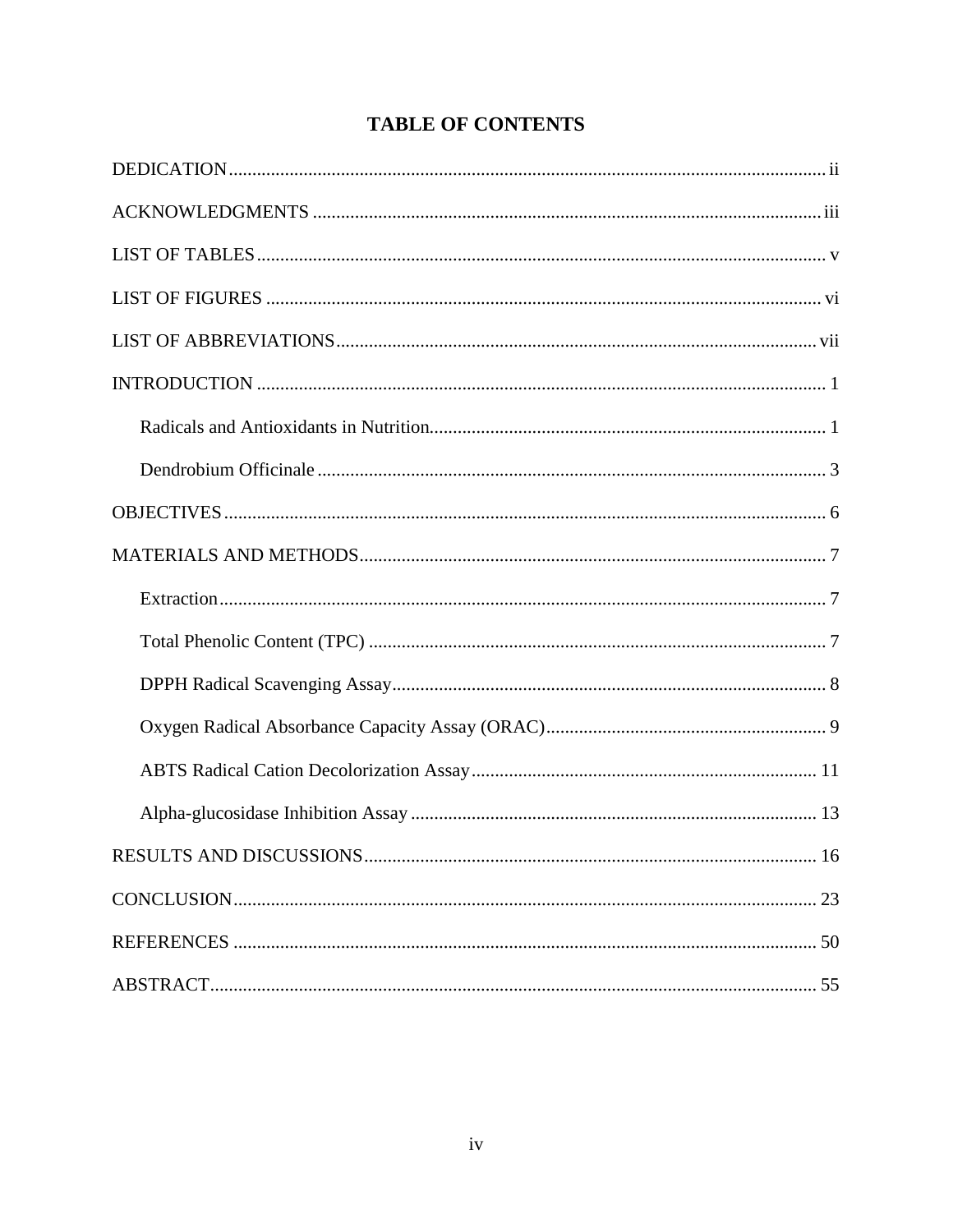# **LIST OF TABLES**

<span id="page-6-0"></span>

| <b>Table 1:</b> Absorbance readings of Gallic acid standards for concentrations 0, 0.05, 0.1, 0.2, 0.3,                                                                                      |
|----------------------------------------------------------------------------------------------------------------------------------------------------------------------------------------------|
| <b>Table 2:</b> GAE values in mg/mg for Dendrobium acetone extract based on absorbance recorded<br>and mean values calculated at concentrations of $1, 2, 5, 10, 25, 50$ mg/mL for TPC assay |
| Table 3: Trolox Standards mean net AUC values based on FL readings for ORAC assay  34                                                                                                        |
| Table 4: Calculated mean TE values from ORAC assay for DO acetone and ethanol fraction                                                                                                       |
|                                                                                                                                                                                              |
| Table 6: Calculated mean TE values from ABTS assay for DO acetone and ethanol fraction with                                                                                                  |
| Table 7: Analyzed results of TE values for DO acetone and ethanolic extracts from ORAC and                                                                                                   |
| Table 8: Glucose standards absorbance measurements at concentrations of 0, 50, 100, 200, 400                                                                                                 |
| <b>Table 9:</b> Percentage $\alpha$ -glucosidase inhibition for DO Acetone and Ethanol (EtOH) fractions<br>based on glucose concentration mean values and absorbance mean values 48          |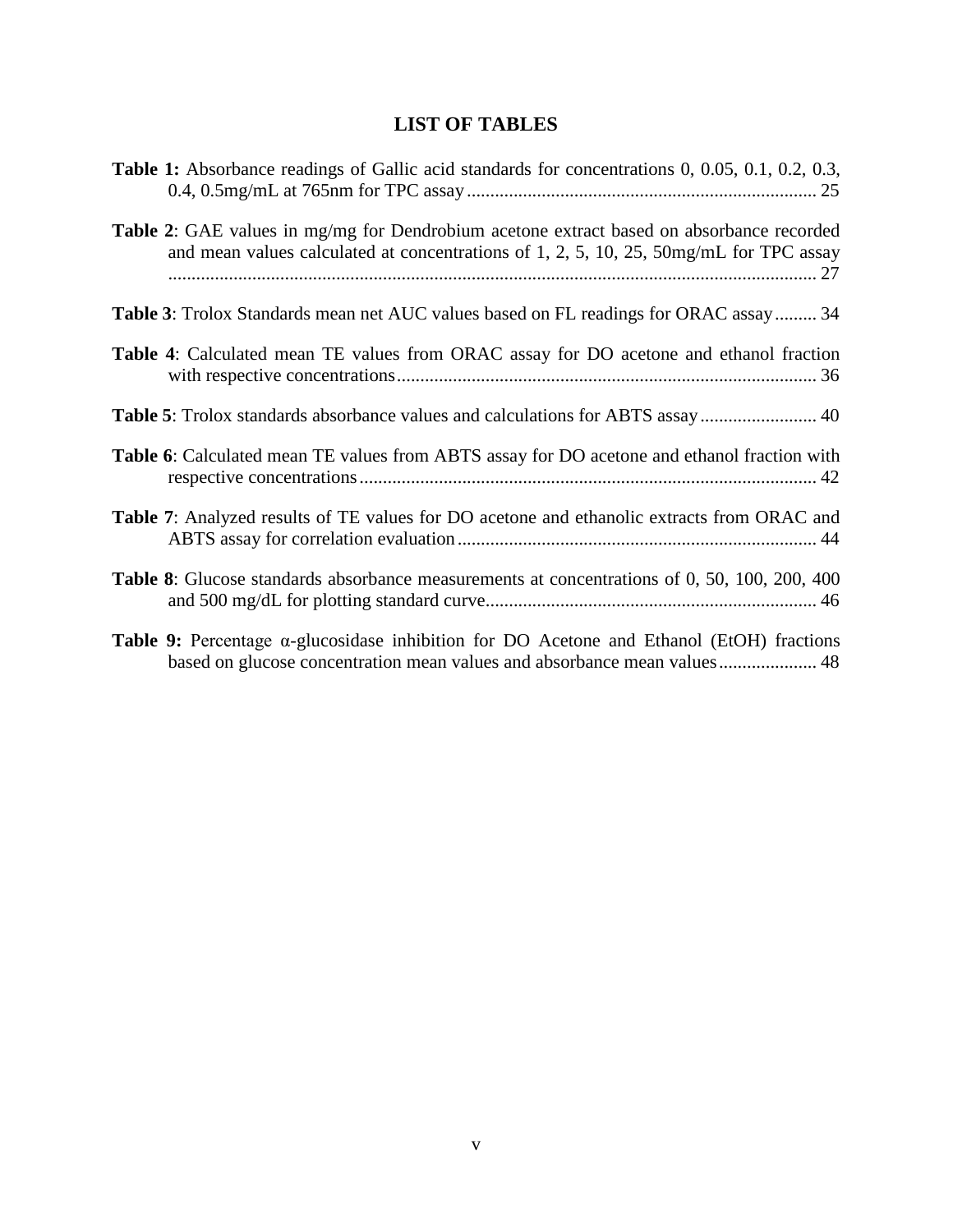# **LIST OF FIGURES**

<span id="page-7-0"></span>

| <b>Figure 1:</b> Beer's Law plot for Gallic acid standard curve absorbance readings at 765nm vs.                 |
|------------------------------------------------------------------------------------------------------------------|
| Figure 2: mg of GAE per mg of Dendrobium crude Acetone extract in different concentrations                       |
| Figure 3: Adjusted DPPH• concentration level based on Dendrobium extract reaction over 2-                        |
| Figure 4: DPPH• percentage scavenging capacity of Dendrobium antioxidant presented in                            |
|                                                                                                                  |
| Figure 6: ORAC plot expressed as FL readings for DO Acetone fraction in reaction with AAPH                       |
| Figure 7: ORAC plot expressed as FL for DO Ethanol fraction in reaction with AAPH radicals                       |
| Figure 8: Trolox stand curve with concentrations of 0, 20, 40, 80, 100 and $200\mu$ M for                        |
| Figure 9: ORAC TE values comparison between DO acetone and ethanolic extracts for each                           |
| Figure 10: ABTS <sup>++</sup> percentage scavenging capacity for DO Acetone fraction at concentrations of        |
| <b>Figure 11:</b> ABTS <sup>*+</sup> percentage scavenging capacity for DO Ethanol fraction at concentrations of |
| Figure 12: Standard curve with slope equation for Trolox scavenging power at different                           |
| Figure 13: ABTS Assay TE values comparison between DO acetone and ethanolic extracts for                         |
| <b>Figure 14:</b> Comparison between TE analysis by ORAC and ABTS <sup>*</sup> assay for DO acetone              |
| Figure 15: Standard curve plot of Glucose at different concentrations for subsequent calculations                |
| Figure 16: Bar graph for illustrating percentage $\alpha$ -glucosidase inhibition differences between            |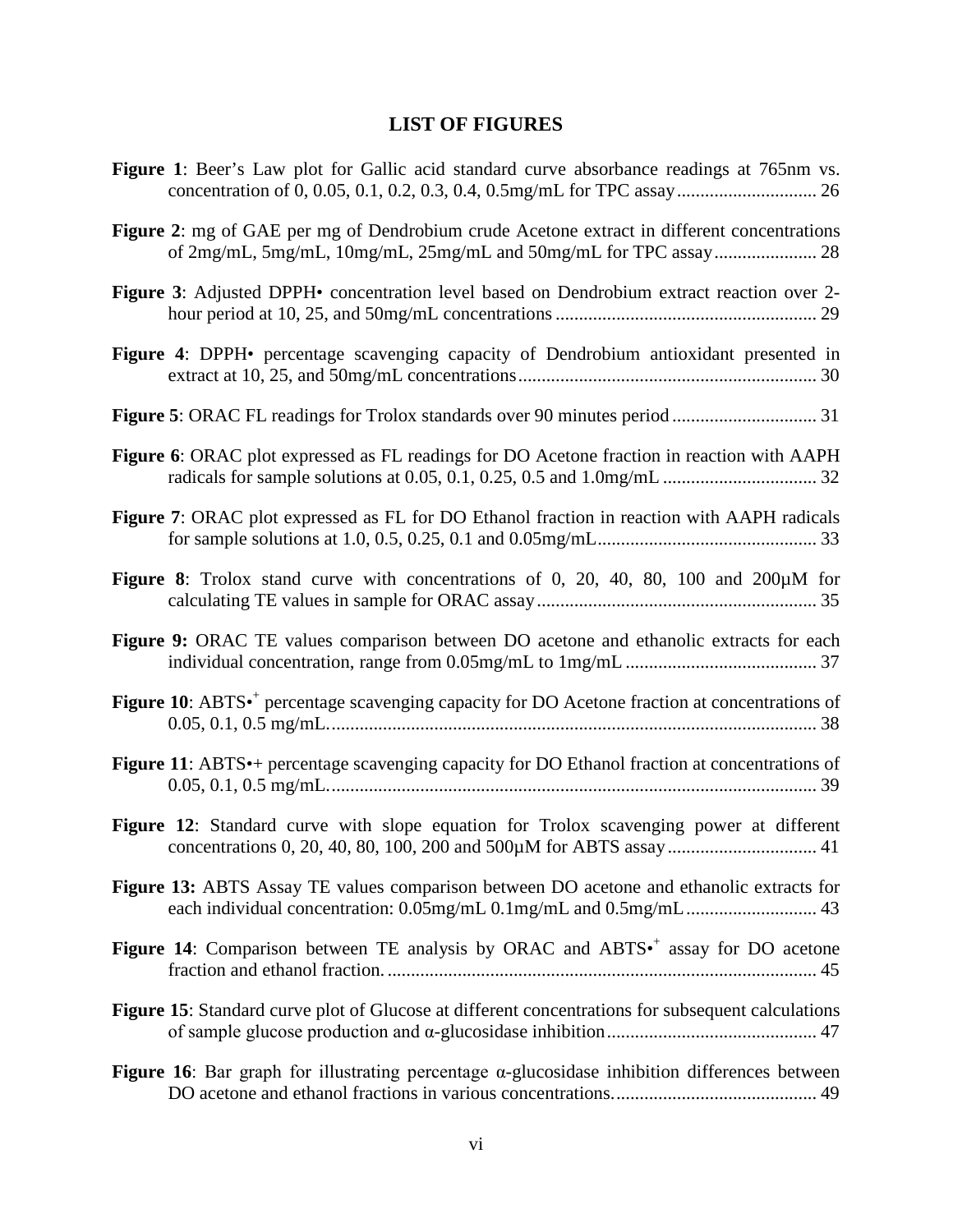## **LIST OF ABBREVIATIONS**

<span id="page-8-0"></span>**DO**: Dendrobium Officinale Kimura et Migo **AOXs**: Antioxidants **ROS/RNS**: Reactive Oxygen/Nitrogen Species **AOC**: Antioxidant capacity **TPC**: Total Phenolic Content **GAE**: Gallic Acid Equivalent **DPPH**: 2, 2-diphenyl-1-picrylhydrazyl **ORAC**: Oxygen Radical Absorbance Capacity Assay **TEAC**: Trolox Equivalent (**TE**) Antioxidant Capacity **ABTS**: 2,2'-azino-bis (3-ethylbenzothiazoline-6-sulphonic acid) **SD**: Standard Deviation **HPLC**: High Performance Liquid Chromatography

**GC-MS**: Gas chromatography – Mass Spectrometry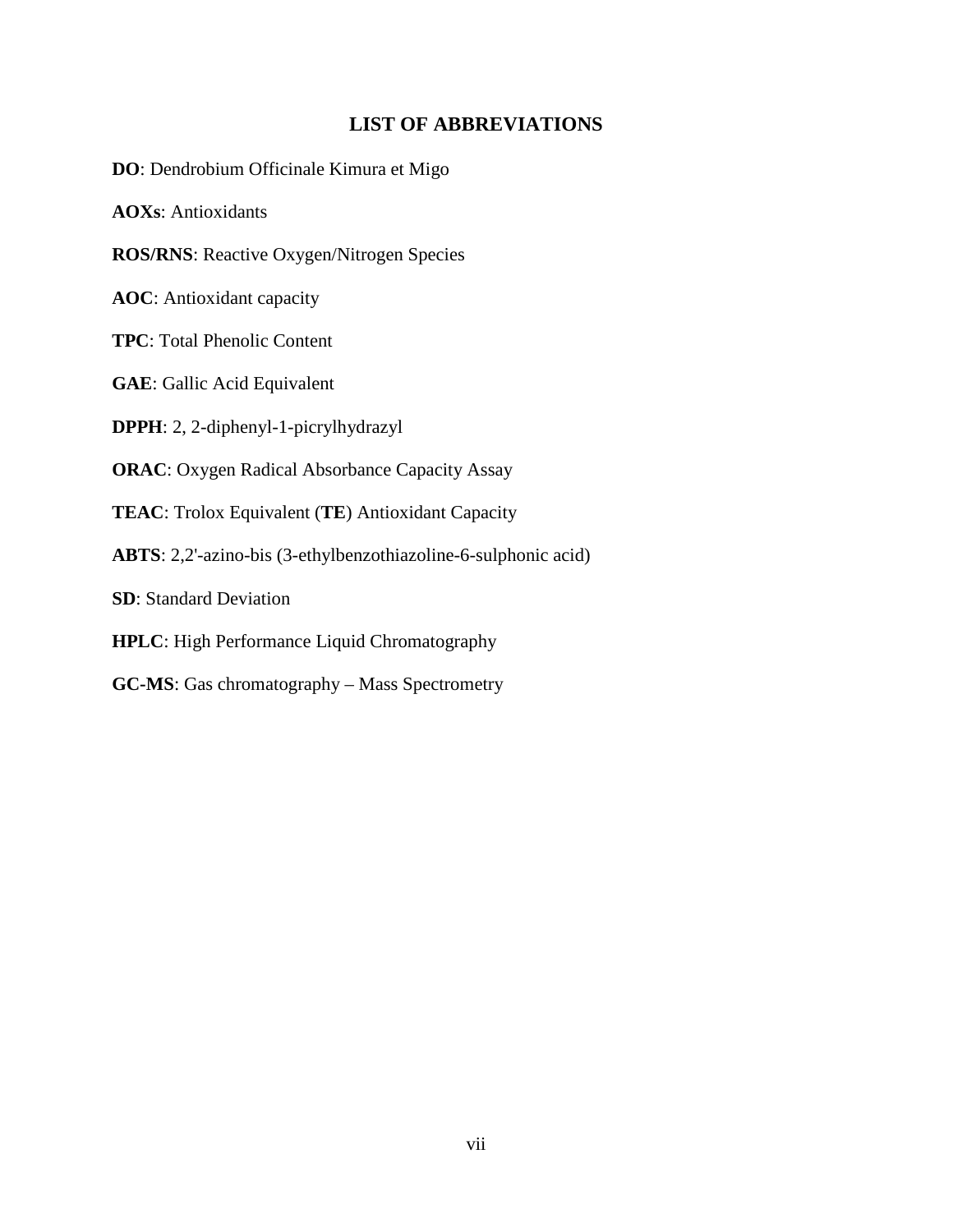#### <span id="page-9-0"></span>**INTRODUCTION**

#### <span id="page-9-1"></span>**Radicals and Antioxidants in Nutrition**

Countless chronic diseases, metabolic syndromes, are caused by oxidative damages to the cells, pathways and nutrients necessary for maintaining good health. The main source of such damages is from reactive oxygen/nitrogen species (ROS/RNS) that are being generated through various external and internal effects such as radiation, smoking, regular exercises and metabolism. These free radicals have reactive and unstable properties that constantly seek available electrons through anti-oxidative reactions utilizing antioxidants (AOX) or enzymes for the protection of cells. Otherwise, accumulation of such damages will eventually lead to the development of many pathological conditions. [\[1\]](#page-58-1) Therefore, the identification and investigation of AOX have become increasingly popular as an alternative solution for disease prevention and treatment.

Dietary antioxidants can be found in two main categories: synthetic and natural, which both are essential and serving respective functions. Their purpose is to couple with available nutrients for minimizing oxidative stress and damages, essentially by limiting and destroying free radicals, enhancing activities of antioxidant enzyme activities and regeneration.[\[2\]](#page-58-2) Synthetic AOX including butylated hydroxytoluene (BHT) and butylated hydroxyanisole (BHA) etc., are frequently used by food industry for preservative purpose such as preventing spoilage of foods that containing oxidation-prone fatty acids. [\[3\]](#page-58-3) On the other hand, natural antioxidants cover variety of subcategories including phenols, carotenoids, vitamins and nitrogenous compounds. They occur in nature such as our body and plants, where we utilize and replenish them by consumption of such antioxidant-rich foods to counteract oxidative damage. [\[1\]](#page-58-1) This is why majority of the antioxidant researches began with identification and quantification of possible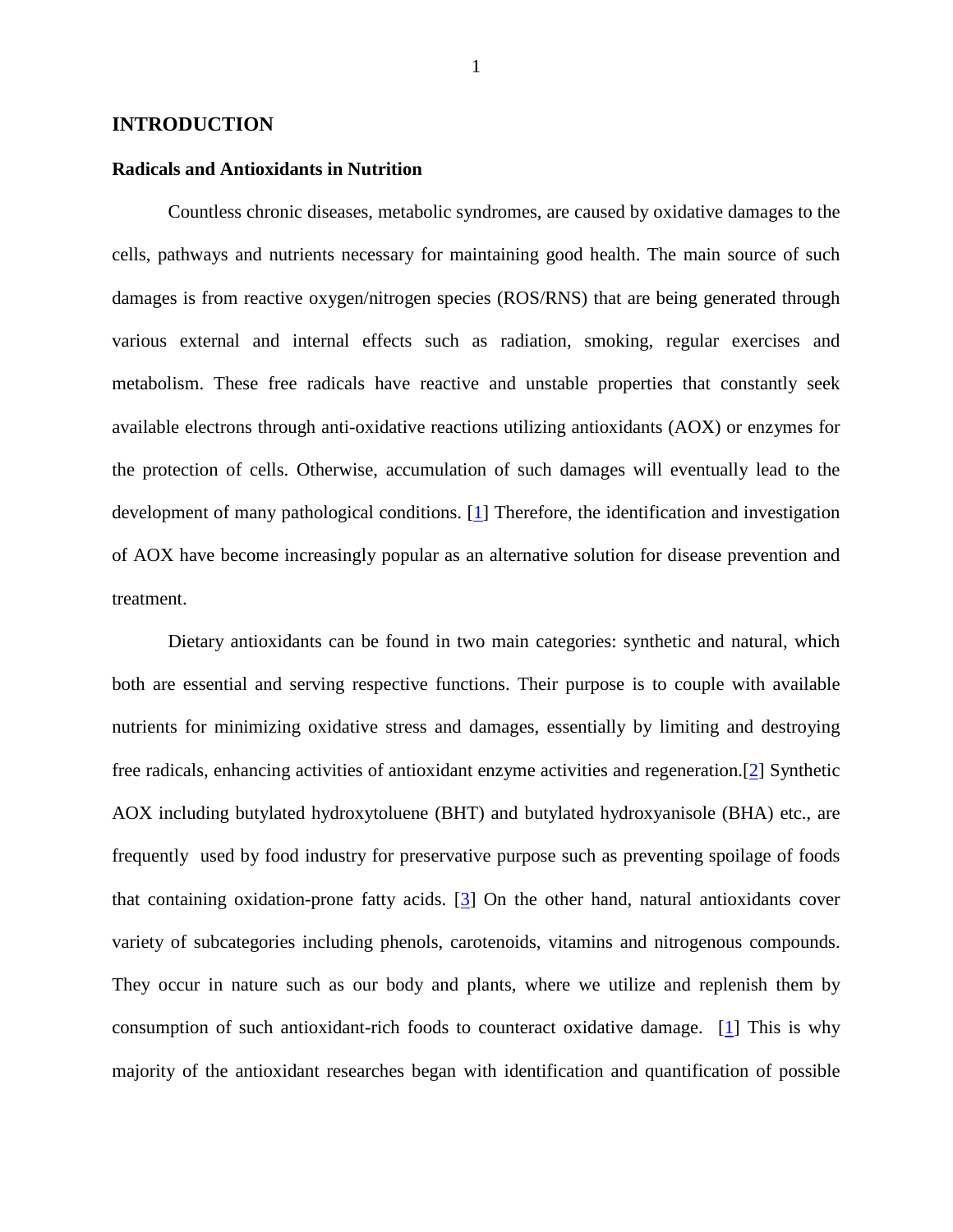bioactive compounds in foods. Then the ones with better efficacies would become targets of interest for subsequent in-depth analysis such as isolation of possible active compounds and elucidation of reaction mechanisms.

The anti-oxidative reactions vary based on several factors including type of radicals, chemical property of active compound, kinetics and quantity etc. For instance, radicals, such as peroxyl  $(O_2\bullet)$ , peroxynitrite (ONOO-) and hydroxyl (HO $\bullet$ ) etc., mainly require reduction reaction via hydrogen atom transfer. Compounds that are capable of performing such reaction sometimes are limited to each individual radical type, for example, phenols are good quenchers for peroxyl radicals but carotenoids are relatively ineffective. [\[4\]](#page-58-4) Plants that are rich in phytochemicals often have antioxidant capacities (AOC) for reducing oxidative stress caused by multiple types of radicals. [\[5,](#page-58-5) [6\]](#page-58-6) Therefore, using analytical methods targeting scavenging capacities for different types of radicals may provide comprehensive information for determine antioxidant profile of an unknown sample. In this way, we can obtain more AOX from various natural sources to increase the efficiency of lowering oxidative stress and damages.

In the aspect of nutrition, it is crucial to understand of how ROS/RNS affect nutrients and respective metabolisms in order to evaluate physiological effect in terms of, for example, cellular senescence, signaling and other biological processes. With time, the radicals are prone to cause more severe consequences such as cardiovascular disease and carcinogenesis. [\[7\]](#page-58-7). For maintaining low oxidative stress, dietary intakes of macro- and micro-nutrients play important roles as modifiers in both direct and indirect cellular ROS production and removal. [\[8\]](#page-58-8) For example, protein intake and its amino acid metabolism are closely related to glutathione oxidation and reduction. Excessive amount may increase the production of oxidative nitrogen radicals. On the other hand, deficiency would negatively affect the production of anti-oxidative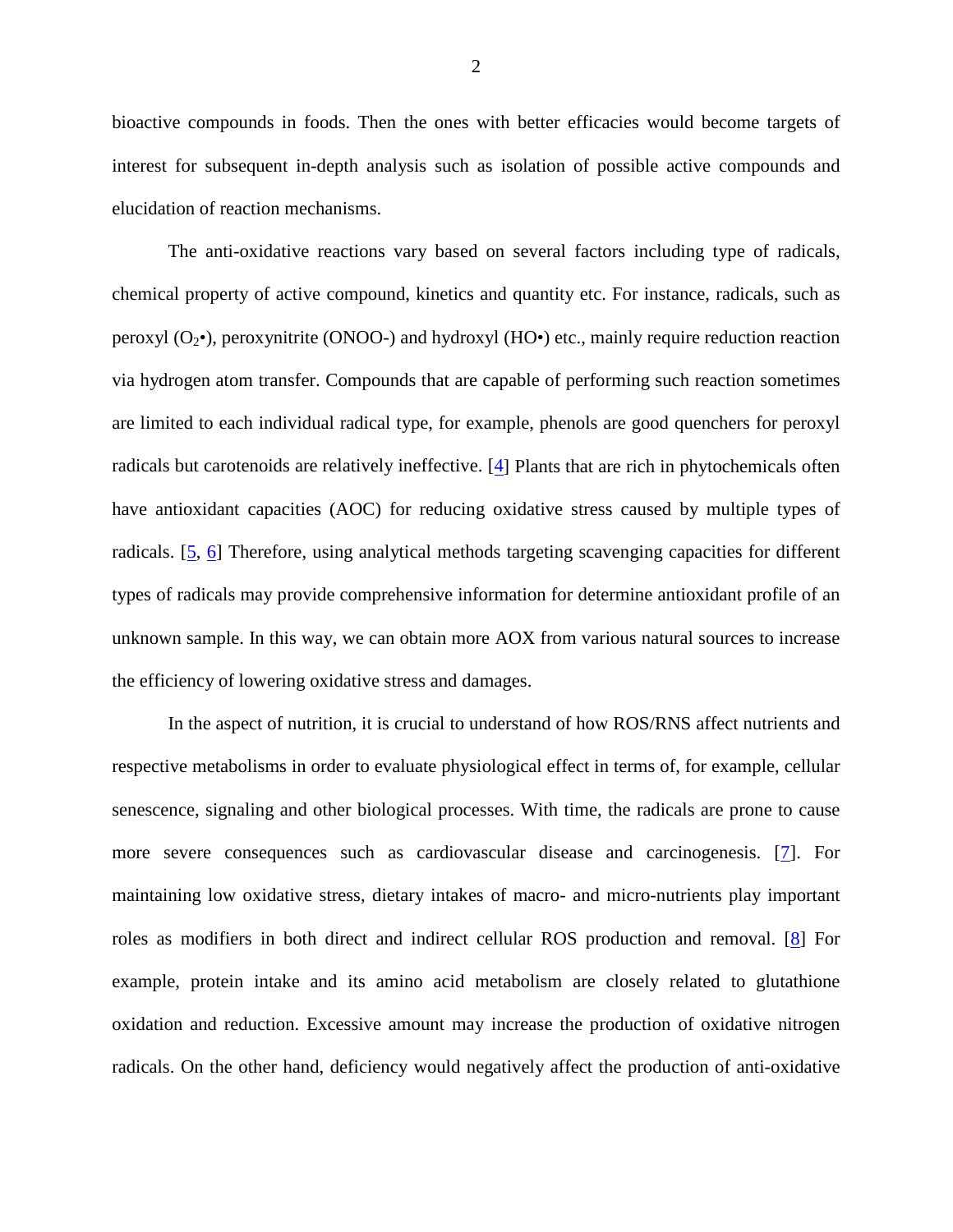enzymes such as superoxide dismutase and glutathione reductase, which are essential for endogenous neutralization of free radicals. [\[9\]](#page-58-9) As of lipid peroxidation, intake of PUFAs from plant or fish oil may increase the susceptibility of oxidative stress, but also can benefit cardiovascular functions in terms of reducing endogenous lipogenesis. The factor that influences which process would be predominant relies on how and what other nutrients are available in the system simultaneously. [\[10\]](#page-58-10) Therefore, diet including essential minerals, vitamins and various beneficial phytochemicals will aid in decreasing oxidative stress and serving cellular protective functions. Amongst those, vast researchers are focusing on the investigation of phytochemical antioxidants that may serve as possible replacement therapies for people with complex pathologies or rejection rewards potent drug treatments. Those plant sourced compounds would have minimal adverse effects when treatments involve compounds like polyphenols, vitamins and carotenoids as alternative or complementary medicine. [\[11\]](#page-59-0)

#### <span id="page-11-0"></span>**Dendrobium Officinale**

Dendrobium Officinale Kimura et Migo, aka Tiepishihu (DO), is one of the species under the large genus of orchids. The medicinal properties various Dendrobium species were recorded in *Chinese Pharmacopoeia* and *Shennong Herbal Record*, which indicated various health benefits including improving immune system, anti-fatigue, anti-oxidative, ameliorating hyperglycemia, anti-carcinogenic and so on. [\[12\]](#page-59-1) Recently, DO and similar species have become endangered due to the frequent usage and overharvesting. In addition, Dendrobium plant in nature also requires a substantial amount of years to reach harvestable maturity with significant medicinal property, which promoted an increasing number of researches for various purposes such as agriculture, pharmacology and also nutrition. [\[13\]](#page-59-2) Although Chinese herbal medicine has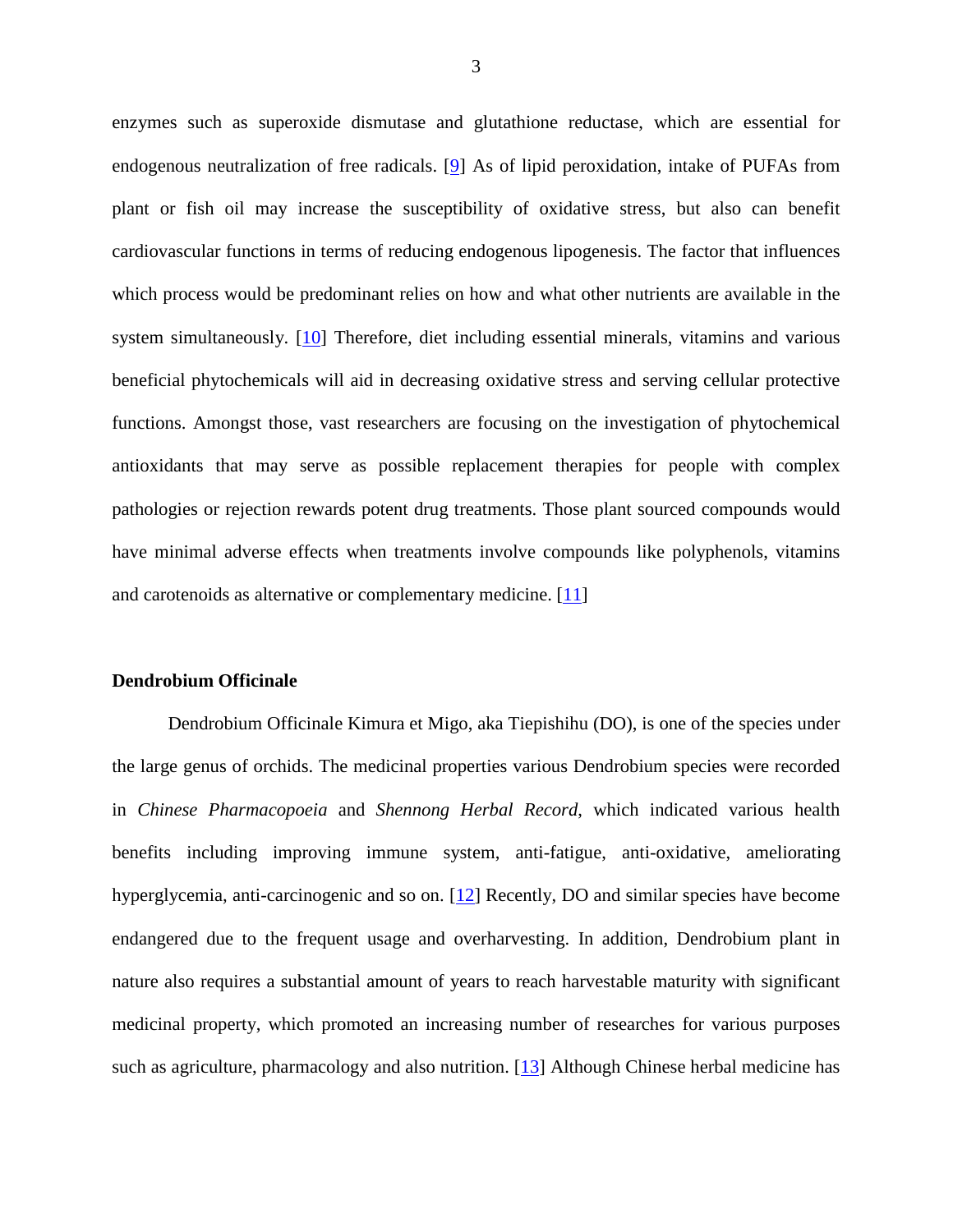been utilized for treatments in Asia for ages, many specific mechanisms and beneficial components remain yet unclear for most of Dendrobium species. Thus the utilization of Chinese medicinal herb such as DO for illness treatment is still very rare in western culture. Nonetheless, numerous research techniques have been developed and frequently used for analyzing natural compounds for their AOC in order to understand potential health benefit as a part of diet or alternative treatments. [\[14\]](#page-59-3)

Currently, there are many other Dendrobium species including D. nobile Lindl, D.chrysotorum, D. denonianum, D. hercoglossum and dozens more, however, they were not equal as in terms of medicinal values. They have been researched mostly in China for their AOCs, results were used for comparison among species. Essentially, researchers are trying to understand the correlation between the value and individual chemical property. [\[15\]](#page-59-4) Multiple studies focused on identification of new species that may have similar medicinal properties as the endangered ones. Some preliminary profiles were identified throughout different studies, which gave basis for ongoing projects targeting individual component such as AOX. There are numerous known compounds that serve as antioxidants to provide health benefit, such as alkaloids, polyphenols, bibenzyls, amino acids, polysaccharides, multiple essential minerals and so on. [\[16,](#page-59-5) [17\]](#page-59-6) Among those, there are some studies that targeted the DO polysaccharide properties, which was hypothesized to have superior AOC and other benefits.

From the immunological point of view, Lin et al. used DO polysaccharide to demonstrate the enhancement in immunomodulation ability in a cell line model with chronic autoimmune disease, specifically Sjögren's syndrome that affecting salivary gland functions. The results showed positive effects on tumor necrosis factor  $(TNF)$ - $\alpha$ -induced apoptosis, which ROS was a considerable contributing factor in such process. [\[18,](#page-59-7) [19\]](#page-59-8) Dendrobium also had shown anti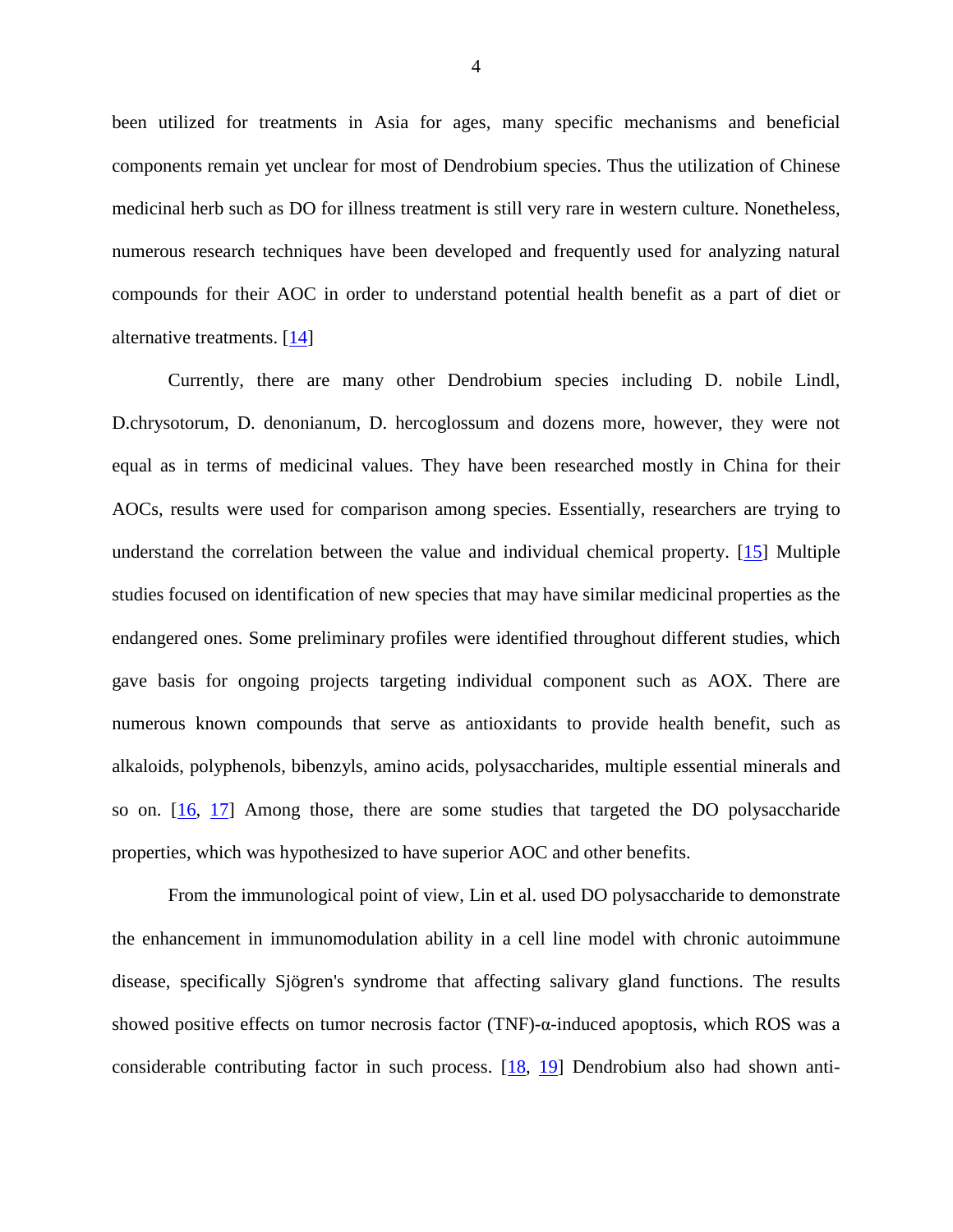fatigue effect in mouse model when subject to prolonged weight-bearing exercises. Serum lactic acid and creatine kinase activity had significantly decreases after 30 day of DO solution dietary intake, therefore exhibited beneficial effect on physiological endurance. [\[20\]](#page-60-0) Other beneficial effects on metabolic syndromes were also studied separately on mice models with adrenalineinduced hyperglycemia and alcohol-induced hypertension. Ingestion of Dendrobium granule had shown improvement on various inflammatory markers and exerted restorative functions to those pathological conditions. [\[21,](#page-60-1) [22\]](#page-60-2)

On the other hand, only few studies were previously done on the properties of DO in terms of alkaloids, phenols and mineral composition. Chen et al. evaluated the alkaloid characteristics between D. Officinale and D. Nobile, where both had similar chemical compounds but DO had significantly higher in quantity of some individual components. [\[17\]](#page-59-6) Also, Zhu et al. determined that alkaloid concentration could be affected by where and how long the plant was grown. These are two of the major factors that contributed to high value of the particular specie, thus promoted the consumption and increased the rarity of DO. [\[23\]](#page-60-3) Another study on DO mineral properties showed there was a correlation between total alkaloid and essential mineral concentration. Mineral composition in terms of beneficial ones and harmful heavy metals were determined to be related to environmental conditions and possibly modifiable based on agricultural techniques.[\[24\]](#page-60-4) Furthermore, researches had identified a few common phenolic antioxidants via HPLC and GC-MS techniques: naringenin, moscatilin and gigantol. Again the phenolic profiles were compared among different species to evaluate the quality of certain one, which DO showed significantly low in these constituents in contrast to the highest specie, interestingly D. nobile.[\[13,](#page-59-2) [25\]](#page-60-5) Thus the assumption was that phenolic content might not be the significant factor for the determination of medicinal values for Dendrobium.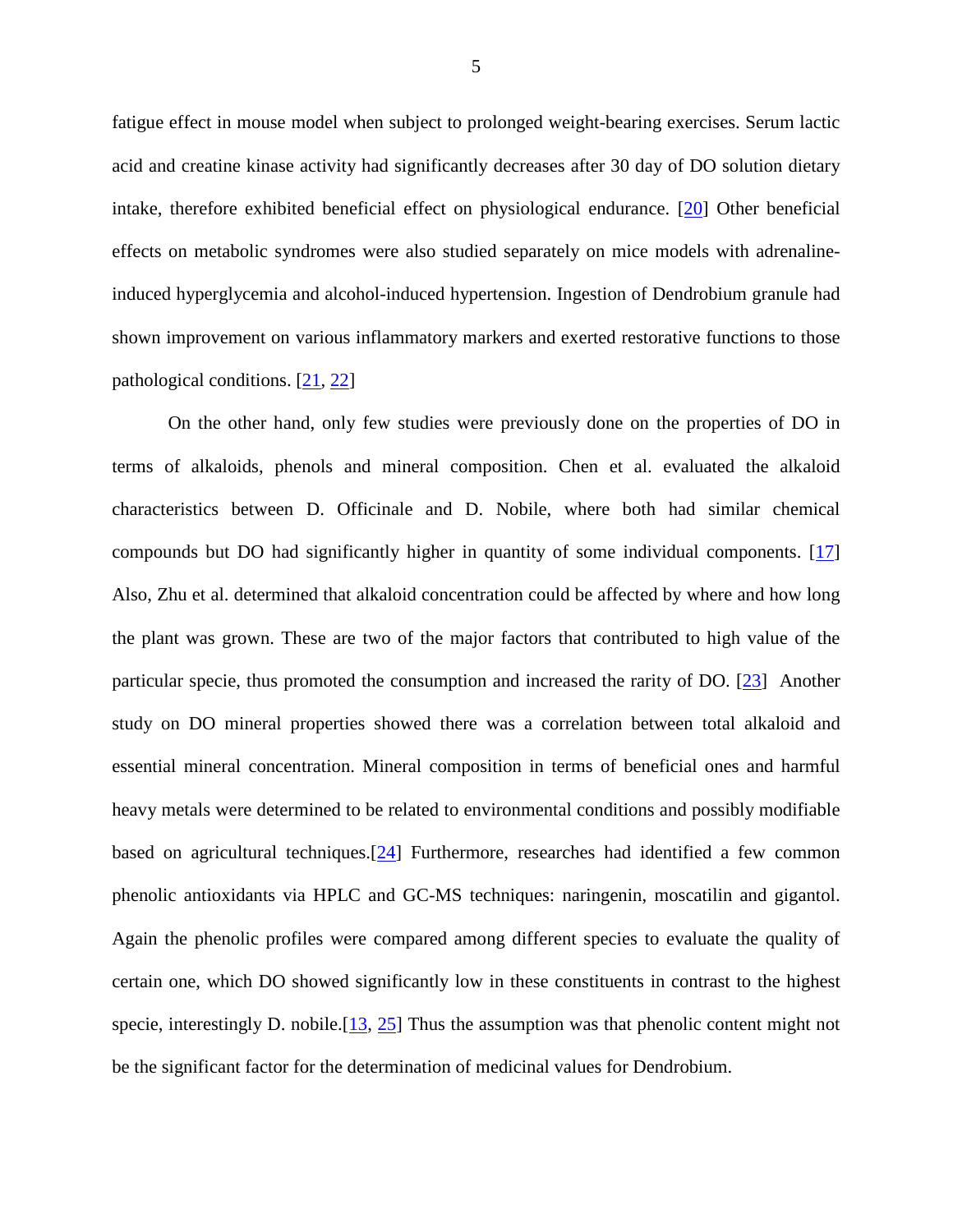#### <span id="page-14-0"></span>**OBJECTIVES**

This study focused on the investigating of DO specific antioxidant properties based on the various chemical compositions that may have beneficial effects on combating free radicals and oxidants. Firstly, TPC assay was performed to evaluate the overall total phenol concentration in DO sample in comparison to previous studies. This would also be helpful for the determination of necessary modification on methodology for further analytical assays. Secondly, different radical species required corresponding methods such as DPPH, ORAC and ABTS, which were subsequently used to analyze AOC for DO Acetone and Ethanol fractions with respective efficacy. The comprehensive data would be evaluated for DO antioxidant properties by comparing the different assay methods and study the correlations for understanding significance and validity. In addition, α-glucosidase inhibition assay would provide an aspect of possible effect on carbohydrate metabolism, which currently no study has investigated such property in regards to chemical composition difference between acetone and ethanolic extracts. The experiment would provide crucial information on potential benefit for future postprandial hyperglycemia treatment.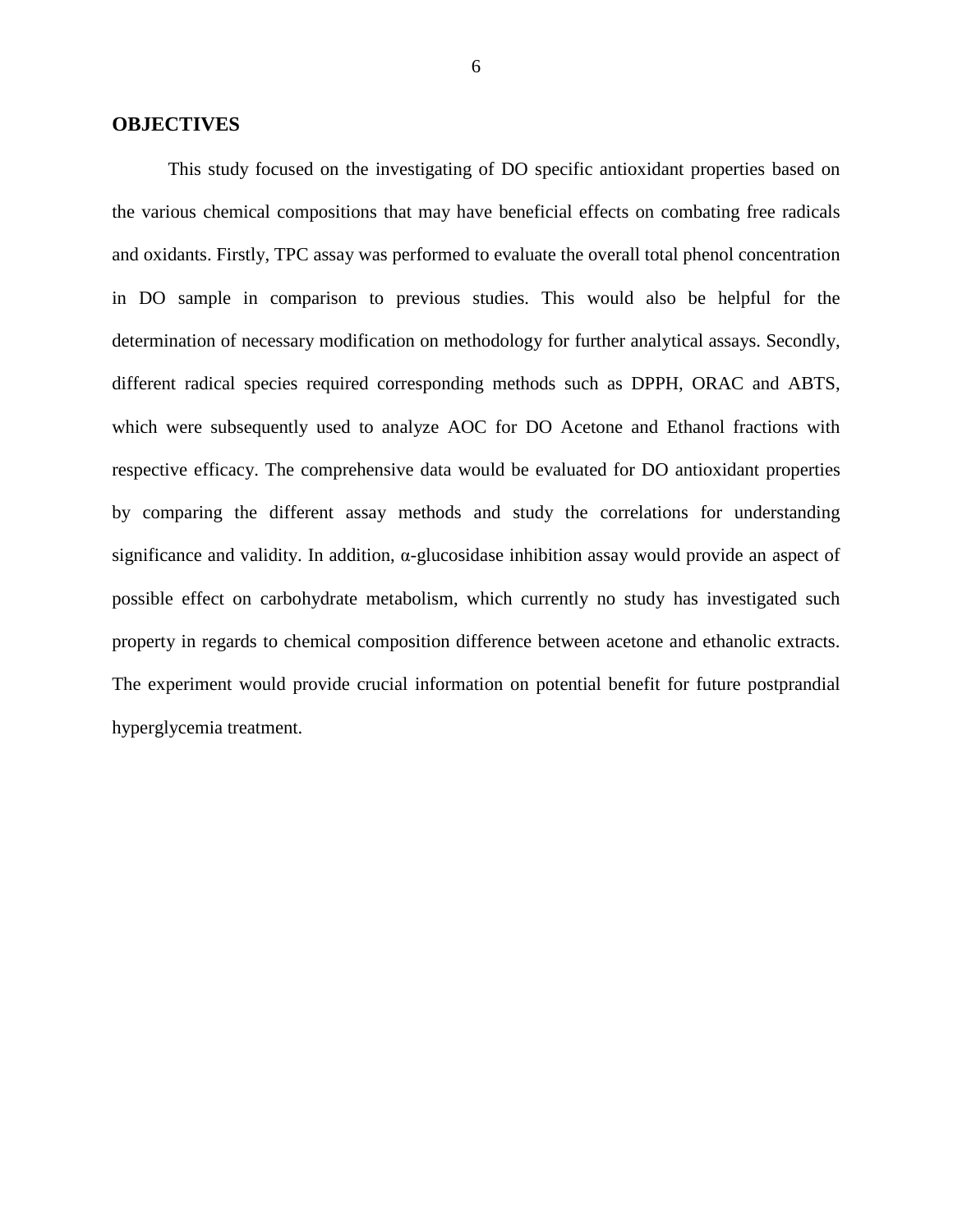#### <span id="page-15-1"></span><span id="page-15-0"></span>**MATERIALS AND METHODS**

#### **Extraction**

Dendrobium plant was purchased from China, which was intended to obtain two crude extract factions, acetone and ethanol. Original whole plant contained flower buds, stem, flower and leaves, where flower and partial top stem were collected for experimentation. Fresh sample portions (900g total) were kept frozen at -80°C prior to freeze drying using Labconco Lyph Lock 6 lyophilizer (MO, USA), which were subsequently pulverized into powder form using laboratory blender. The dried DO powder was transferred into two flasks evenly with addition of 700mL of 100% acetone and 700mL of 100% ethanol respectively. The mixtures were left on stirring plate at speed of ~700rpm overnight (~8hrs) for thorough extraction. Sample solutions were then filtered using vacuum filtration with 0.45 µm filter paper to obtain the sediment-free solution possibly containing phenolic compounds and unknown antioxidants. After processed through rotary evaporation technique, where acetone and ethanol were removed, crude DO extractions were obtained. The residues from filtrations were then mixed with additional 500mL of solvent for secondary extraction. After evaporation of solvents, two sample extractions were labeled correspondingly and stored in -20°C freezer for further analysis. Acetone extract appeared to have yellow/brown color, whereas ethanolic extract had dark green pigmentation.

#### **Total Phenolic Content (TPC)**

<span id="page-15-2"></span>Folin-Ciocalteau Reagent 2N (F-C), sodium carbonate  $(\geq 99\%)$  and Gallic acid were purchased from Sigma Aldrich, MO. The TPC assay was used to determine the concentration of phenolic compound in reference to Gallic acid by detection of F-C reagent color intensity changes from yellow/green to blue color using a Spectrophotometer (Beckman DU 640, Beckman Coulter, Inc., Fullerton, CA). Sodium carbonate solution was added to maintain reaction mixture at basic pH, where F-C reaction would occur. [\[26\]](#page-60-6) The purpose was to evaluate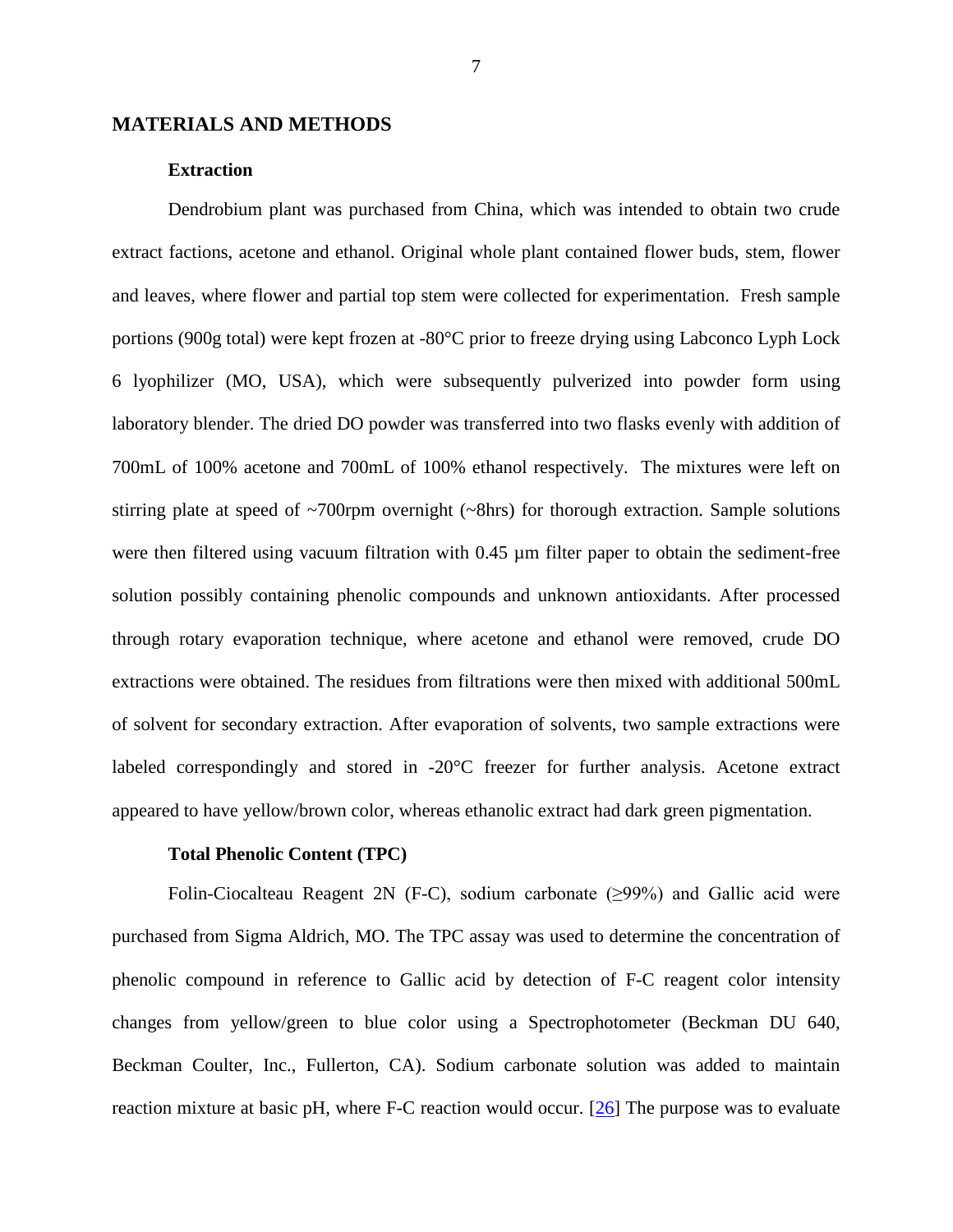whether sample contained predominant phenolic antioxidant. Also the result would provide approximate concentrations to use for further radical scavenging assay as antioxidant rich compound needed less concentrated solutions for analysis.

**Procedure -** The TPC method was from previous lab protocol, which was adapted from Spanos and Wrolsted. [\[27\]](#page-60-7) F-C reagent was diluted from 2N to 0.2N with distilled deionized water (ddH<sub>2</sub>O). 20% saturated sodium carbonate was prepared by dissolving 20g solid in 100mL ddH<sub>2</sub>O. 5.0mL of Gallic acid stock was made at concentration of 1.0mg/mL in 50% acetone solution, which further diluted into 1mL each at concentrations of 0.5mg/mL, 0.4mg/mL, 0.3mg/mL, 0.2mg/mL, 0.1mg/mL and 0.05mg/mL. DO sample tested was acetone extracted portion, where initial stock was prepared at concentration of 50mg/mL with 50% acetone. Serial dilutions from the stock were performed to make sample solutions at 25mg/mL, 10mg/mL, 5mg/mL, 2mg/mL and 1mg/mL, which was intended to test wide range of concentrations for analysis. In each test tube, 25 µL of Gallic acid standards or sample solutions was mixed with 0.25mL of ddH2O, 0.75mL of 0.2N F-C reagent and 0.5mL of 20% sodium carbonate solution. All reaction mixtures were prepared in duplicates and incubated in the dark at room temperature for 2 hours before absorbance readings at 765nm. Gallic acid absorbance readings were used for plotting the standard curved, and GAE of sample were calculated based on beer's law. Results were analyzed for determination of appropriate concentrations to use for further antioxidant assays.

#### **DPPH Radical Scavenging Assay**

<span id="page-16-0"></span>Colorimetric analysis of antioxidant capacity was performed using 2,2-Diphenyl-1 picrylhydrazy (DPPH•) radical reagent (Sigma Aldrich, WI). Detection method included the use of clear 96-well microplate and HTS7000 bio assay reader (Perkin Elmer, CT). The simple method utilizing a stable radical with an unpaired nitrogen atom can provide basic information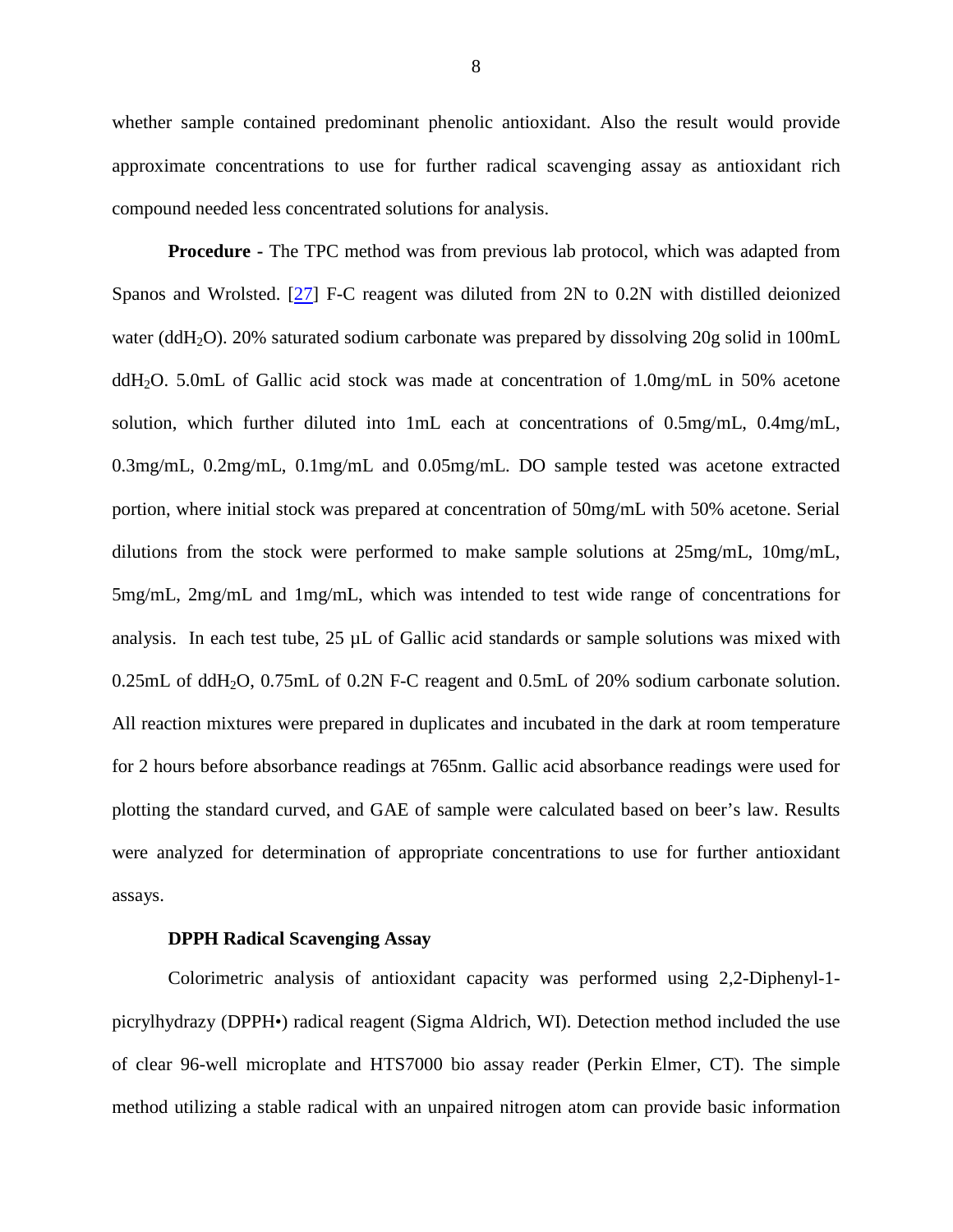on how efficient an antioxidant donor reduces the radicals with a hydrogen atom. [\[28\]](#page-60-8) The assay would help identify suitable DO sample concentrations that could show a trend of radical scavenging capability throughout time.

**Procedure -** The assay methodology was adapted from Bran-Williams et al.'s method with modification suitable to experimental sample. [\[29\]](#page-60-9) DPPH• reagent 0.8mM was prepared by diluting a 2mM stock, where DPPH• was dissolved in 50% acetone based on the solubility of the sample, DO acetone extract. 1mL each DO extract solutions in three different concentrations 50mg/mL, 25mg/mL and 10mg/mL was prepared fresh in 50% acetone prior to experiment to minimize possible degradation of antioxidant compound by solvent. The concentrations were determined according to the results obtained from TPC assays done previously. Sample blank was included with only 50% acetone solution in microplate well. Each of the other test wells contained  $100\mu$ L of sample solution with  $150\mu$ L of 0.8mM DPPH $\bullet$  solution, which all were prepared for duplicate absorbance readings. Another set of duplicate wells were prepared containing only 100µL sample solutions to minimize color interference as the DO extract solution appeared brown to light brown color at all three tested concentrations, which was labeled as sample background. Absorbance measurement was performed under room temperature at 500nm every 5 minutes for 2 hours. Sample background readings were subtracted from reaction mixture readings for further calculations of DPPH• concentration and percentage scavenged by the presence of the antioxidant in samples. Equation was also adapted from method as following:

% DPPH• scavenging  $=[Abs_{control}-(Abs_{sample} - Abs_{sample\ background})]/Abs_{control}\times 100$ 

#### **Oxygen Radical Absorbance Capacity Assay (ORAC)**

<span id="page-17-0"></span>To evaluate how sample would provide electron transferring capability with specificity and efficacy for peroxyl radicals, radical absorbance assay was designed utilizing 2,2'-Azobis (2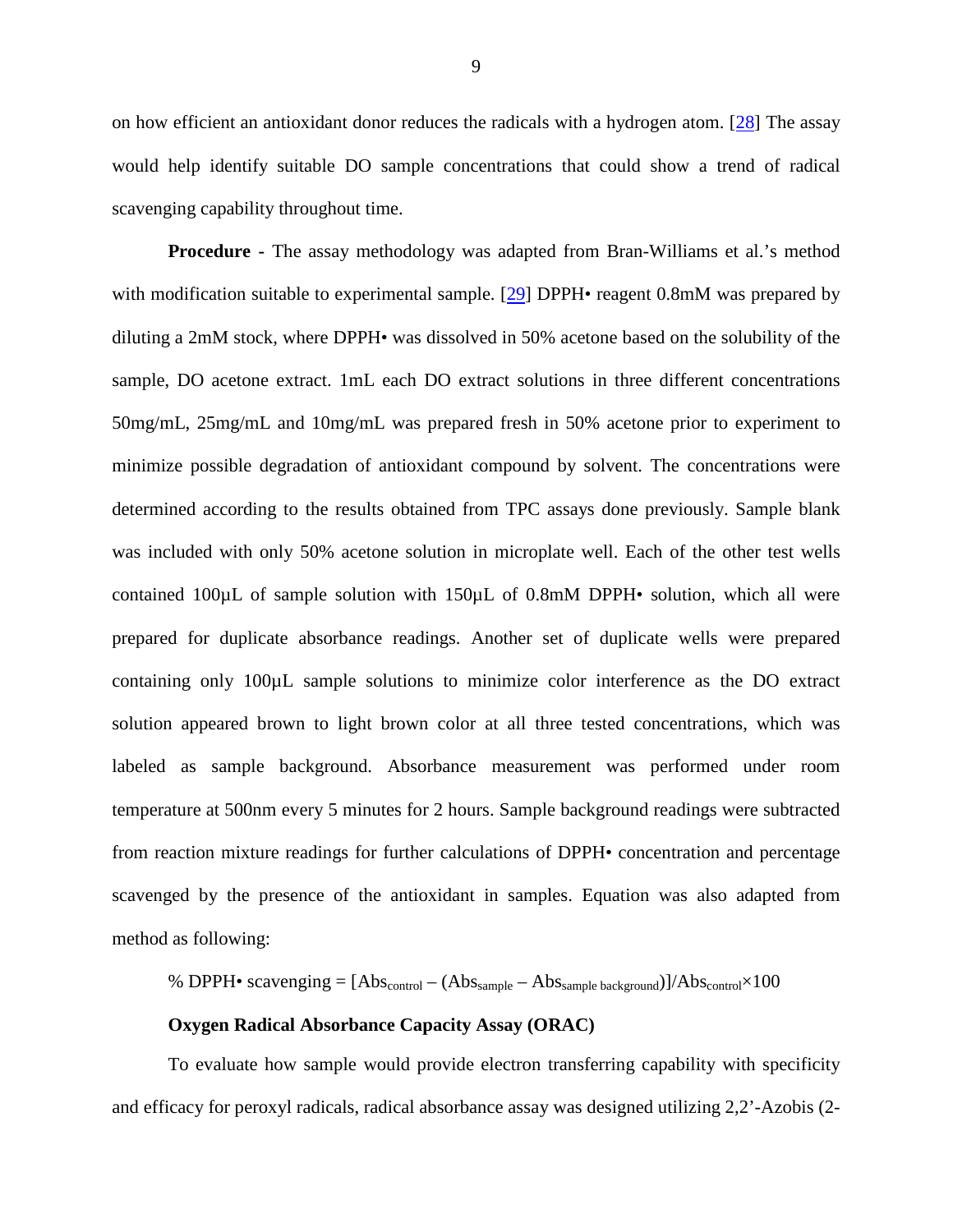amidinopropane) dihydrochloride (AAPH). Specifically, peroxyl radicals rely on the donation of hydrogen atom to reduce the oxidative form, which can be measured using spectrometry by coupling with a Fluorescein (FL) probe. Essentially, antioxidant rich compounds would provide protective ability for FL, thus retard its degradation over time caused by oxidation. Trolox as a Vitamin E analog provides a better comparable standard for mimicking the endogenous peroxyl radical reduction reaction. The methodology based on the analysis of Trolox Equivalence (TE) was adapted from Prior et al. with modification to reagent based on test sample composition. [\[4\]](#page-58-4)

**Procedure -** Trolox (Acros, PA) stock solution was prepared in 15mL falcon tube at 50mM with 50% Acetone. Subsequent serial dilutions were made at the concentrations of 0.5mM, 200µM, 100µM, 80µM, 40µM and 20 µM for standard curve analysis. Phosphate buffer (PB) was prepared from sodium phosphate monobasic and sodium phosphate dibasic heptahydrate (Sigma Aldrich, MO) to a concentration of 75mM with pH adjustment using NaOH solution to 7.4. Due to the sensitivity of measurement, Fluorescein (Sigma Aldrich, MO) was required at very low concentration, which was prepared based on the optimized concentration values from previous experiments done by colleagues on similar samples. Stock FL was prepared in PB at a concentration of 0.1mM, which was diluted to 0.01mM then to final working solution at 0.008mM. AAPH (Wako, VA), was used to prepare radical solution at 0.36M by dissolving with 5mL PB in falcon tube.

DO sample test concentrations were determined according to previous DPPH• assay, therefore, stock solution of 50mg/mL was made by dissolving DO Acetone fraction extract in 50% acetone. Subsequent serial dilutions were made at the concentrations of 1.0, 0.5, 0.25, 0.1 and 0.05mg/mL based on the sensitivity of assay [\[30\]](#page-61-0). 100% ethanol was used for DO Ethanol fraction sample preparation, where same concentrations of dilutions were prepared. All reagent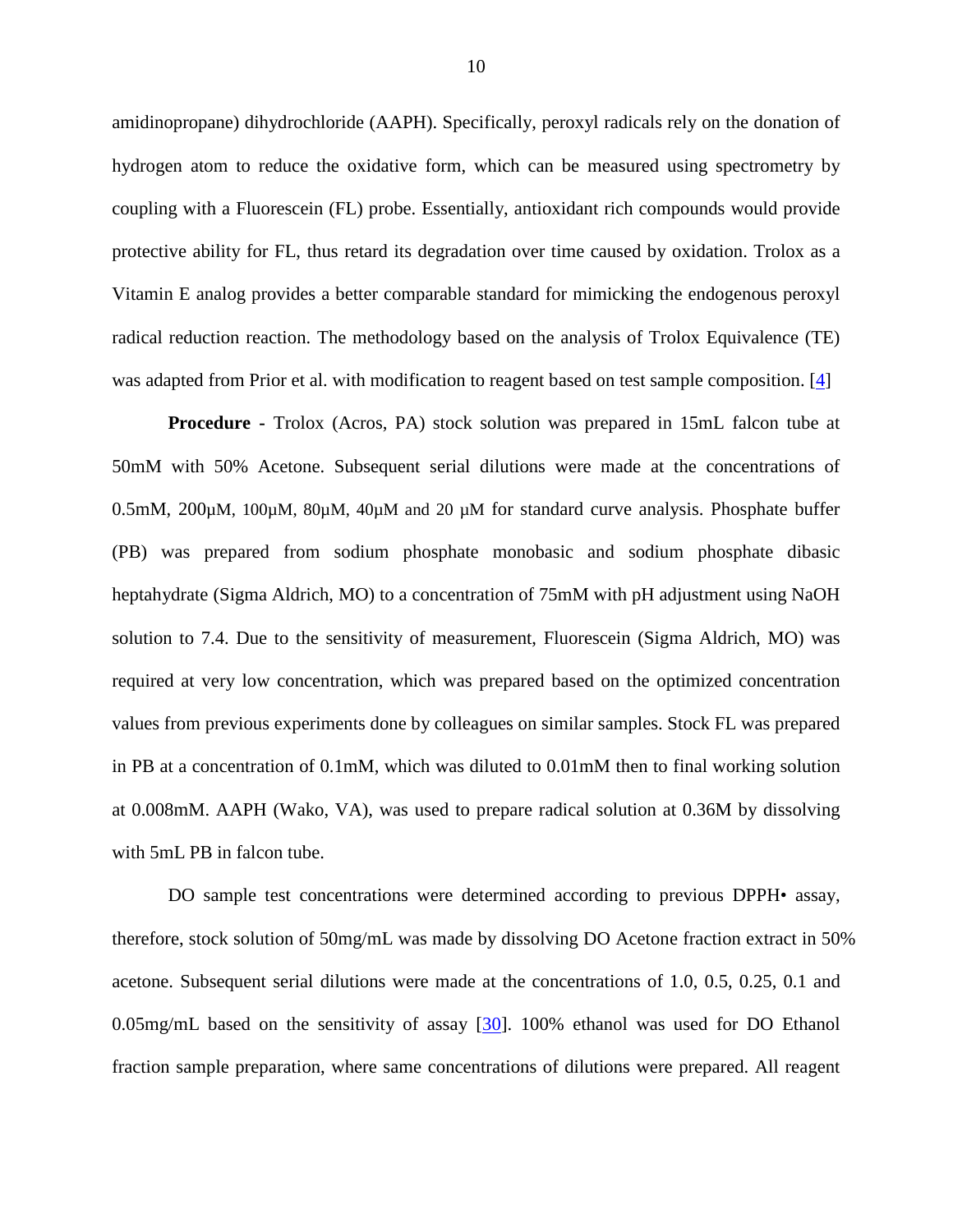working solutions and sample solutions were prepared fresh and enough for duplicate FL readings. A black/opaque 96-well microplate was used for assay FL measurement, which was performed on HTS 7000 bio assay reader with 485nm excitation filter and 535nm emission filter. Reaction blanks were prepare by mixing 235µL PB and 40µL 50% Acetone / 100% Ethanol. For the rest each well, 200µL 0.008mM FL solution was mixed with 40µL Trolox standards or sample solutions; then the microplate was shaken for 10 seconds and incubated for 15 minutes at 37°C. Subsequently, 35µL AAPH solution was transferred into each well for radical scavenging reactions. Fluorescence values were measured every 5 minutes for a total of 120 minutes. Data was collected and evaluated using area under the curve (AUC) calculations based on following formula:

AUC = 0.5+ 
$$
f_1/f_0
$$
 +  $f_2/f_0$  +  $f_3/f_0$  + ... $f_{i-1}/f_0$  + 0.5( $f_i/f_0$ )

Where  $f_0$  is the initial FL reading at 0min and  $f_i$  is the final FL reading [\[31\]](#page-61-1)

The adjustment of AUC was expressed as Net AUC by subtracting blank AUC values from Trolox/sample AUC values. Then ORAC values of the sample were calculated from linear regression equation from Trolox AUC standard curve, which was also used for analysis and verification of obtained FL measurements. [\[32\]](#page-61-2) After computing ORAC values in TE as unit, both fractions were evaluated to compare significance of TE level. Additional data from different assay was also included for compare correlations of whether AOC would be affected significantly.

#### **ABTS Radical Cation Decolorization Assay**

<span id="page-19-0"></span>2,2'-azinobis(3-ethylbenzothiazoline-6-sulfonic acid) (ABTS) assay is another frequently used analytical experiment for test antioxidant capacities in foods. Due to its simplicity and stable reagent property for storage and experimentation under various pH conditions, ABTS was chosen to analyze DO sample AOC and to compare results with previously done antioxidant assays. The technique was based on the formation of ABTS<sup>\*+</sup> from oxidative reaction between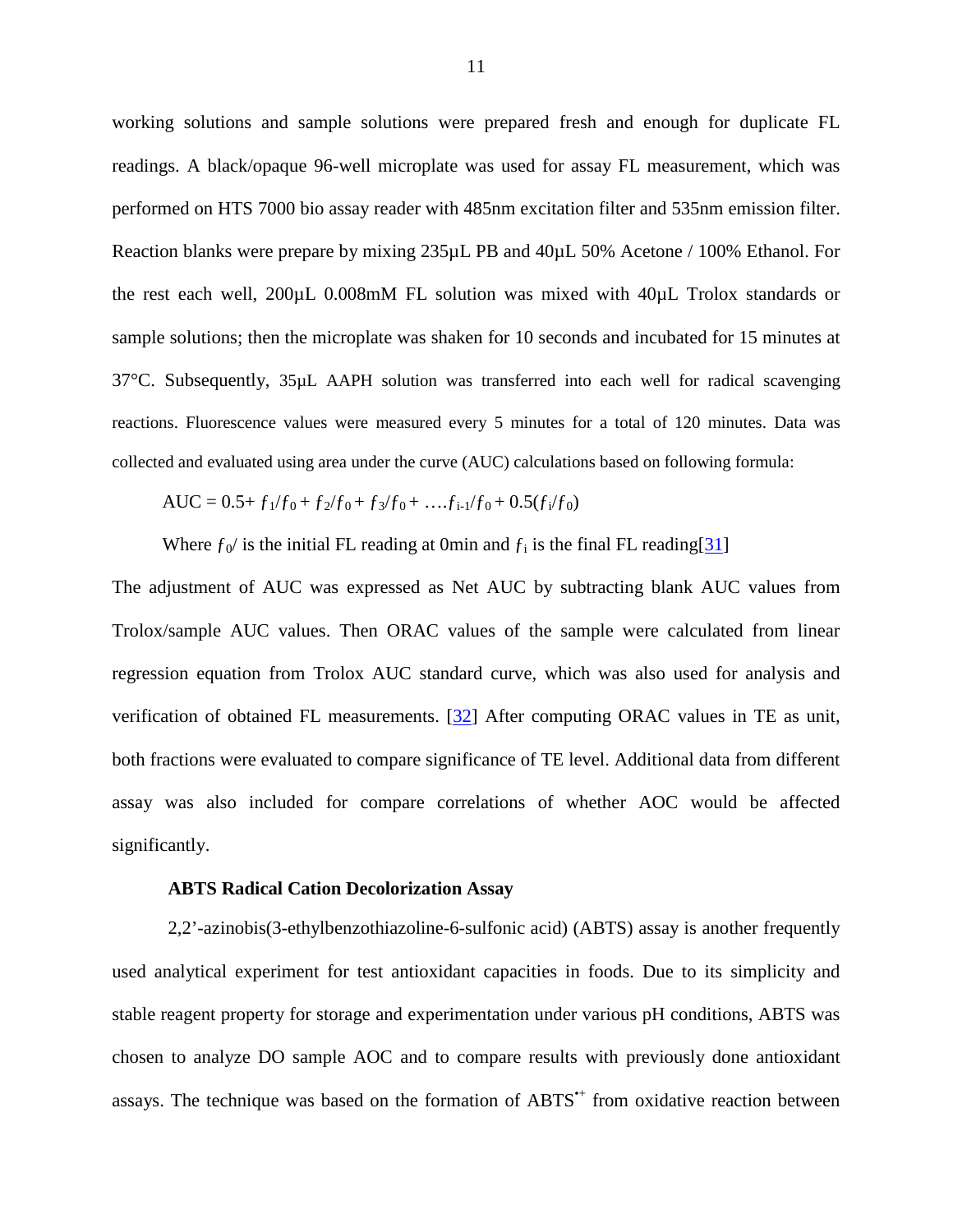ABTS and potassium persulfate, which would yield green/blue chromophore for decolorization test. Concentration correlated color intensity can be measure at two common frequencies around 415nm and 734nm. The reaction with the presence of antioxidant will reduce  $ABTS^*$  to its colorless neutral form ABTS by a single electron transfer. By establishing a standard using Trolox, sample AOC can be evaluated for its capability and efficacy. [\[33\]](#page-61-3)

**Procedure –** The protocol was adapted from Re et al. and Zhou et al. with modifications based on DO solvent and equipment availability. [\[33,](#page-61-3) [34\]](#page-61-4) Both ABTS (MP Biomedicals, OH) and potassium persulfate (Acros, PA) were dissolved separately in  $ddH<sub>2</sub>O$ . Portions of each solution were taken and combine into 1mL total volume to make stock ABTS<sup>\*+</sup> solution, which yielded finished concentration at 7mM for ABTS and 2.5mM for potassium persulfate. The mixture was stored in dark place at room temperature for 12-16 hours, where cation formation occurred and would be stable for up to 1 week. 200µL of stock solution was placed in a transparent microplate for absorbance reading using HTS7000 bio assay reader at wavelength of 405nm. ABTS<sup>\*</sup> working solution with absorbance of  $0.7(\pm 0.02)$  was made by diluting stock with ddH<sub>2</sub>O,  $\sim$  80 fold, based on the absorbance reading obtained previously. 1.5mM Trolox stock was made by dissolving 3.75mg Trolox reagent (Sigma Aldrich, MO) in 10mL ethanol. Subsequent serial dilutions were performed to make standards with concentrations of 500, 200, 100, 80, 40 and 20µM. DO samples were selected from both acetone and ethanol fractions, which were subsequently dissolved to make 10mg/mL stock solution with 50% acetone and 100% ethanol respectively. Serial dilutions of the samples were performed to make three concentrations of each sample at 0.5, 0.1 and 0.05mg/mL. To minimize error and interferences, 210µL each of 50% acetone negative control and 100% ethanol negative control were used for absorbance readings. 10µL of Trolox standard solutions or DO sample solutions was transferred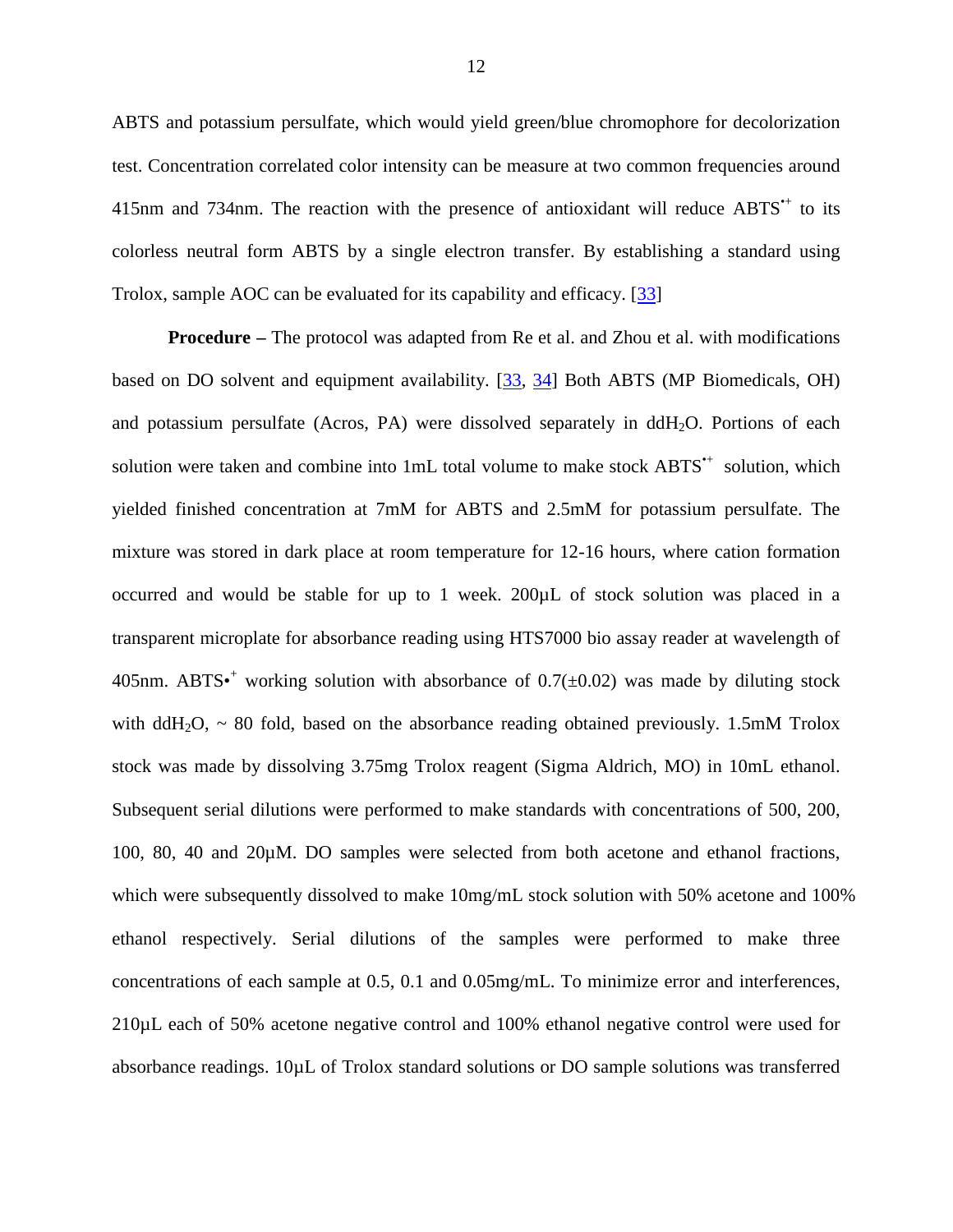into each microplate well in duplicates. After addition of 200 $\mu$ L of ABTS<sup> $*$ </sup> working solution, plate was covered for absorbance measurement at 405nm every minute for 30 minutes. The ABTS<sup>\*+</sup> scavenging effect was calculated based on following equation:

Scavenging power % =  $(Abs_{INITIAL} - Abs_{END}) / Abs_{INITIAL} \times 100$ 

Trolox standard curve was plotted and used for sample % scavenging power analysis, which the slope would be used for calculating TE values for two samples based on their % Absorbance change. The end results were analyzed with values obtained from previous ORAC experiment, which gave secondary information regarding assay validity and correlation.

#### **Alpha-glucosidase Inhibition Assay**

<span id="page-21-0"></span>α-glucosidase is a major digestive enzyme in carbohydrate metabolism, which hydrolyzes disaccharides such as sucrose, maltose and isomaltose to form simple glucose molecules. The purpose of this enzymatic assay is to investigate whether the test sample, DO, has any inhibitory effect on α-glucosidase activity. This would potentially indicate whether DO could decrease or delay carbohydrate metabolism, which provides beneficial effect for postprandial hyperglycemic condition, specifically in pre-diabetic and diabetic patients. Assay methodology was based on Ohta et al., which utilizes Glucose Autokit (Wako, CA) for detection of glucose production from enzymatic reaction with substrate mixture of disaccharides. As the presence of sample extract may or may not interact with  $\alpha$ -glucosidase competitively, glucose synthesis can be measured using spectrophotometer at 505nm as autokit solution can provide pink/red color chromophore upon reaction with mutarotase. In addition, Acarbose (LKT, MN) was used as a positive inhibitory control to evaluate sample efficacy. [\[35\]](#page-61-5)

**Procedure –** Protocol was based on provided glucose autokit instructions and Hogan et al. with modification. [\[36,](#page-61-6) [37\]](#page-61-7) α-glucosidase acetone powder from rat intestine (Sigma, MO) was used for making enzyme extract with specific concentration at 25mg/mL by mixing 2.5g powder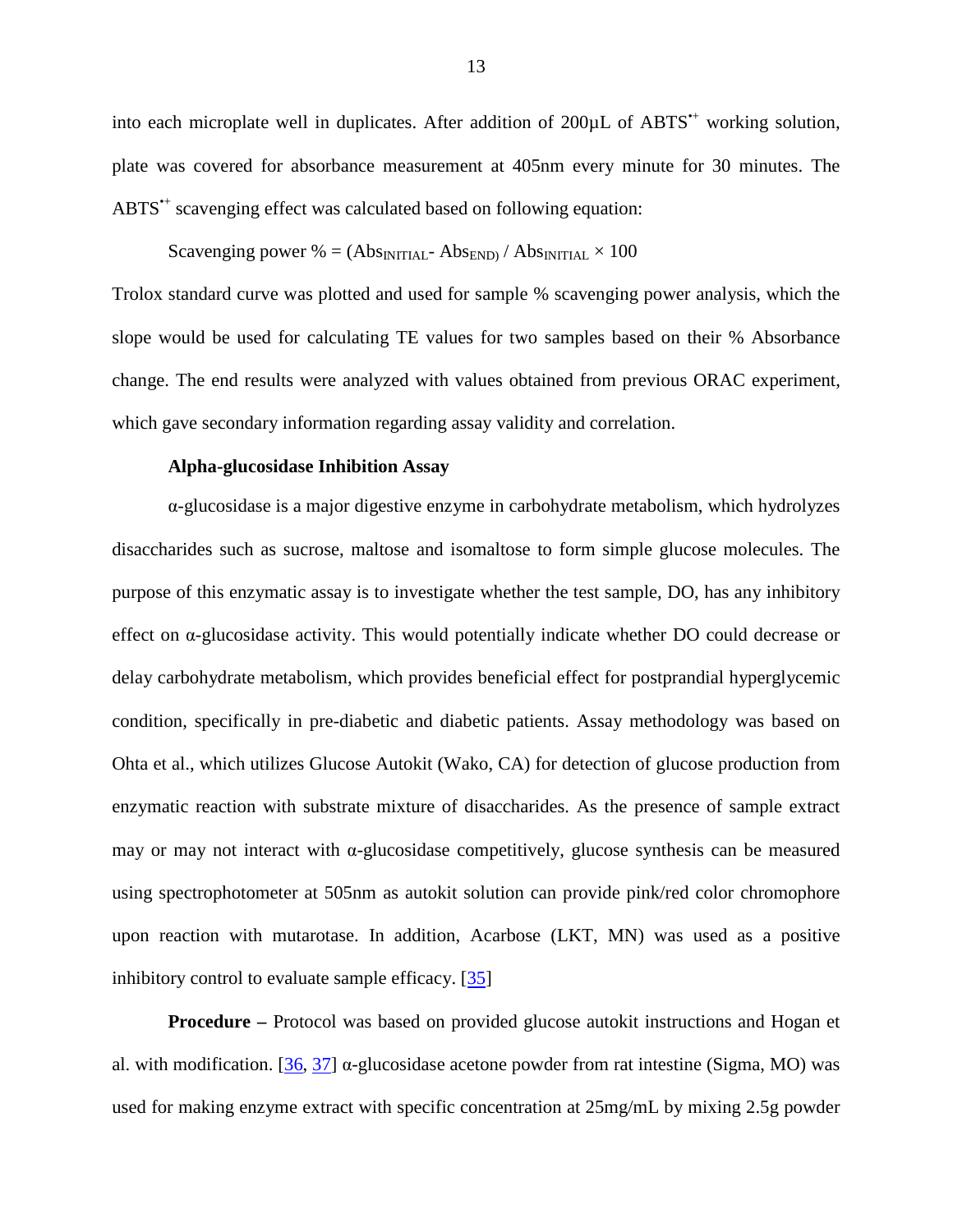with 100mL 0.1M phosphate buffer (pH 6.8). Mixture was shaken overnight on stirring plate and the filtered via vacuum. Filtrate was kept in -80°C overnight, and subsequently freeze dried using Labconco lyophilizor. Purified  $\alpha$ -glucosidase powder was again weighed and dissolved in 0.1M PB to make 25mg/mL enzyme solution, which was again centrifuged at 3000 rpm 4°C for 5 minutes prior to use for clearing additional sediment. Substrate solutions of isomaltose (TCI, AL), maltose and sucrose (Fisher, IL) were made separately at 125mM each with 0.1M PB (pH 6.8), where substrate mixture was then prepared by combine equal portion (1:1:1 ratio,  $200\mu L$ each) of the three solutions. Acarbose working solution at 50µg/mL was prepared by diluting 1mg/mL stock solution, which was made from dissolving 10mg Acarbose in 10mL 0.1M PB (pH 6.8). DO sample solutions were prepared with both acetone and ethanol (EtOH) fractions, which were dissolved in 25% acetone and 20% ethanol respectively to make three concentrations: 5, 2.5, 1.0mg/mL. Due to the sensitivity of assay measurement, only small aliquots of reaction mixtures were needed for each test. Thus in each 0.2mL centrifuge tube, 28µL of Acarbose (as positive control) or solvent/PB buffer (as negative control) or sample solutions from both fractions was mixed with  $22\mu L$  of rat intestinal  $\alpha$ -glucosidase solution. After addition of  $11\mu L$  of disaccharide substrate solution to each tube, mixtures were vortexed well and incubated for 30 minutes at 37°C. Autokit Glucose working solution was obtained per instruction by dissolving color reagent in given buffer solution. Glucose standards were made from given 200mg/dL and 500mg/dL stock by dilution with ddH2O to achieve additional concentration range: 50, 100, 200, 300, 400 and 500mg/dL. Post incubation 0.006mL of reaction cocktail was mixed with 0.9mL of Glucose autokit working solution in separate tubes, which were again incubated for 20 minutes at 37°C. 200µL each of the final reaction mixture was transferred into a clear 96-well microplate and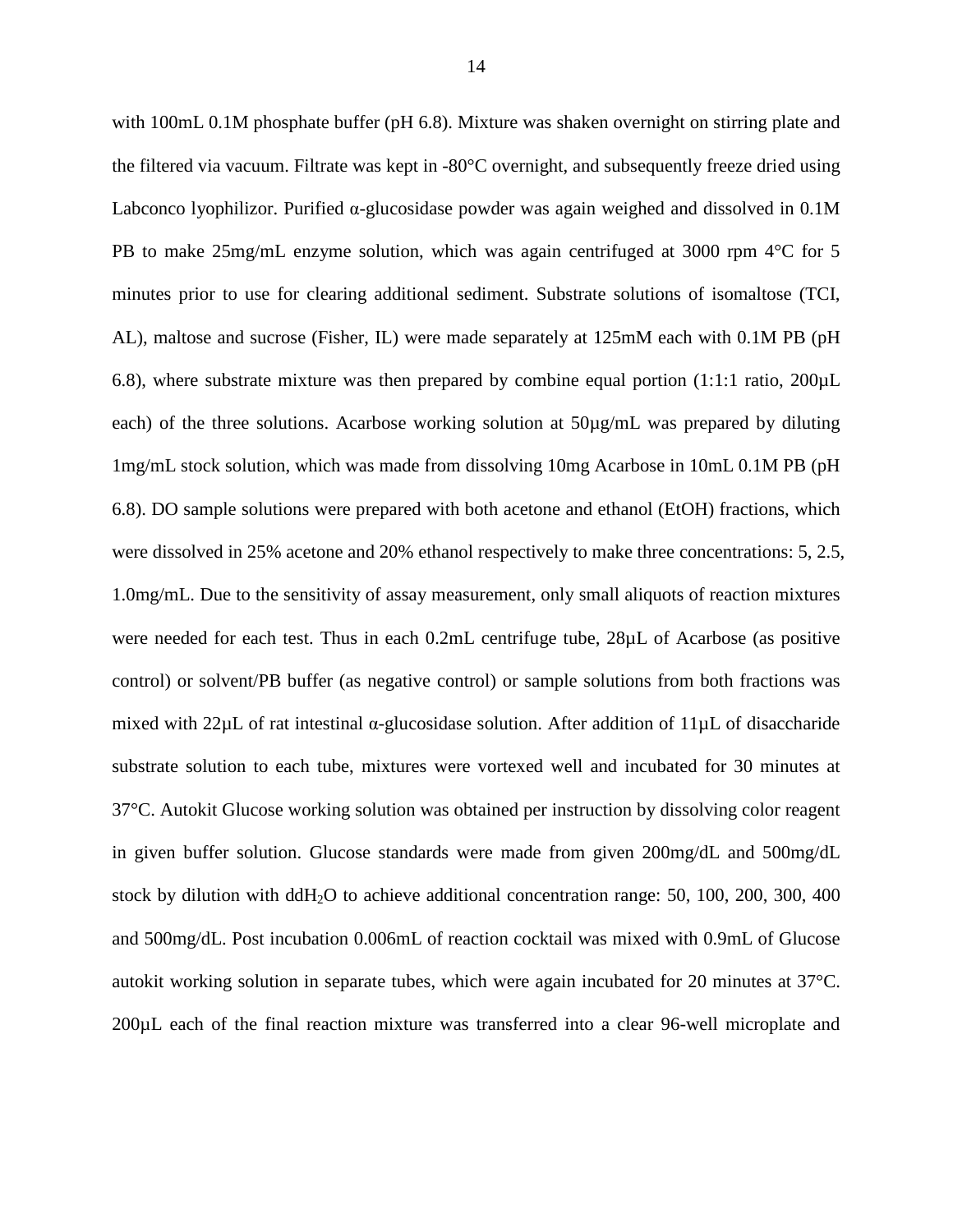measured for absorbance at 505nm using HTS 7000 bio assay reader. Glucose concentration was then calculated based on absorbance values according following equation:

Glucose Concentration (mg/dL) = (Abs<sub>sample</sub> / Abs<sub>standard</sub>) × Standard Concentration

Percentage α-glucosidase inhibition was calculated based on corresponding negative control (PB/

25% acetone / 20% ethanol) using following equation:

% inhibition =  $(1 - ([glucose]_{sample} / [glucose]_{negative \text{ control}})) \times 100$ 

Where [glucose] was concentration obtained from previous calculation. Both acetone and ethanol fractions were analyzed for comparing the inhibition property.

#### **Statistical Analysis**

Assay data were collected and analyzed via Microsoft Excel and SPSS Statistics 22. Mean, SD and SEM were calculated correspondingly for determination of errors. From the multiple data sets, correlation study and value significance were calculated in SPSS, where *p*=0.05 was used as subset in Student's *t*-test.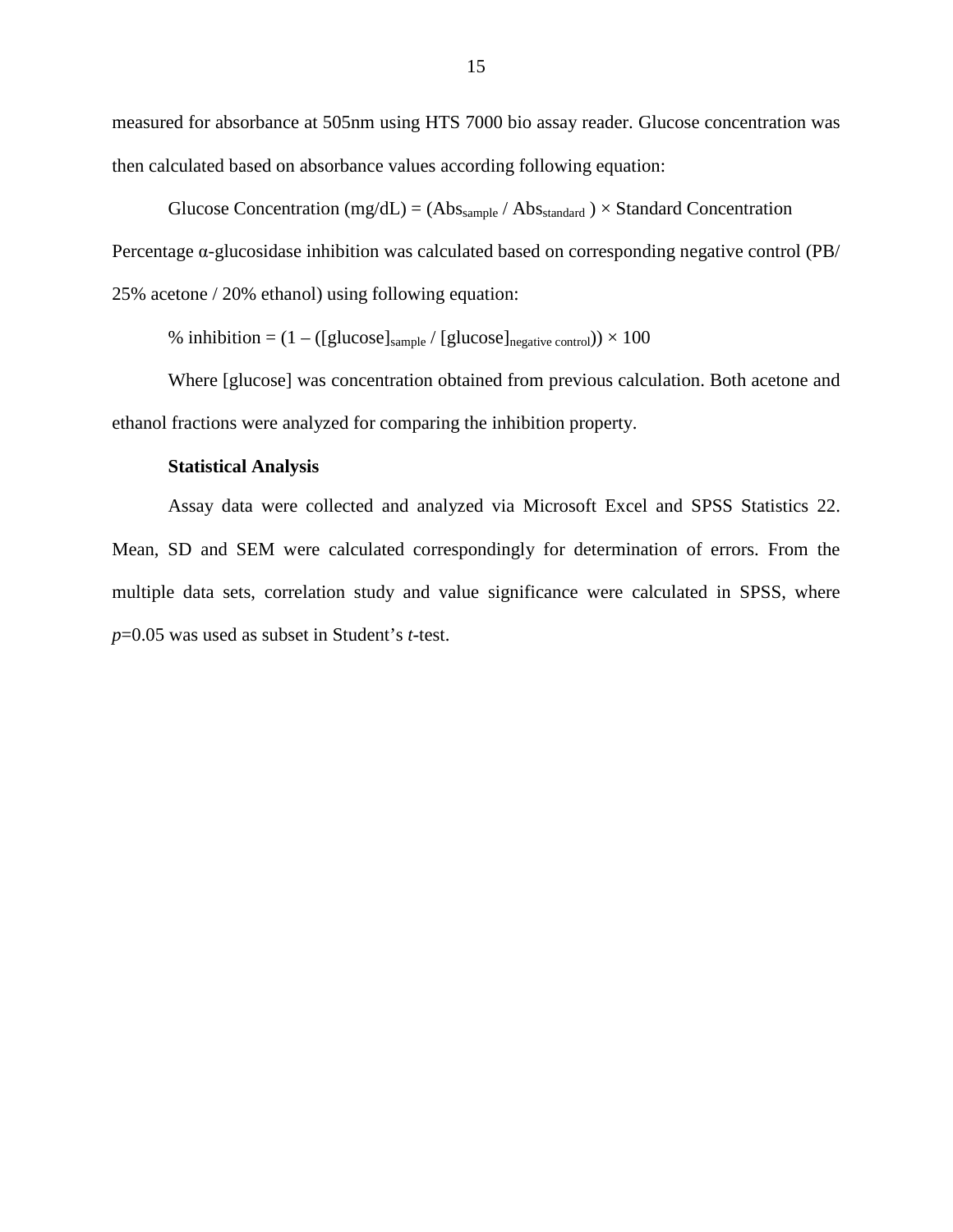#### <span id="page-24-0"></span>**RESULTS AND DISCUSSIONS**

**TPC** – Gallic acid standard curve was plotted based on duplicate absorbance readings with standard deviation as error, which was shown in **[Table 1](#page-33-0)**. Standard curve trend line was calculated to have a slope of 1.8864 and intercept of 0.0452 as shown in **[Figure 1](#page-34-0)**. The statistical significance of the standard curve was represented by the  $R^2$  value, which is 0.9933, indicated the accurate and valid results were obtained. Subsequent calculations of Dendrobium acetone extract concentrations were determined according to absorbance data shown in **[Table 2](#page-35-0)**. Phenolic content within extract was presented as GAE per extract weight in the unit of mg/mg. The calculated concentrations of phenolic content within sample were then divided by the original sample concentrations to obtain the GAE values listed. Standard Error of Mean (SEM) was used to determine validity of analyzed data. Summary of GAE values were illustrated in **[Figure 2](#page-36-0)** with SEM error bars. The results indicated that DO extract with 1mg/mL concentration showed negative value, which was subsequently removed from data presentation; extract prepared at 2mg/mL and 5mg/mL concentrations gave larger error in terms. Maximal detectable GAE phenolic content concentrations were observed among the higher concentrations of 10, 25 and 50mg/mL, which was 0.00943±0.00023 mg GAE/mg or 9.43±0.23 mg GAE /g extract in average; therefore, they were selected for further analysis of antioxidant capacity.

From the GAE values obtained for samples with different concentrations as in **[Figure 2](#page-36-0)**, there was no significant difference among the 10, 25 and 50mg/mL samples. ( $p > 0.05$ ) The phenolic components of the DO extract did show consistent lower concentrations as other research. [\[25\]](#page-60-5) On the other hand, results indicated that the non-phenolic constituents needed further analysis using different methods for investigating additional antioxidant property. Thus, DO was not determined to be an antioxidant poor herb yet. In addition, there might be possible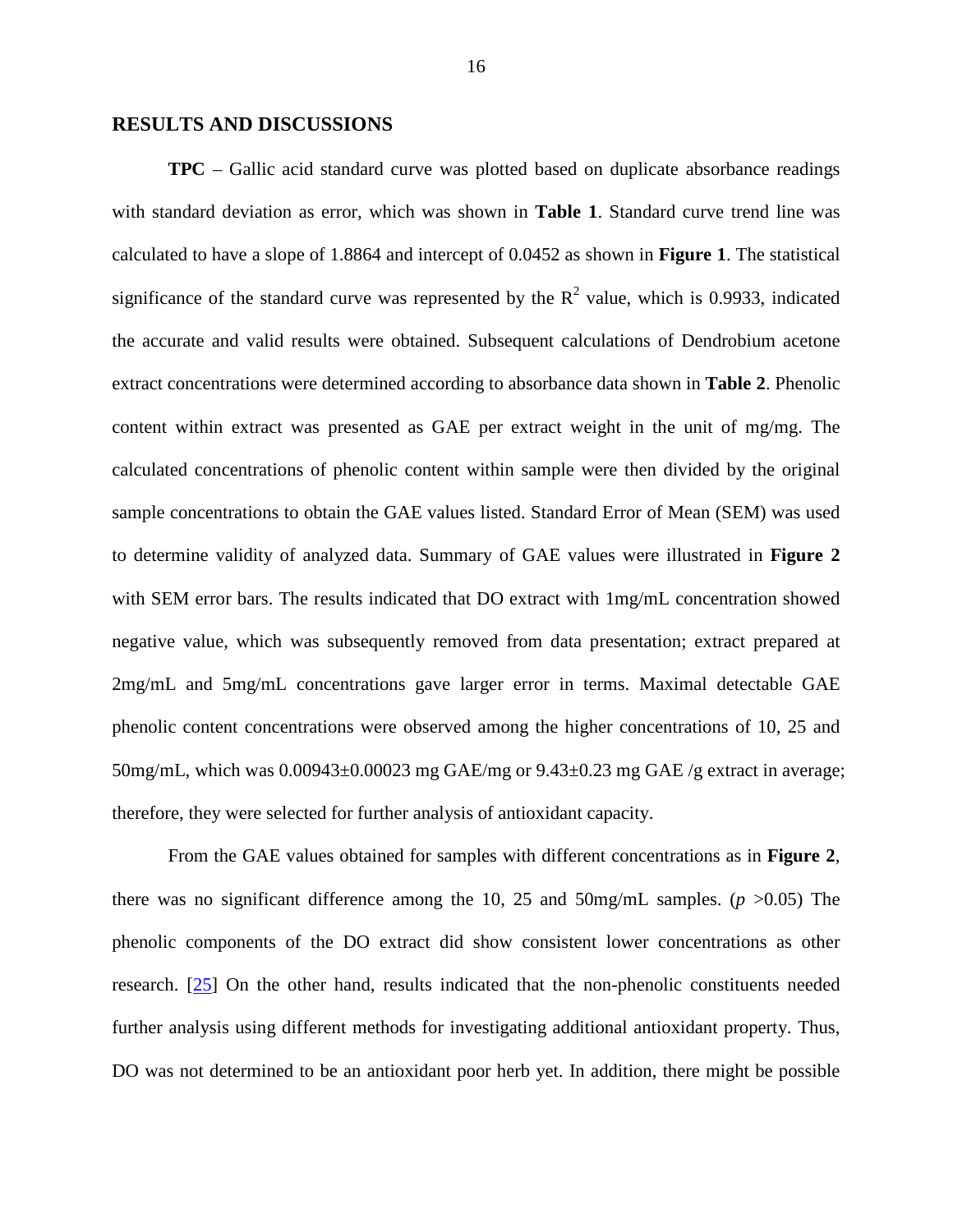loss of water-soluble phenolic content during the processes of lyophilization and/or extraction. For further AOC analysis, higher concentrations would be more suitable for experimentation since most methods were targeting phenolic compounds.

**DPPH• Assay** – As previously determined, DO samples were prepared in higher concentrations for DPPH• assay. Due to the color intensity of sample solutions, sample background was also used for absorbance readings in addition to the reaction mixture, which decreased error that might be resulted from color interference. DPPH• concentration was diminished over time as DO solution reacted with radicals, thus absorbance decreased as shown in **[Figure 3](#page-37-0)**. The plot illustrated already adjusted values for absorbance readings, where control was showing consistent and insignificant decrease in values ( $p = 0.105$ ). There was a decrease in concentration of DPPH• from absorbance of 2.866 to 2.468 for 10mg/mL sample, from 2.757 to 1.731 for 25mg/mL and from 2.513 to 1.765 for 50mg/mL sample, where all differences were significant ( $p \le 0.05$ ). Based on the absorbance values, **[Figure 4](#page-38-0)** illustrated the % DPPH scavenged at each time point over 120 minutes. All three concentrations showed significant change, where 44.3%, 37.2% and 13.9% DPPH• was scavenged at concentrations of 50, 25 and 10mg/mL respectively. Both figures showed that there were strong DPPH• scavenging capacity for higher concentration of 25mg/mL and 50mg/mL. However, 10mg/mL concentration showed only gradual decrease in DPPH• concentration, thus scavenging capacity was diminished at lower concentration.

DPPH• assay illustrated similar trend to TPC assay that only samples with higher concentrations were able to show relatively functional AOC. However, overall scavenging capacity below 50% of initial DPPH• radical concentration indicated that there might be several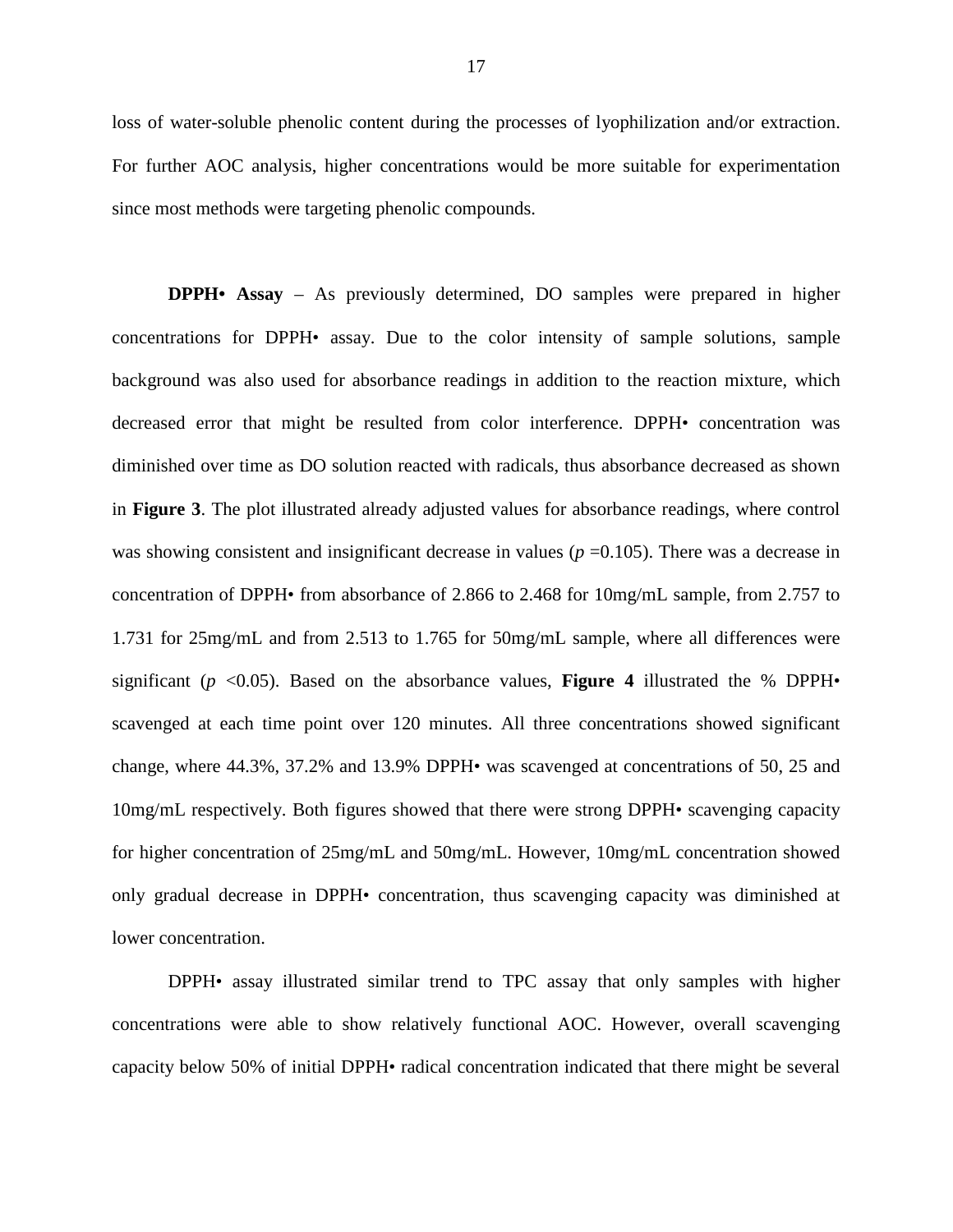factors involved in efficacy of the anti-radical capacity. First, DO samples and DPPH• solutions were prepared with acetone as solvent, this might affect absorbance readings in comparison to method by Brian-Williams et al. [\[29\]](#page-60-9) Secondly, unforeseen products during chemical reaction such as precipitation and turbidity occurrence might interfere with measurement accuracy. The assay method may require constant adjustment based on sample density and chemical property, which can be difficult when unknown chemical composition is presented in different samples or even fractions. The assay has been frequently used for AOC analysis due to the simplicity and ease of measurement. However, factors such as storage condition, preparation solvent may contribute to variations in reactivity with samples. Therefore, optimization of the method coupling with different assays analysis may help evaluate AOX properties for better interpretations in the future.

**ORAC Assay** – ORAC method illustrated FL degradation when reaction occurring with the presence of radical, AAPH. The higher concentration of antioxidant is in the sample, the more FL will remain detectable via spectrophotometry. The efficiency of AOX can also be visually seen through graphic plot. Trolox standards with 0µM (negative control), 20, 40, 80, 100, 200µM were analyzed for subsequent TE calculation. Trolox reactivity was shown in **[Figure 5](#page-39-0)**, where higher concentration of  $200\mu$ M showed slowest degradation over time. **[Figure 6](#page-40-0)** showed FL degradation for DO acetone fraction with multiple concentration range from 0.05mg/mL to 1.0mg/mL, which all showed significant decrease in FL from the initial point. DO ethanol fraction was also tested for ORAC value shown in **[Figure 7](#page-41-0)**, where all but  $1 \text{mg/mL}$  sample ( $p =$ 0.075) showed significant decrease in FL readings. Further analysis of specific concentrations in TE for each sample was done using Trolox standard net AUC values and linear regression curve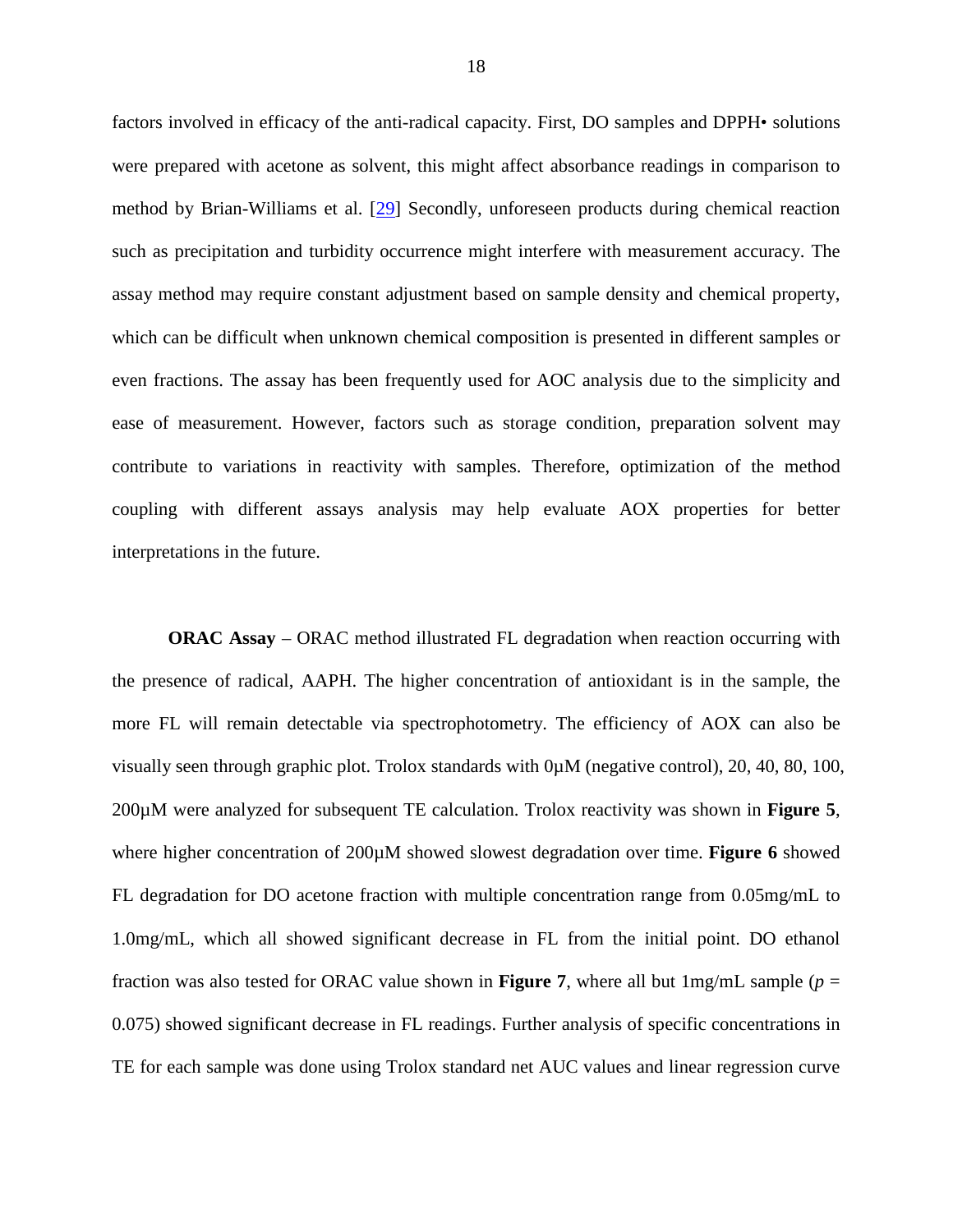shown in **[Table 3](#page-42-0)** and **[Figure 8](#page-43-0)**. From the equation and respective sample concentrations, mean TE values were shown in **[Table 4](#page-44-0)**: 193.39±51.2 µmol/ TE/ g acetone extract and 299.79±99.3 µmol/ TE/ g ethanolic extract.

By comparing two fractions illustrated in **[Figure 6](#page-40-0)** and **[Figure 7](#page-41-0)**, it was clear that acetone fraction had slightly better efficiency, where active AOX scavenged AAPH radicals in a shorter period of time. This could also mean that ethanol fraction might have higher concentration of AOX that slowed down the degradation of FL caused by radicals. Furthermore, from the average TE values, DO ethanol fraction showed significance in higher AOX concentration relative to acetone fraction, which was shown in **[Figure 9](#page-45-0)**. Due to the limited research in AOX area for DO specifically using ORAC assay, it was not able to determine accuracy of measurement in the isolated ethanol or acetone extract. However, Zhang et al. had evaluated certain compounds from ethanol fractionation product, where higher activity was observed in comparison to vitamin C as a standard. [\[38\]](#page-61-8) Whether ethanol fraction remains superior in AOC, it was necessary to evaluate using different methods. FL probe remains sensitive for spectrometry detection but loses capacity due to various factors such as storage duration, temperature and light exposure. The correlation between experimental assays performed on same sample with corresponding concentrations would be analyzed for determine the acceptance or rejection of the theory.

**ABTS Assay** – Following ORAC assay, ABTS radical cation scavenging assay was performed to compare AOC difference between DO acetone and ethanol fraction. **[Figure 10](#page-46-0)** and **[Figure 11](#page-47-0)** respectively showed the ABTS<sup>\*</sup> scavenging trend in percentage among three different concentrations 0.05, 0.1 and 0.5mg/mL for acetone fraction and ethanol fraction. Acetone fraction had a range from only 1.70% to 4.77% scavenging capacity, as ethanolic extract showed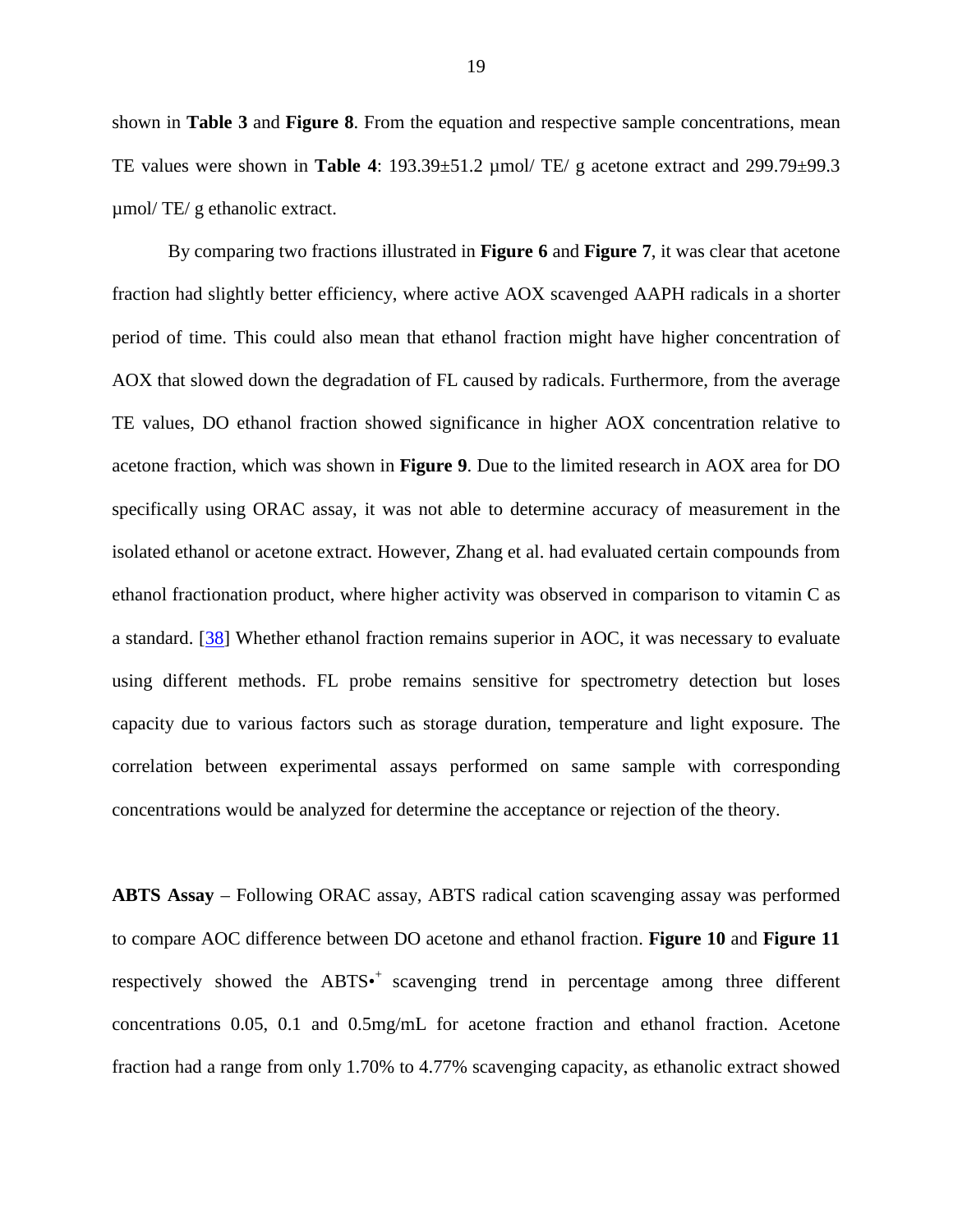3.50% to 11.1% scavenging power. Based on the observation of percentage change, the Trolox standard values and linear regression curve were used to calculate TE values for the two tested fractions in respective concentrations, as shown in **[Table 5](#page-48-0)** and **[Figure 12](#page-49-0)**. Both fractions had same concentrations selected because they were used for better comparison under same method. TE was calculated as  $\mu$ mol TE / g of extract since original extraction weights were not obtained. Data and illustration in **[Table 6](#page-50-0)** and **[Figure 13](#page-51-0)** showed that significantly elevated TE antioxidant concentrations were expressed in DO ethanol fraction.  $(p < 0.05)$  Combining previous ORAC data (**[Table 7](#page-52-0)**), correlation study determined that positive correlation was shown between ORAC and ABTS in radical scavenging capacity for DO. Overall, it was also theorized that neither DO acetone nor ethanol fraction had significantly strong cation scavenging properties. It is possible to have further research in regards to DO as a whole plant may have improved cation quenching capability.

The comparative analysis shown in **[Figure 14](#page-53-0)** indicated that both ORAC and ABTS assay had similar trend with no significant differences in terms of calculated TE values for respective acetone and ethanol fraction. It was also observed that higher concentrations did have greater scavenging capacity for both extracts. The difference was that substantial variations between samples might indicate individual active compounds presented within each fraction. As Luo et al. showed in Dendrobium polysaccharide research, further purification of ethanolic extracts would yield bioactive compounds that might contribute to AOC and other beneficial effects. [\[39\]](#page-62-0) ABTS<sup>\*</sup>, similar to other colorimetric assays, is highly dependent on absorbance measurement under specified wavelength. As sample having color in nature, detection of true ABTS<sup>++</sup> compound color may be interfered, thus cause error in results if there are inconsistency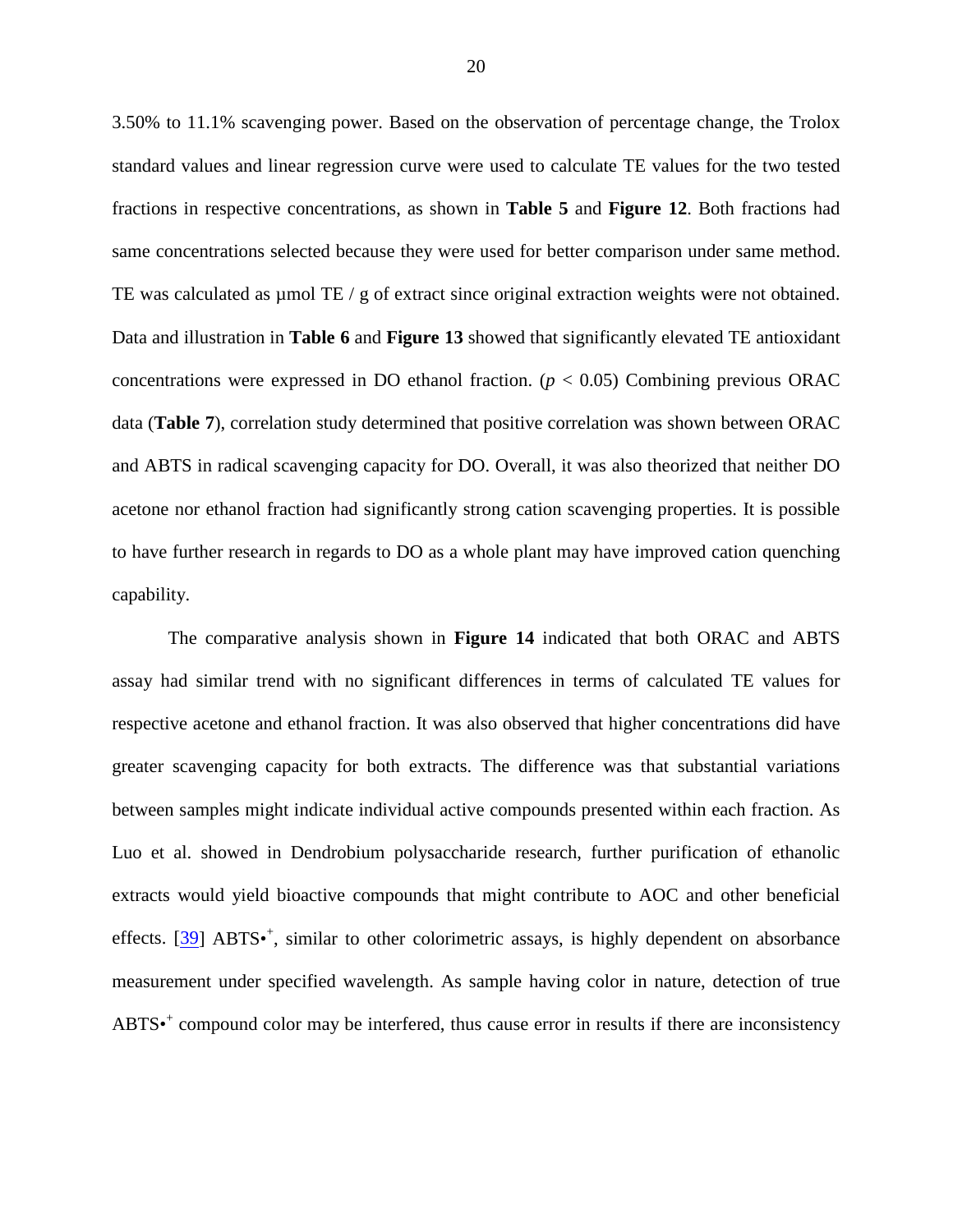between assays. [\[40\]](#page-62-1) Therefore, future experiments including background readings for samples with obvious intense color would be beneficial for more accurate measurement.

**Alpha-glucosidase Inhibition Assay** – Autokit Glucose was optimized for glucose analysis in test solutions, which standard curve had to be established for references and concentration calculations. **[Table 8](#page-54-0)** showed absorbance data, which were necessary to plot standard curve as shown in **[Figure 15](#page-55-0)**. Data provided a linear relationship with a slope of 0.0014 and an intercept of -0.0328, which were suitable for accurate analysis of sample data as shown in **[Table 9](#page-56-0)**. Adjusted values were calculated by subtracting background absorbance from actual readings for each control and samples. Acarbose showed working inhibition of glucose production from substrates, which gave 56.425% and 66.424% inhibition based on calculated glucose concentration and absorbance readings respectively. For samples, individual DO fraction absorbance readings were adjusted based on background readings of each corresponding solvent used for sample preparation. Subsequent calculations of enzymatic inhibition were done by using previous standard curve slope and intercept. Results showed significantly different inhibition level among tested concentrations of acetone fraction  $(p \lt 0.05)$  but no significant change between two concentrations of the Ethanol fraction  $(p > 0.05)$ . Furthermore, analysis was performed to evaluate correlation between two inhibition calculations, where no significant differences were observed between using concentration and absorbance to compute % inhibition  $(p > 0.05)$ . However, it is more accurate and representative when using glucose production to calculate DO AOC in terms of  $\alpha$ -glucosidase inhibition. Therefore, DO acetone fraction with 1mg/mL concentration showed highest enzymatic inhibition of 17.99%, and both EtOH fraction samples with different concentrations showed average inhibition of 5.3%. DO EtOH fraction also had 1mg/mL concentration tested, however, negative value was obtained due to unknown error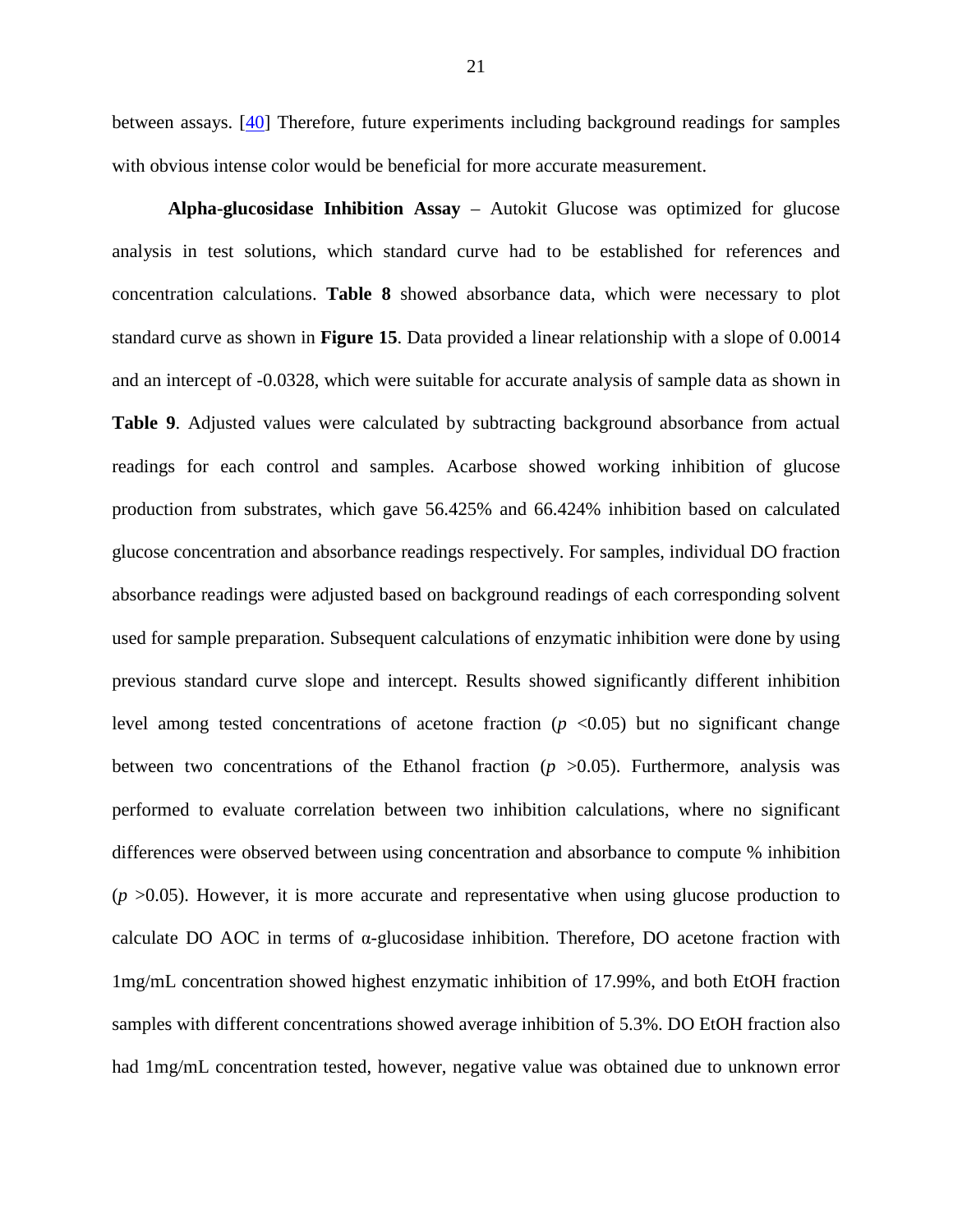that might have affected measurement. **[Figure 16](#page-57-0)** showed the comparison between DO acetone and ethanol fraction, which was determined to have significant higher inhibition for acetone extracted sample  $(p \le 0.05)$ .

Current assay utilizing Autokit Glucose method was able to show  $\alpha$ -glucosidase inhibition by samples in reference to working Acarbose inhibitor. At 50µg/mL concentration for acarbose, 56.4% inhibition was determined to be a low observation, which could be affected by the loss of activity after a long-term storage (reagent from 2008). The glucose kit also carries a limitation on enzyme/substrate stability, where storage condition/period might have decreased assay quality. Thus fresh reagents may serve better in determination of enzymatic activity with inhibitor as a positive control for analysis of test samples. Furthermore, the trend of an increasing inhibition with decreasing sample concentrations indicated that enzymatic mechanism might be affected by concentration specificity for compounds presented in DO acetone fraction. Lowering the concentration, possibly additional range below 1 mg/mL, may provide better inhibition by DO, which could be investigated in the future. In addition, traditional method utilizing pnitrophenyl-α-d-glucopyranoside (pNPG) can also be performed in order to analyze correlation between assays and to evaluate possible variations. [\[41,](#page-62-2) [42\]](#page-62-3)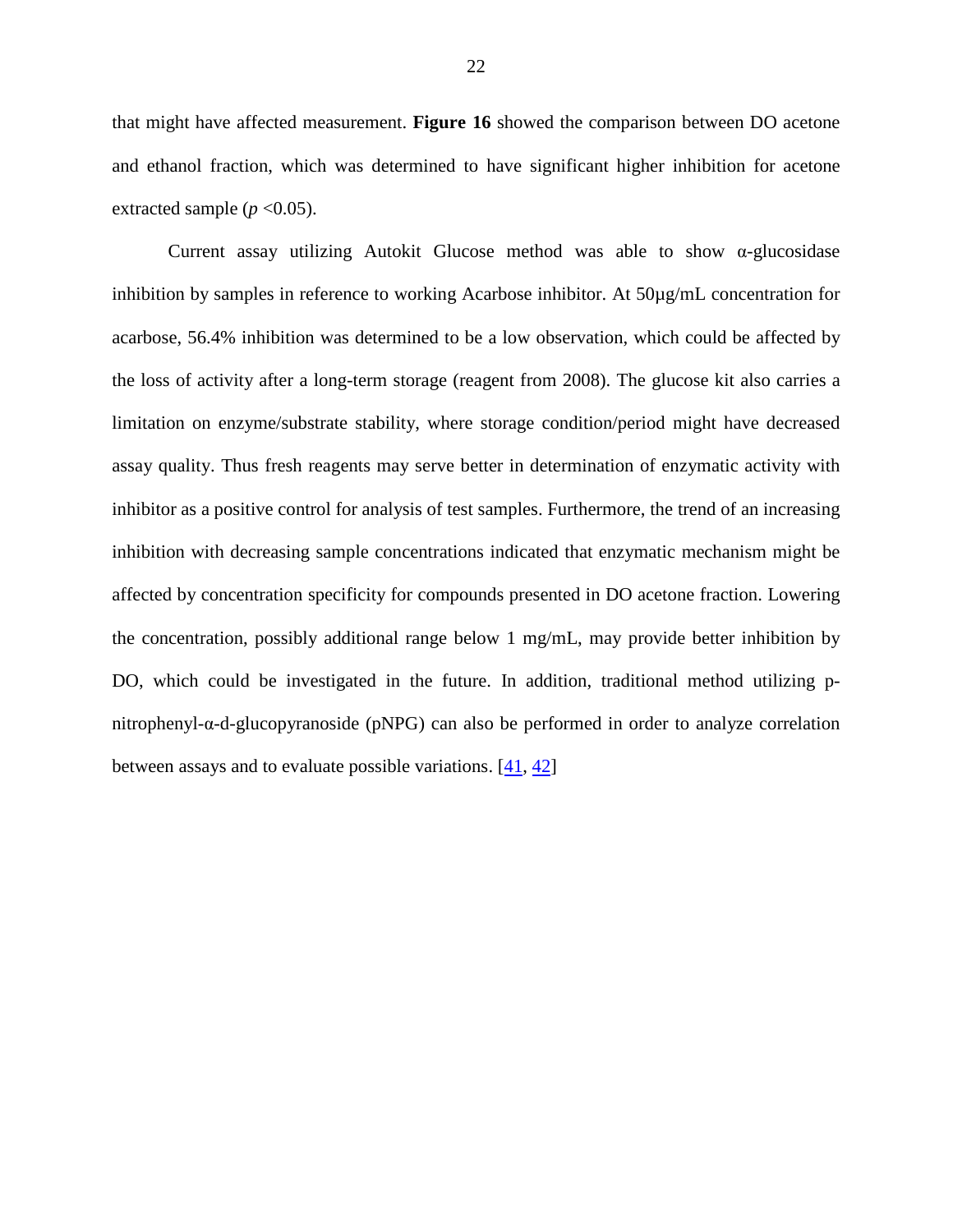#### <span id="page-31-0"></span>**CONCLUSION**

Based on the analyses, phenolic content being a hallmark of anti-radical component, showed a moderate to low amount within the acetone extract of DO sample. It was similar to some of the findings from different studies on different Dendrobium species. [\[25,](#page-60-5) [43\]](#page-62-4) Although TPC values were not as substantial as some of the known antioxidant rich plants such as cinnamon or clove extracts, other non-phenolic components that exert anti-oxidative ability may not be able to show in such experiment. [\[30\]](#page-61-0) Therefore, it was determined that other possible chemical components may aid in beneficial effects for reduction of radicals, which was also based on the result evaluations from subsequent antioxidant assays. The current project was also focused on separate fractions of acetone and ethanol eluded solutions, which contained different chemical solubility types in terms of antioxidants. Data from DPPH, ORAC and ABTS assays indicated the limitation of DO reactivity as an antioxidant, the effects may take longer time or/and higher concentration to show more significantly beneficial properties compare to some known plants such as berries and spices. ORAC and ABTS exhibited validity and correlation while DO ethanol fraction had more AOC with consistent ability to scavenge radicals compare to acetone extracted samples as in **[Table 7](#page-52-0)** and **[Figure 14](#page-53-0)**. From various research articles, anti-oxidative effect of DO was also expressed in polysaccharide components, which consists a large portion of the DO active compounds. [\[15,](#page-59-4) [44,](#page-62-5) [45\]](#page-62-6) The significant difference indicated that ethanol fraction did contain substantial amount of AOX, possibly from polysaccharide content. However, DO still remains at a lower rank when considering the phenolic antioxidant capability in radical scavenging. On the other hand, it was also suggested that plant harvesting and preparation techniques could have effect on nutrient loss if not done properly such as appropriate drying timing and condition control. [\[46\]](#page-62-7) It is possible that sample preparation in organic solvent might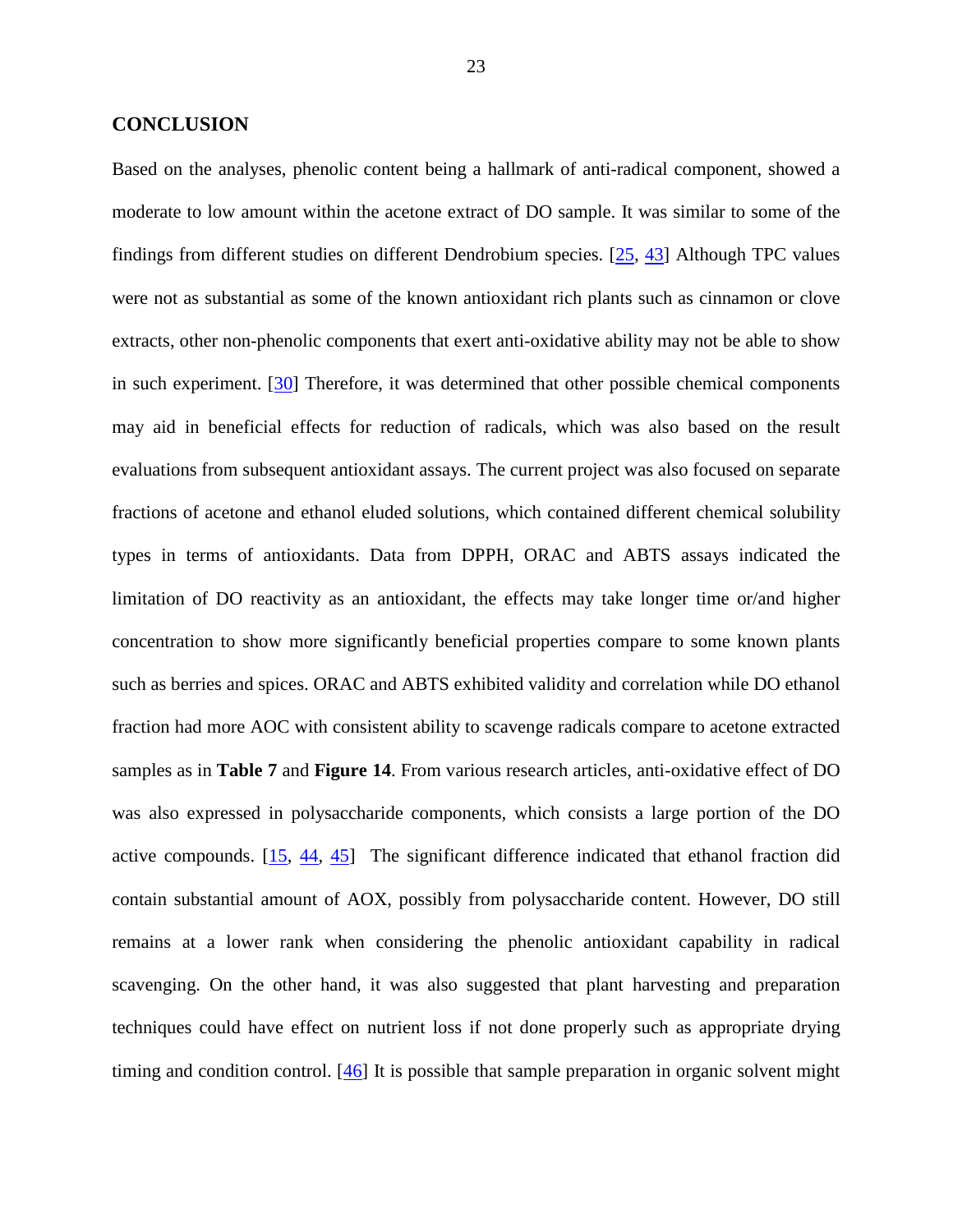contribute to certain AOC loss. In terms of α-glucosidase, autokit glucose method produced results for comparison of the two fractions, where acetone portion had significantly higher enzymatic inhibition power than ethanol extracted fraction as in **[Figure 16](#page-57-0)**. It was also concluded that different extraction methods yielded groups of compounds with separate antioxidant property, which there was no correlation between AOC and  $\alpha$ -glucosidase inhibition. In addition, the low TPC values could explain that possible water-soluble polysaccharide may contribute to different aspect of antioxidant ability, which did not react properly in organic solvents. Therefore, future in depth studies on carbohydrate metabolism, specifically effective mechanism by phenol and polysaccharide may be helpful for creating more comprehensive profile.

Moreover, due to the lower risk of cytotoxicity from herbal derived compounds, the ultimate goal is to isolate essential active compounds in natural plant for prevention and alternative treatment of chronic diseases or even cancers. These may include extended projects in research of some different types of antioxidants. Prospective studies can be proposed including additional fractionation using different solvents and chromatography, polysaccharide isolation for specificity analysis, correlation between α-Amylase inhibition and α-glucosidase inhibition ability, cytotoxicity, lipid oxidation inhibition, thermal and pH stability, variation on the effects of additional storage conditions and bioavailability. Furthermore, the possibility of synergistic effect can also be investigated according to the traditional use of Chinese medicine, where multiple herbs or plants are combined to achieve enhanced functions. [\[47\]](#page-62-8) Thus, HPLC and GC-MS can be utilized for identification and quantification of specific active compounds that may have predominant anti-oxidative power, and perform additional analysis on how each compound reacts with and without one another using known antioxidants.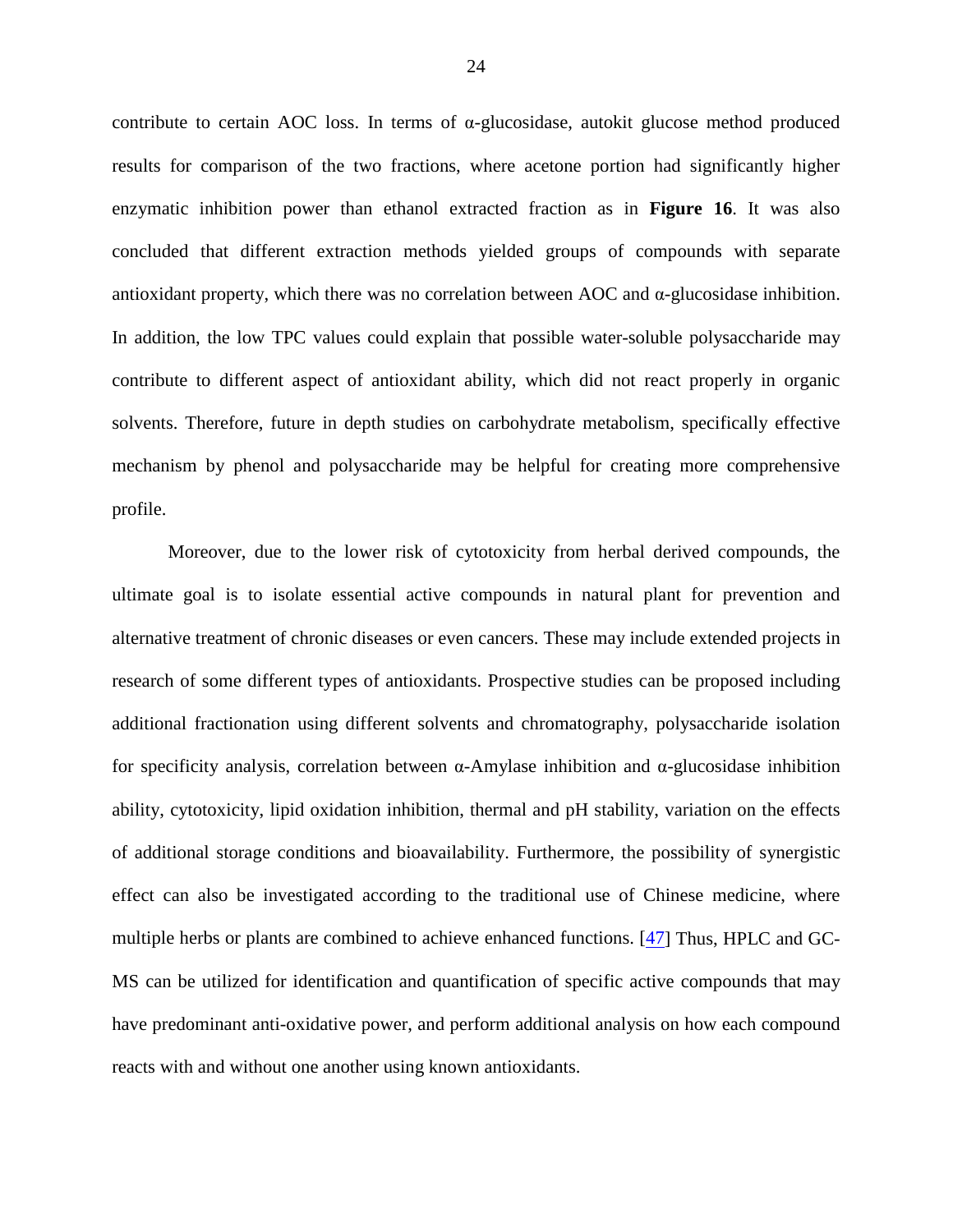| $[GA]$ mg/mL | Mean Absorbance | $SD*$        |
|--------------|-----------------|--------------|
| 0            | 0.0057          | ±0.0014      |
| 0.05         | 0.1034          | ±0.0089      |
| 0.1          | 0.2023          | ±0.0018      |
| 0.2          | 0.4345          | $\pm 0.0153$ |
| 0.3          | 0.6390          | ±0.0049      |
| 0.4          | 0.8684          | ±0.0083      |
| 0.5          | 1.0522          | $\pm 0.0253$ |
| 1.0          | 1.8665          | ±0.0824      |

<span id="page-33-0"></span>**Table 1:** Absorbance readings of Gallic acid standards for concentrations 0, 0.05, 0.1, 0.2, 0.3, 0.4, 0.5mg/mL at 765nm for TPC assay

\*All absorbance had duplicate readings performed and mean values were used for plotting

standard curve. Standard deviation values were calculated based on duplicate readings.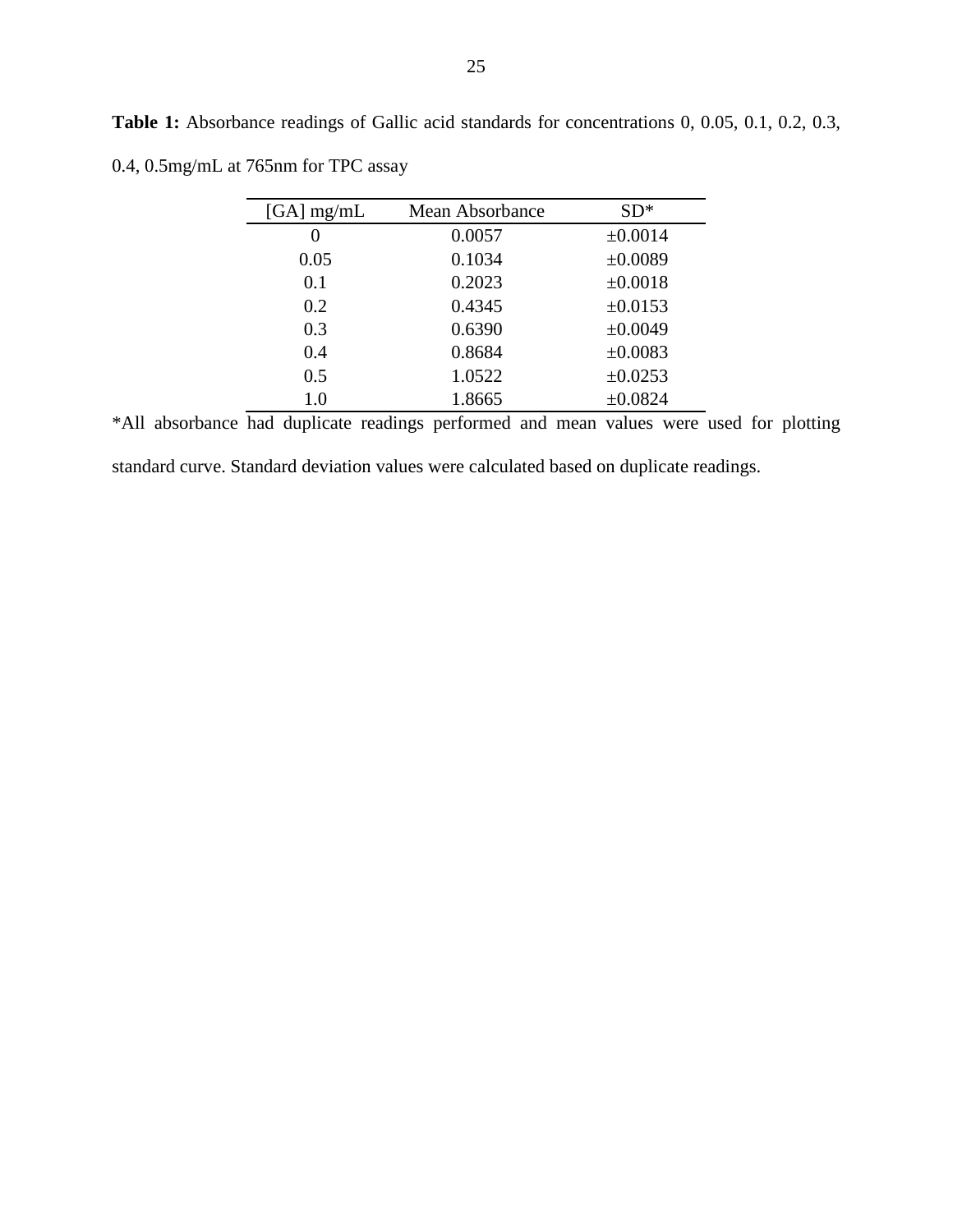<span id="page-34-0"></span>Figure 1: Beer's Law plot for Gallic acid standard curve absorbance readings at 765nm vs. concentration of 0, 0.05, 0.1, 0.2, 0.3, 0.4, 0.5mg/mL for TPC assay

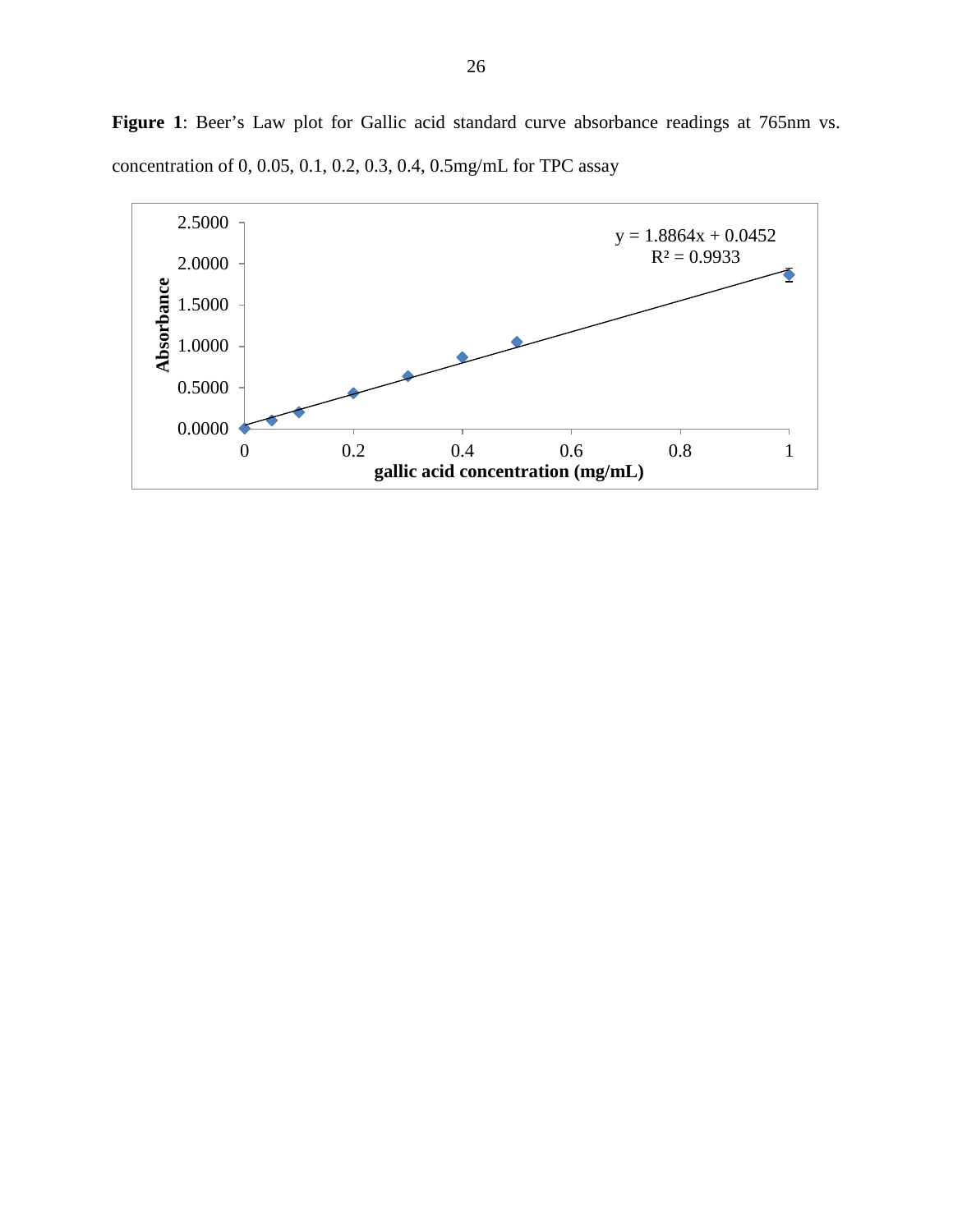| Sample conc.<br>mg/mL | <b>GAE</b> /sample<br>(mg/mg) | $SD*$    |
|-----------------------|-------------------------------|----------|
|                       | $-0.00994$                    | ±0.00079 |
| 2                     | 0.00188                       | ±0.00172 |
| 5                     | 0.00734                       | ±0.00016 |
| 10                    | 0.00919                       | ±0.00023 |
| 25                    | 0.00966                       | ±0.00019 |
| 50                    | 0.00945                       | ±0.00013 |

<span id="page-35-0"></span>**Table 2**: GAE values in mg/mg for Dendrobium acetone extract based on absorbance recorded and mean values calculated at concentrations of 1, 2, 5, 10, 25, 50mg/mL for TPC assay

\*Duplicate readings for sample were performed for mean calculations. Standard deviations were calculated based on the two sample readings for evaluation of significance. Mean GAE between 10 and 50mg/mL sample was calculated to be 0.00943±0.00023 mg GAE /mg or 9.43±0.23 mg GAE /g extract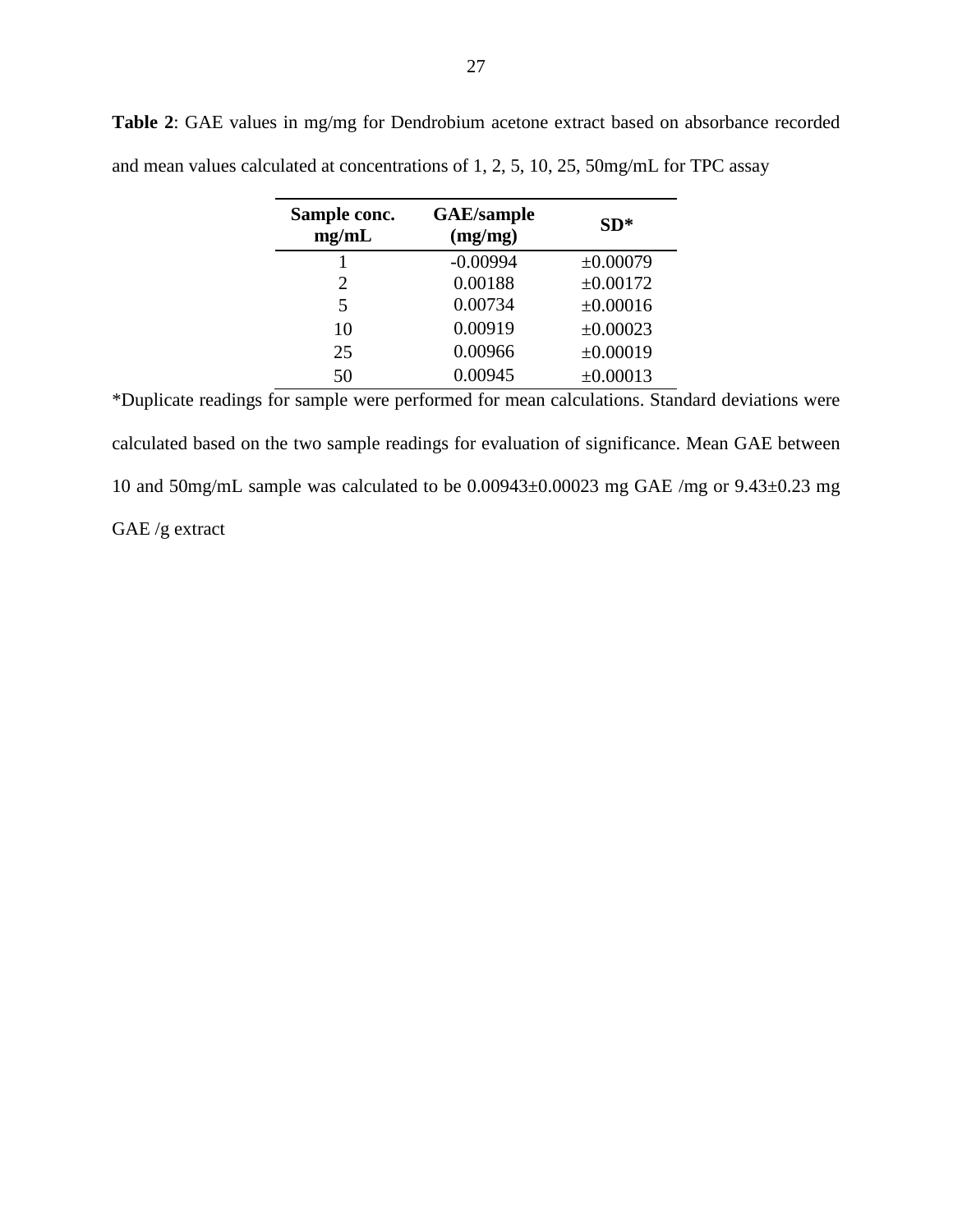

<span id="page-36-1"></span><span id="page-36-0"></span>Figure 2: mg of GAE per mg of Dendrobium crude Acetone extract in different concentrations of 2mg/mL, 5mg/mL, 10mg/mL, 25mg/mL and 50mg/mL for TPC assay

\* Error bars consist of SD values from **[Table 2](#page-35-0)**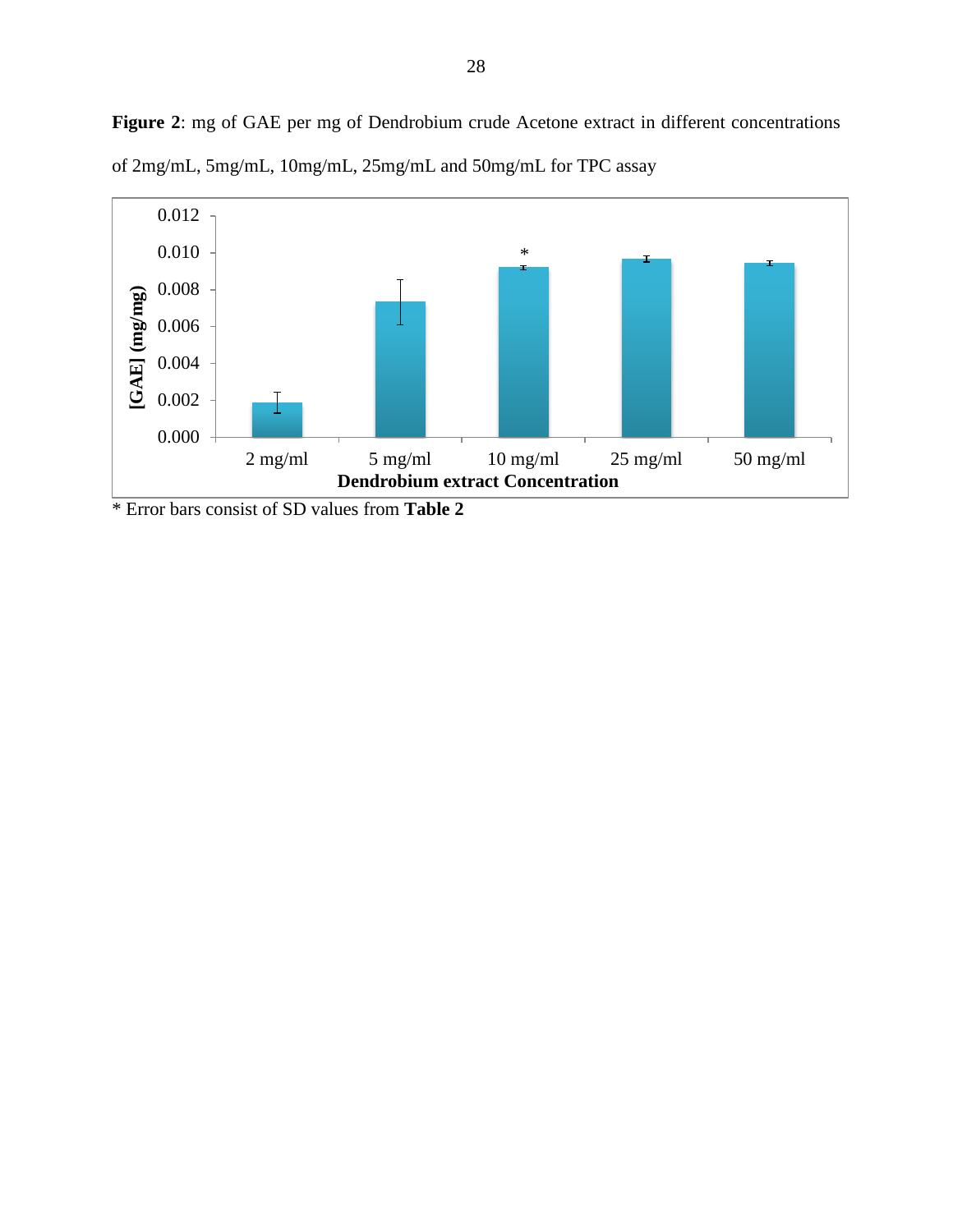

<span id="page-37-0"></span>**Figure 3**: Adjusted DPPH• concentration level based on Dendrobium extract reaction over 2-

hour period at 10, 25, and 50mg/mL concentrations

Sample control values showed steady decrease with no significant difrerence  $(p=0.105)$ .All three concentrations showed significant decrease from initial reaction time to 120 minute mark (*p*  $< 0.05$ ).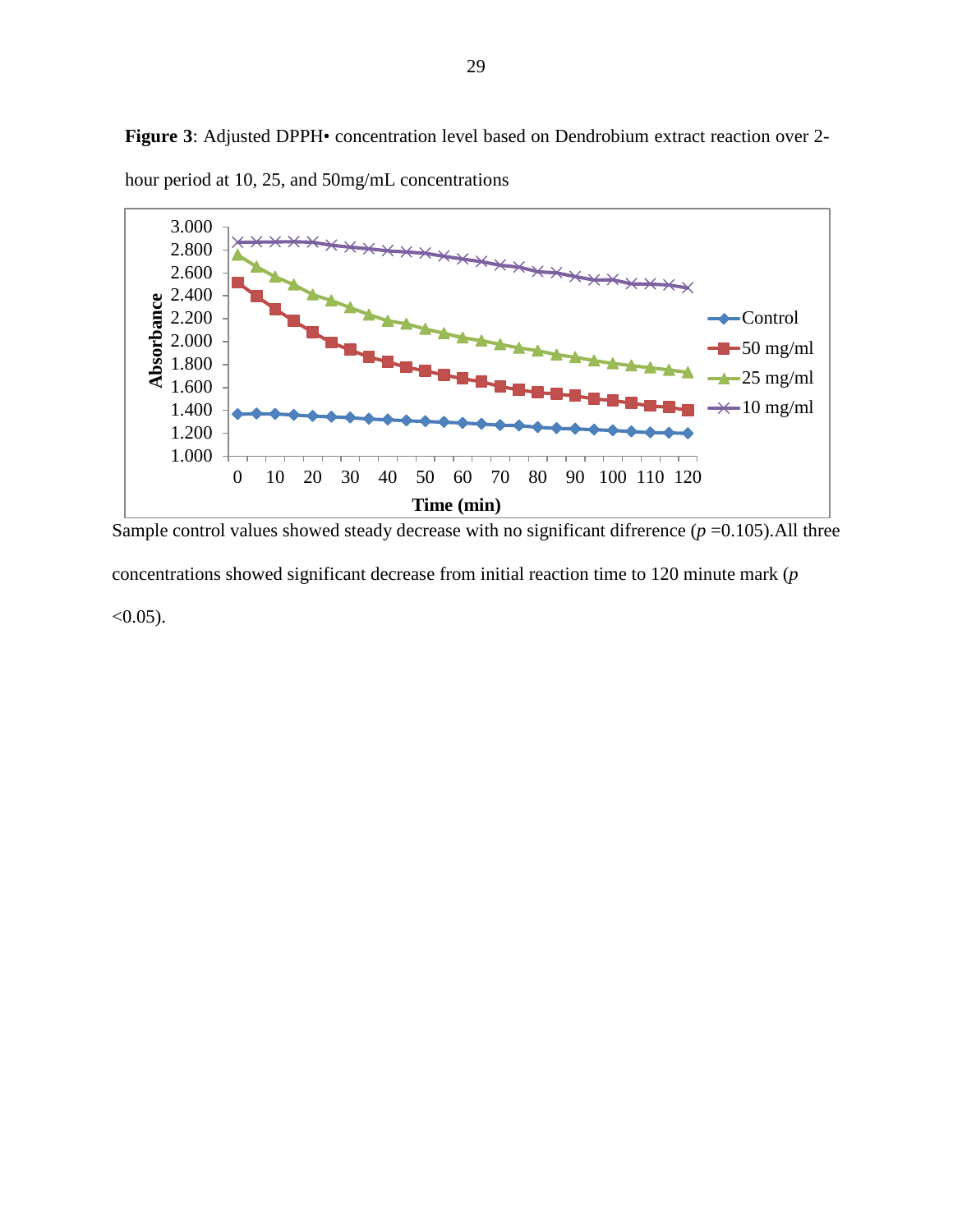

<span id="page-38-0"></span>**Figure 4**: DPPH• percentage scavenging capacity of Dendrobium antioxidant presented in extract at 10, 25, and 50mg/mL concentrations

Conversion of DPPH• concentrations from **[Figure 3](#page-36-1)** had same significance in differences for all

three samples.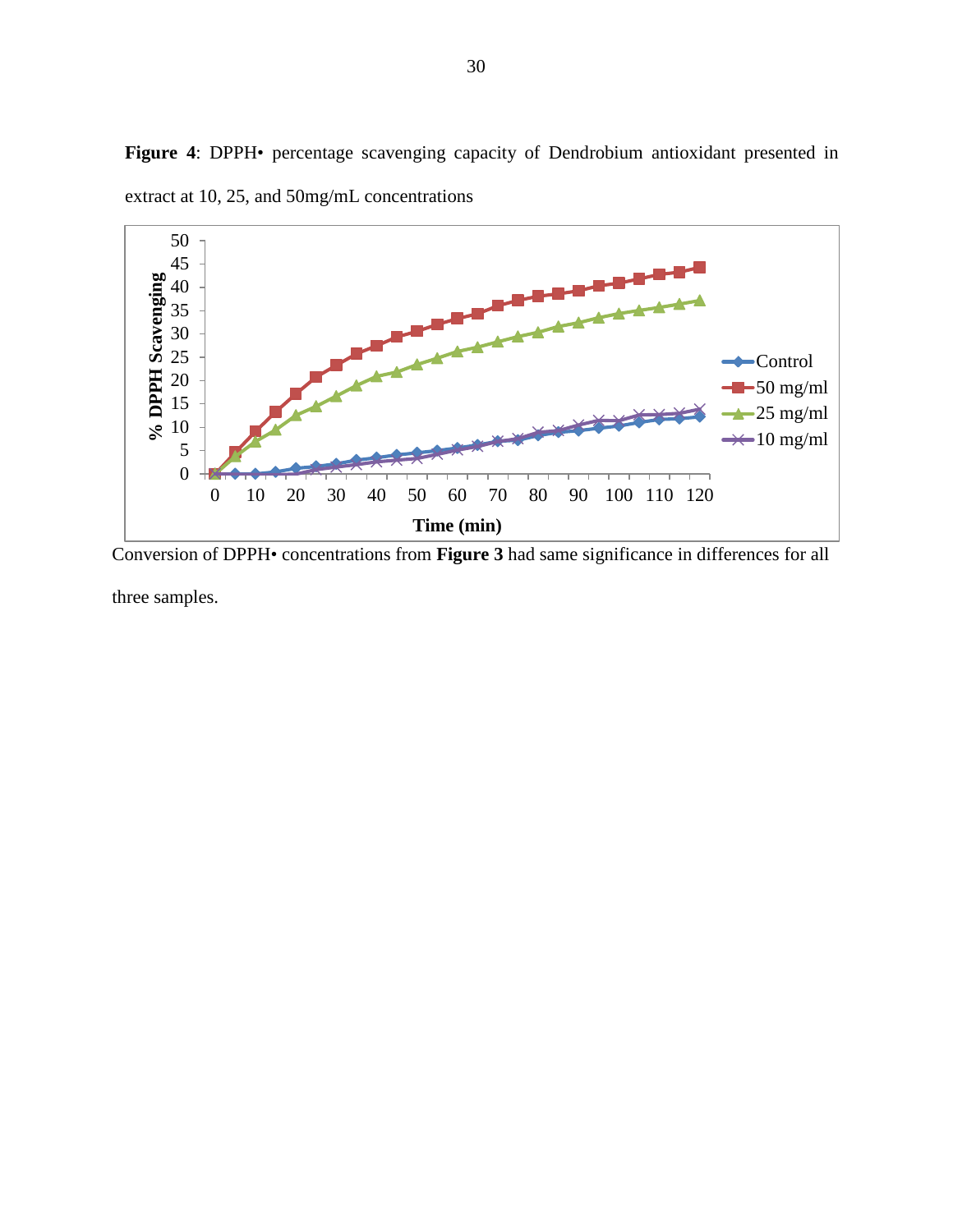

<span id="page-39-0"></span>**Figure 5**: ORAC FL readings for Trolox standards over 90 minutes period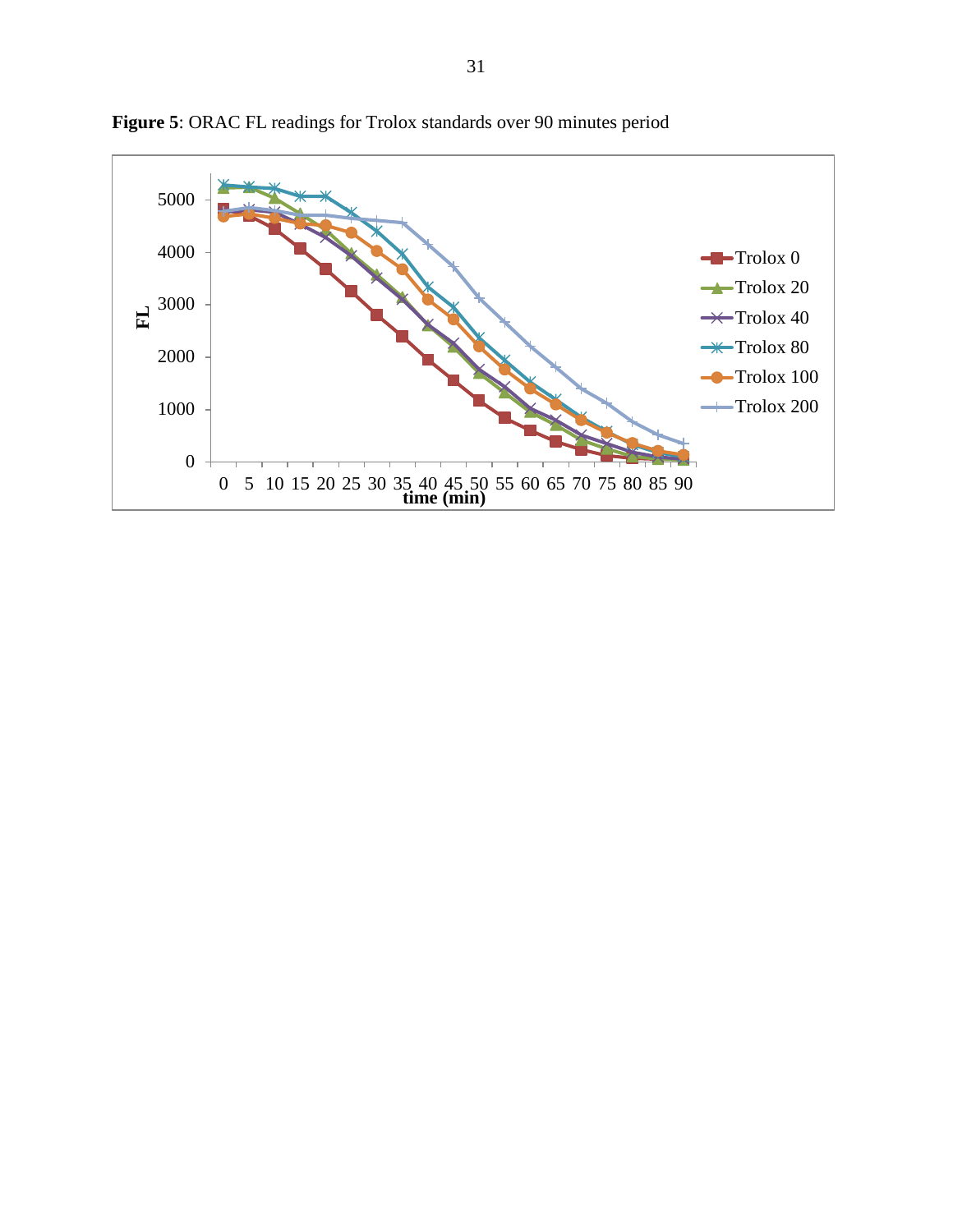<span id="page-40-0"></span>Figure 6: ORAC plot expressed as FL readings for DO **Acetone** fraction in reaction with AAPH radicals for sample solutions at 0.05, 0.1, 0.25, 0.5 and 1.0mg/mL



Statistical analysis indicated that all concentrations had significant decreases from the beginning

to the 90 minute mark.  $(p < 0.05)$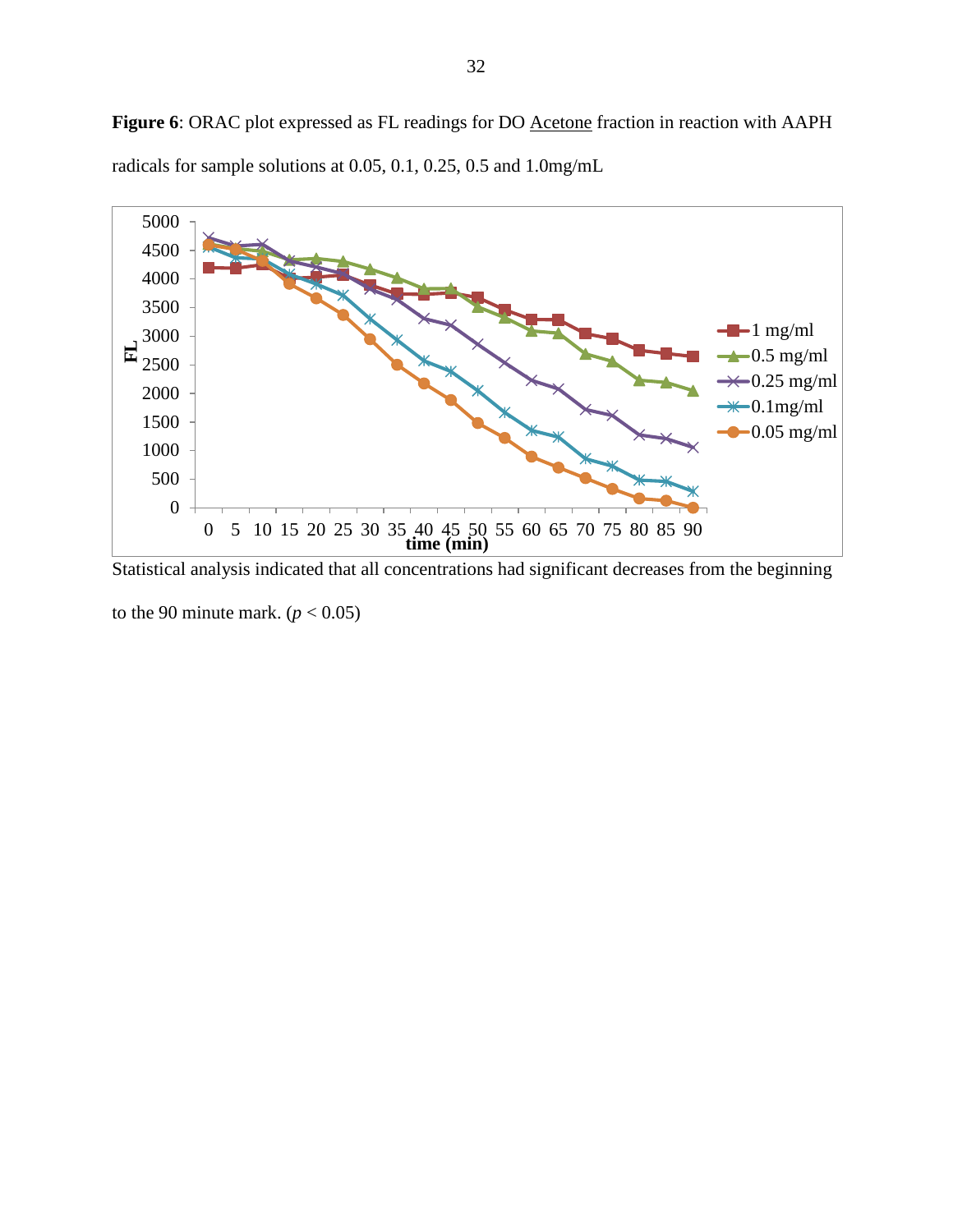

<span id="page-41-0"></span>Figure 7: ORAC plot expressed as FL for DO Ethanol fraction in reaction with AAPH radicals for sample solutions at 1.0, 0.5, 0.25, 0.1 and 0.05mg/mL

Statistical analysis indicated that 1mg/mL sample did not have significant change in terms of FL readings ( $p = 0.075$ ). All other concentrations had significant decreases from initial readings to the end points.  $(p < 0.05)$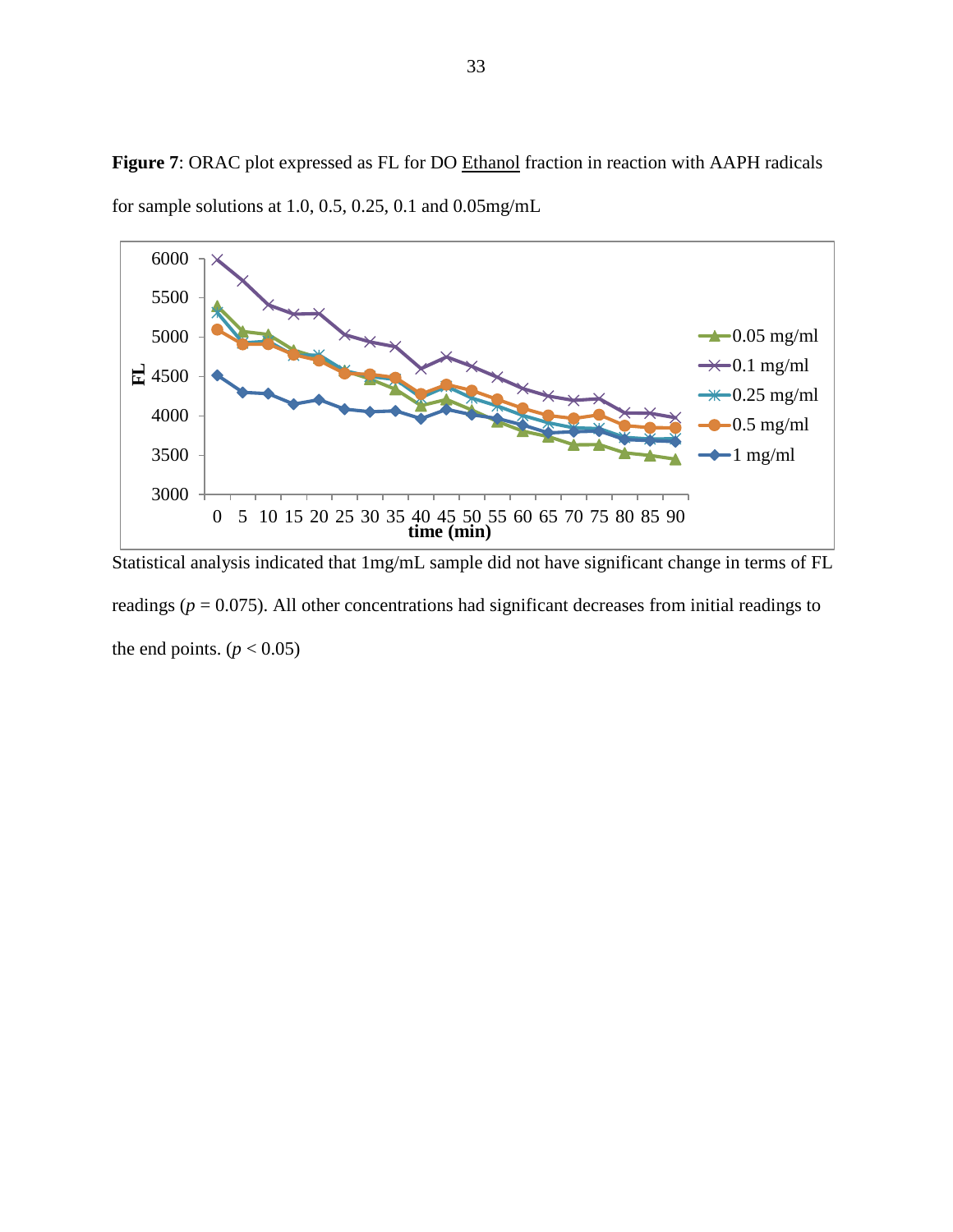| <b>Trolox</b><br>concentrations<br>$(\mu M)$ | Mean net AUC | $SD*$        |
|----------------------------------------------|--------------|--------------|
| 0                                            | $\theta$     | $\pm 0$      |
| 20                                           | 1.010        | $\pm 0.0571$ |
| 40                                           | 1.676        | $\pm 0.0057$ |
| 80                                           | 2.541        | ±0.1096      |
| <b>100</b>                                   | 2.846        | $\pm 0.0348$ |
| 200                                          | 4.694        | $\pm 0.4726$ |

<span id="page-42-0"></span>**Table 3**: Trolox Standards mean net AUC values based on FL readings for ORAC assay

\*SD values were obtained based on the calculations from duplicate FL readings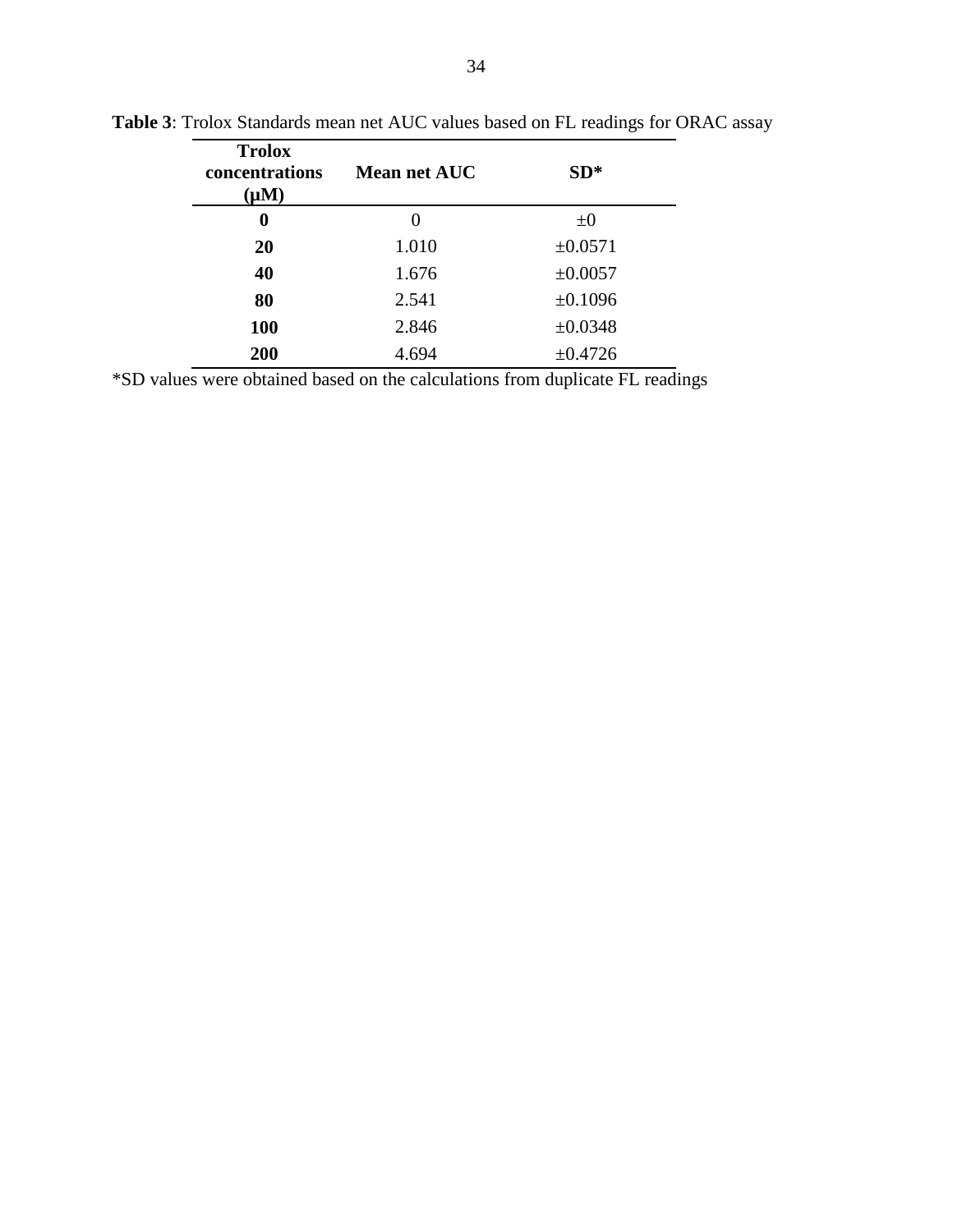

<span id="page-43-0"></span>**Figure 8**: Trolox stand curve with concentrations of 0, 20, 40, 80, 100 and 200µM for calculating TE values in sample for ORAC assay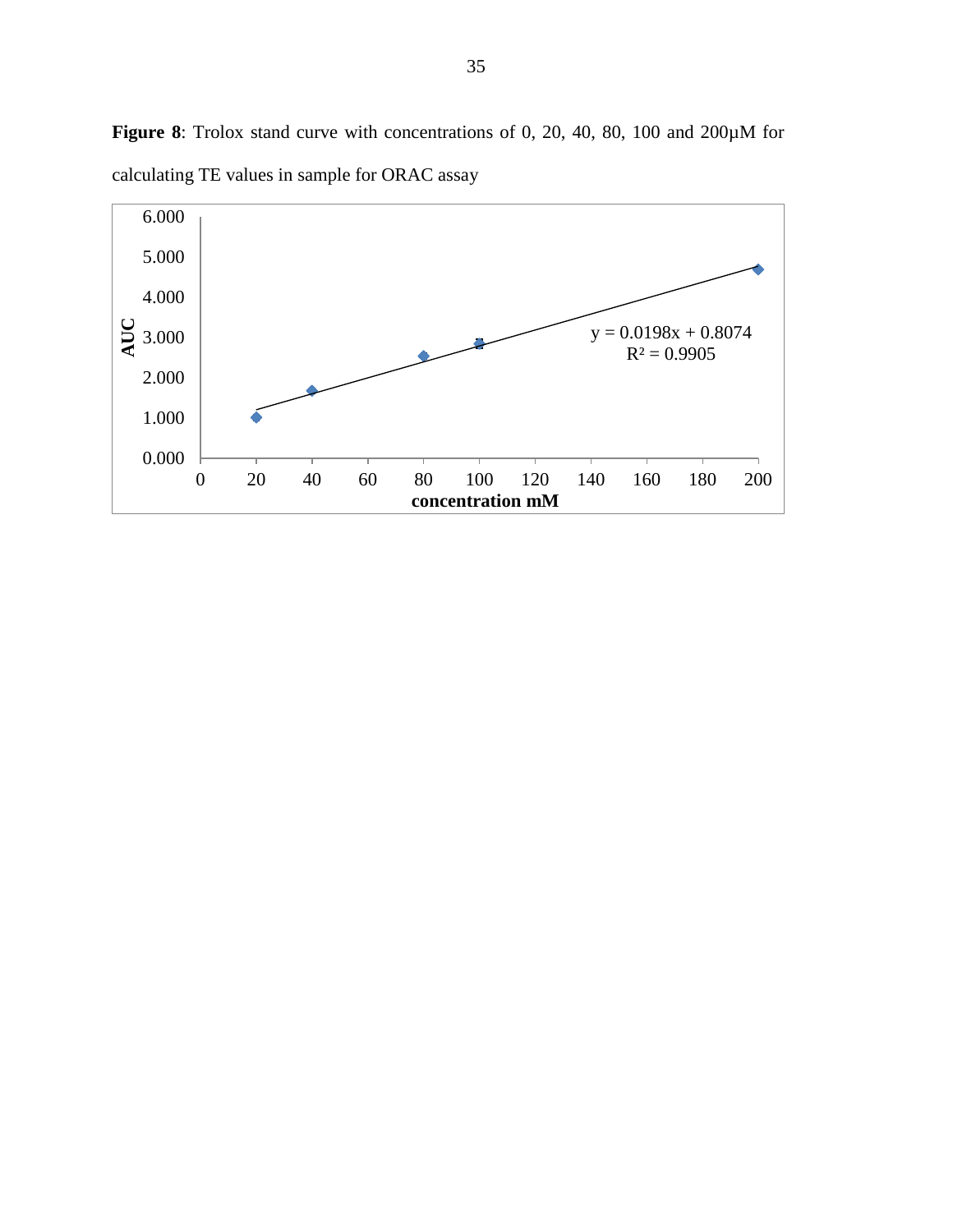| <b>Sample concentration</b> | Mean µmol/ TE/ g extract      |                               |  |
|-----------------------------|-------------------------------|-------------------------------|--|
| Mg/mL                       | <b>DO</b> acetone<br>fraction | <b>DO</b> ethanol<br>fraction |  |
| 0.05                        | 234.597                       | 471.319                       |  |
| 0.1                         | 175.816                       | 336.937                       |  |
| 0.25                        | 236.314                       | 207.213                       |  |
| 0.5                         | 126.831                       | 183.691                       |  |
|                             | 67.301                        | 119.577                       |  |
| mean*                       | $193.39 \pm 51.2$             | 299.79±99.3                   |  |

<span id="page-44-0"></span>**Table 4**: Calculated mean TE values from ORAC assay for DO acetone and ethanol fraction with respective concentrations

\* Mean TE concentrations were calculated without values from 1mg/mL due to the nonsignificant changes in FL readings from **[Figure 6](#page-40-0)** and **[Figure 7](#page-41-0)**. Calculated values were

expressed as mean ± SEM from duplicate easements.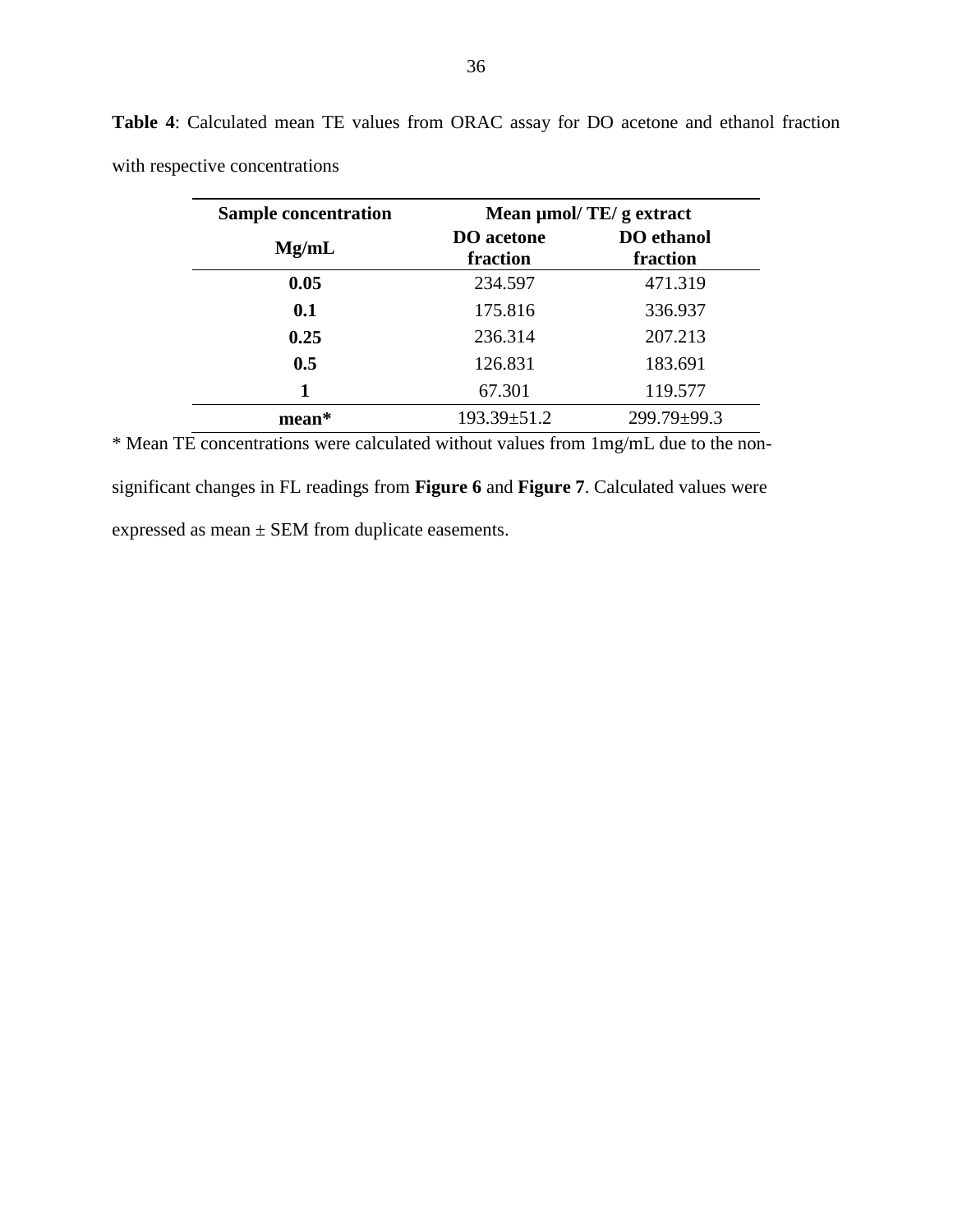

<span id="page-45-0"></span>Figure 9: ORAC TE values comparison between DO acetone and ethanolic extracts for each individual concentration, range from 0.05mg/mL to 1mg/mL

Comparing two sets of data, DO ethanol fraction had significantly higher concentrations of TE

than acetone extracts.  $(p < 0.05)$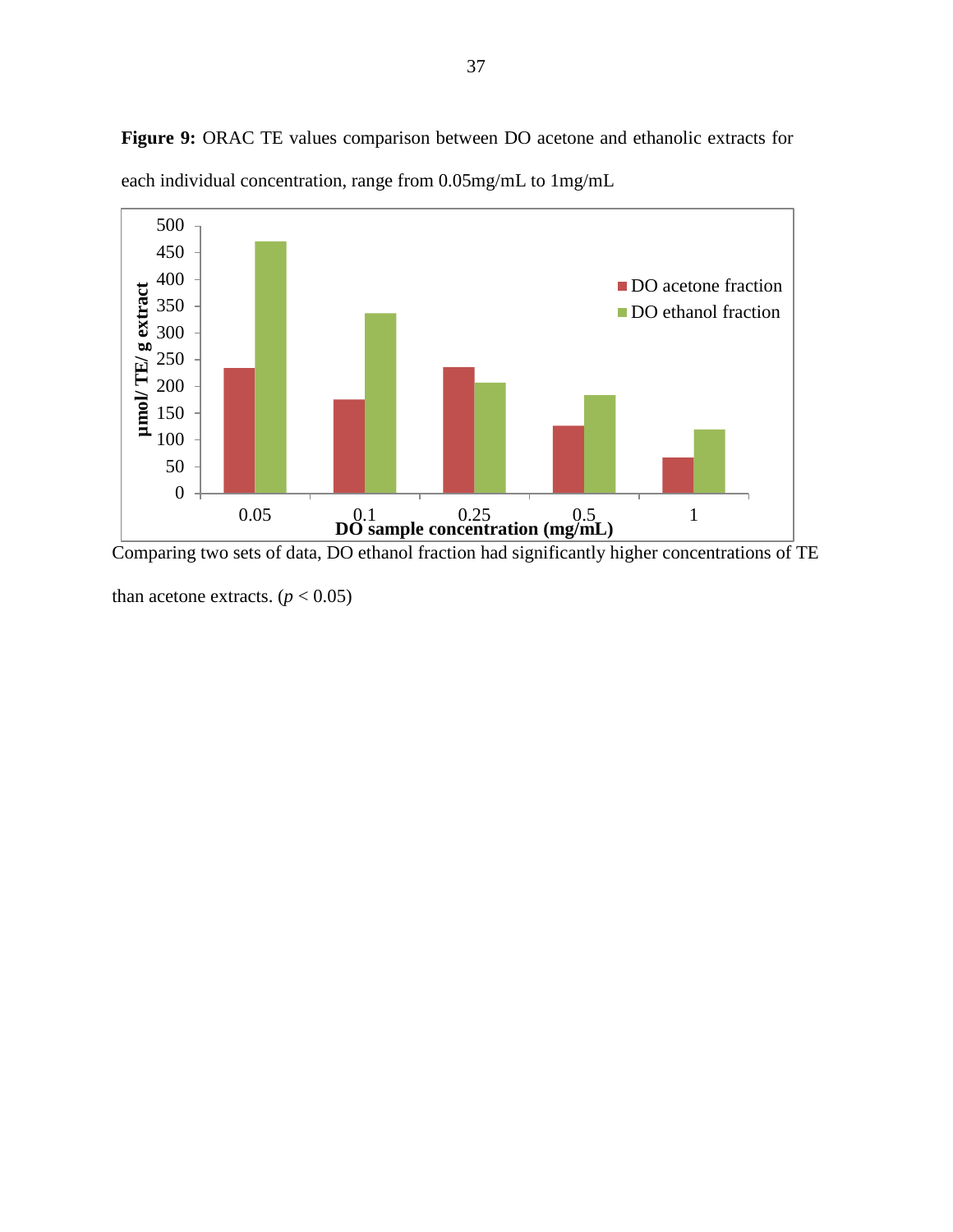

<span id="page-46-0"></span>Figure 10: ABTS<sup>++</sup> percentage scavenging capacity for DO Acetone fraction at concentrations of 0.05, 0.1, 0.5 mg/mL.

Assay results indicated a 1.70%, 2.32% and 4.77% scavenging capacity for 0.05, 0.1 and 0.5mg/mL respectively.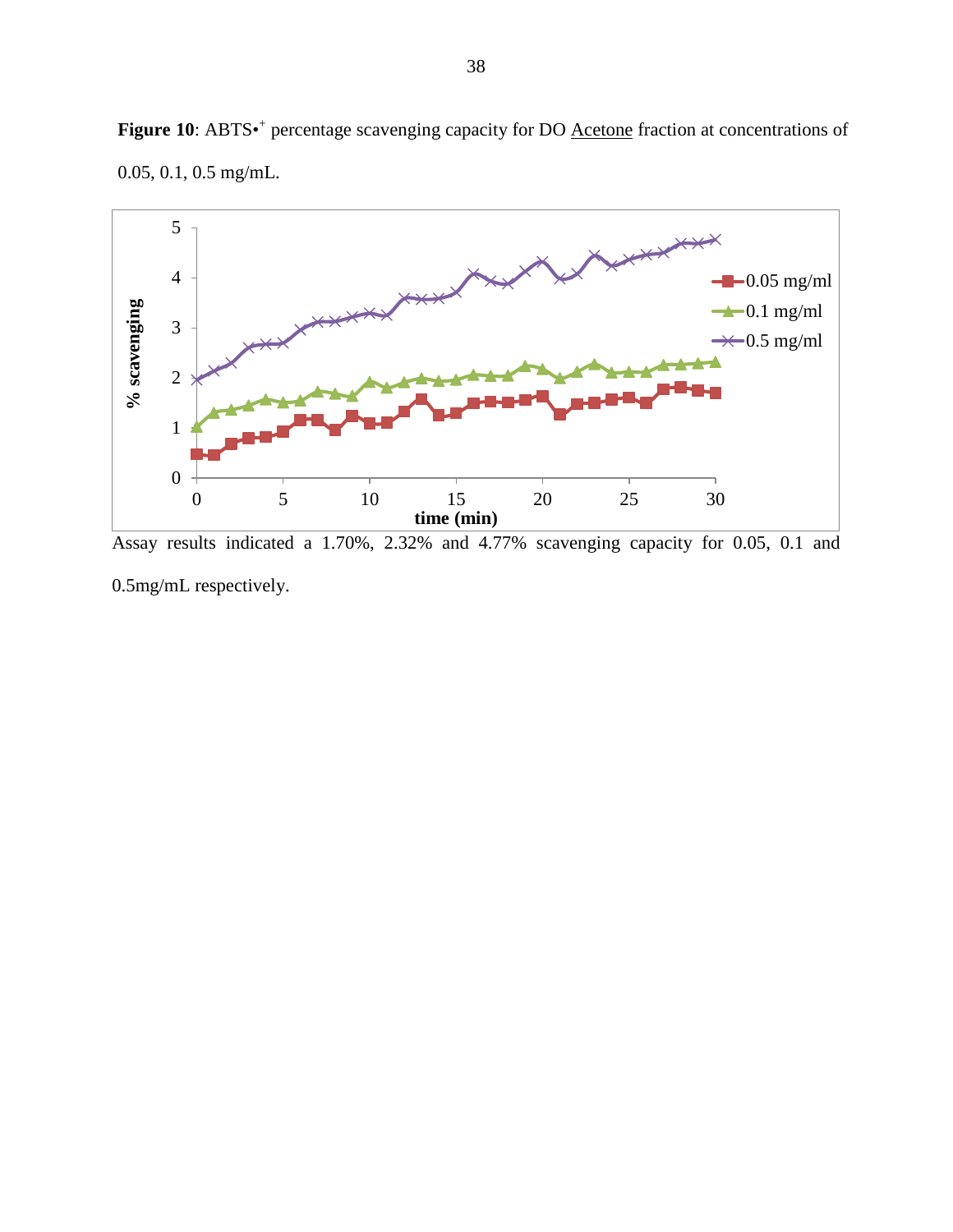

<span id="page-47-0"></span>Figure 11: ABTS<sup>•+</sup> percentage scavenging capacity for DO Ethanol fraction at concentrations of 0.05, 0.1, 0.5 mg/mL.

Assay results indicated an 11.1%, 4.03% and 3.50% scavenging capacity for 0.5, 0.1 and 0.05mg/mL respectively.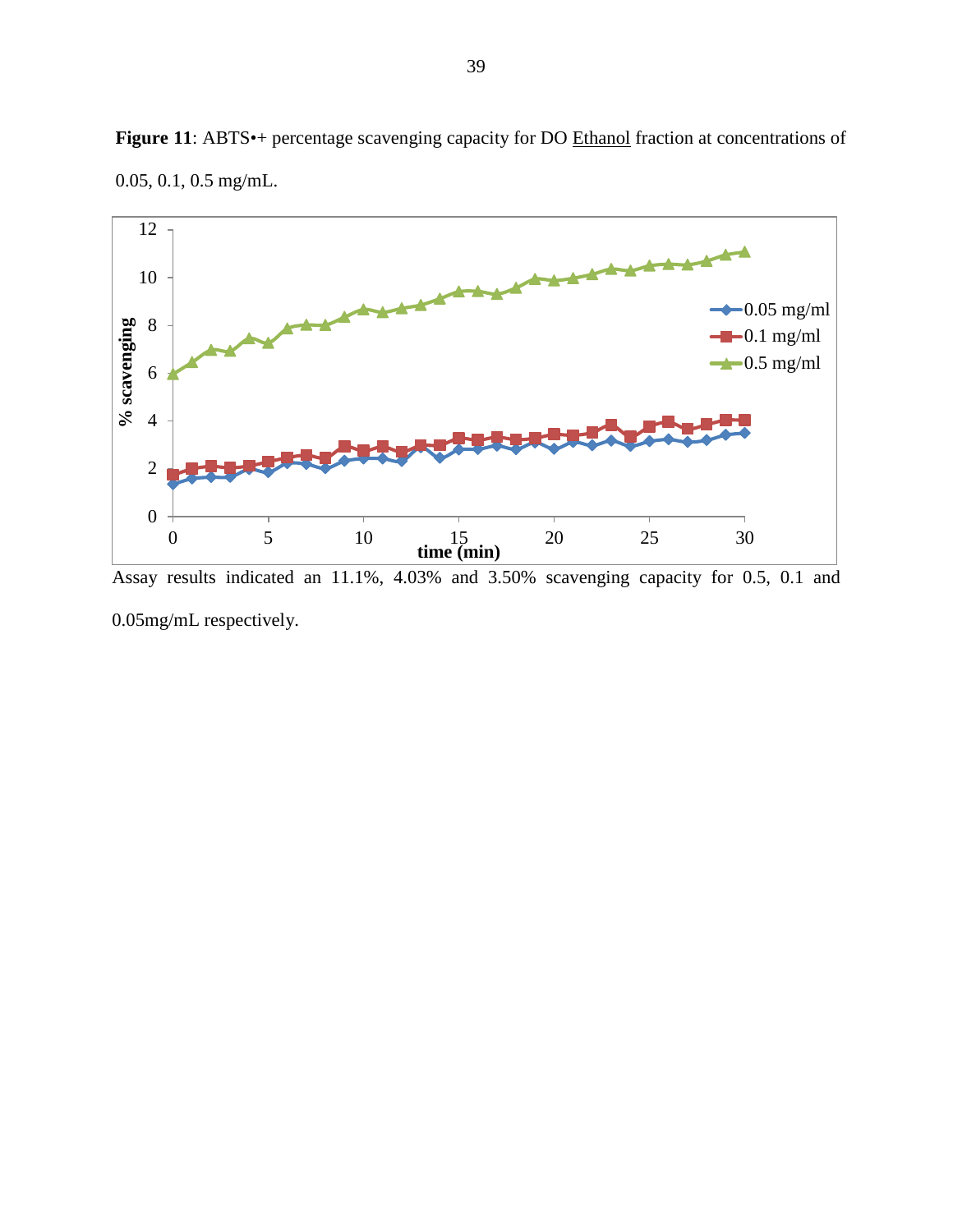| <b>Trolox Standards</b><br>$\mu$ M) | <b>Mean Absorbance</b> | $SD*$         | scavenging% |
|-------------------------------------|------------------------|---------------|-------------|
| $\theta$                            | 1.5819                 | $\pm 0.00343$ | 0.00        |
| 20                                  | 1.5288                 | $\pm 0.00351$ | 3.36        |
| 40                                  | 1.4911                 | $\pm 0.00261$ | 5.74        |
| 80                                  | 1.4357                 | $\pm 0.00303$ | 9.24        |
| 100                                 | 1.3964                 | $\pm 0.00510$ | 11.73       |
| 200                                 | 1.2679                 | ±0.00591      | 19.85       |
| 500                                 | 0.7448                 | $\pm 0.00444$ | 52.92       |

<span id="page-48-0"></span>**Table 5**: Trolox standards absorbance values and calculations for ABTS assay

\* SD values based on 30 readings over 30 minutes of absorbance measurement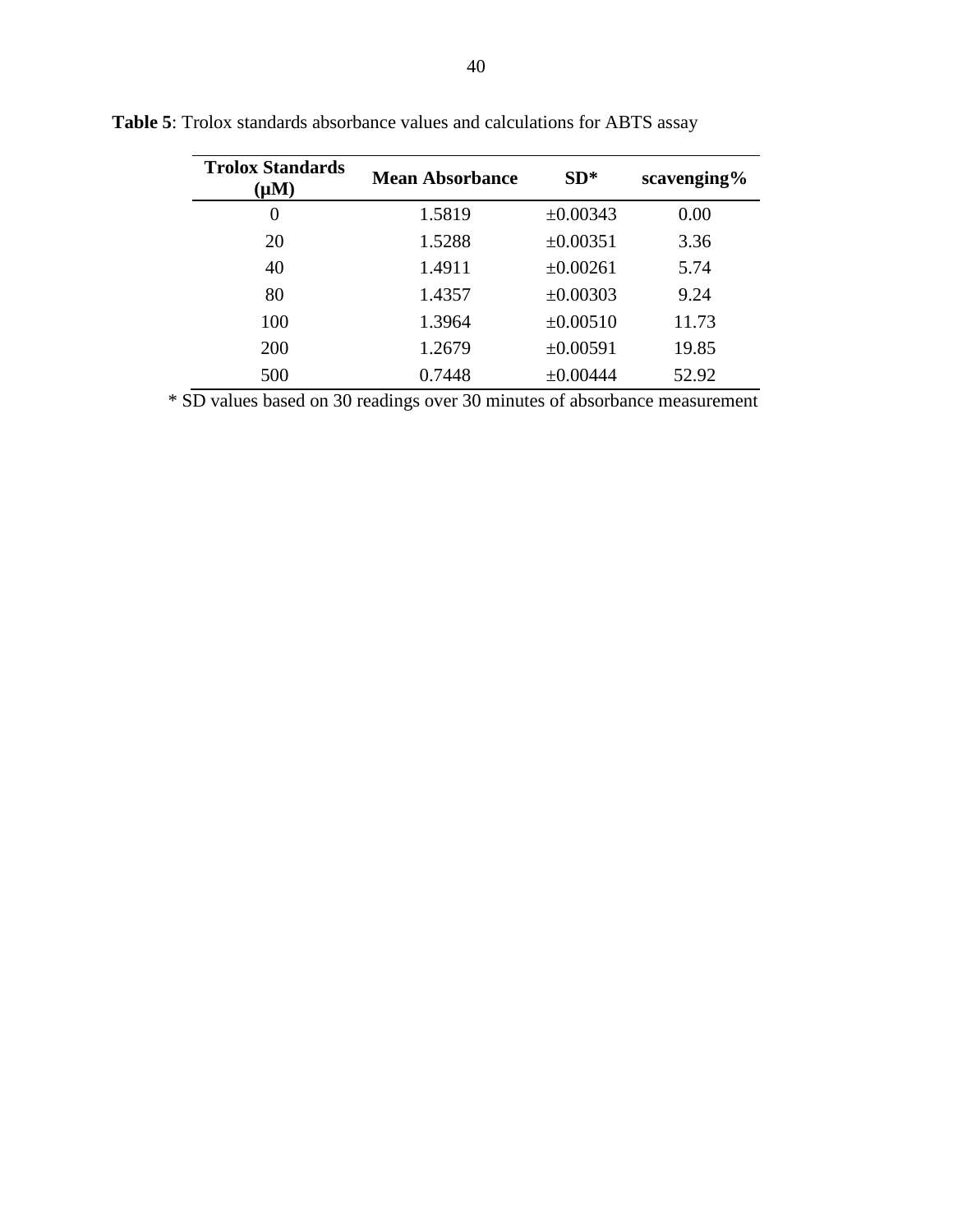<span id="page-49-0"></span>**Figure 12**: Standard curve with slope equation for Trolox scavenging power at different concentrations 0, 20, 40, 80, 100, 200 and 500µM for ABTS assay

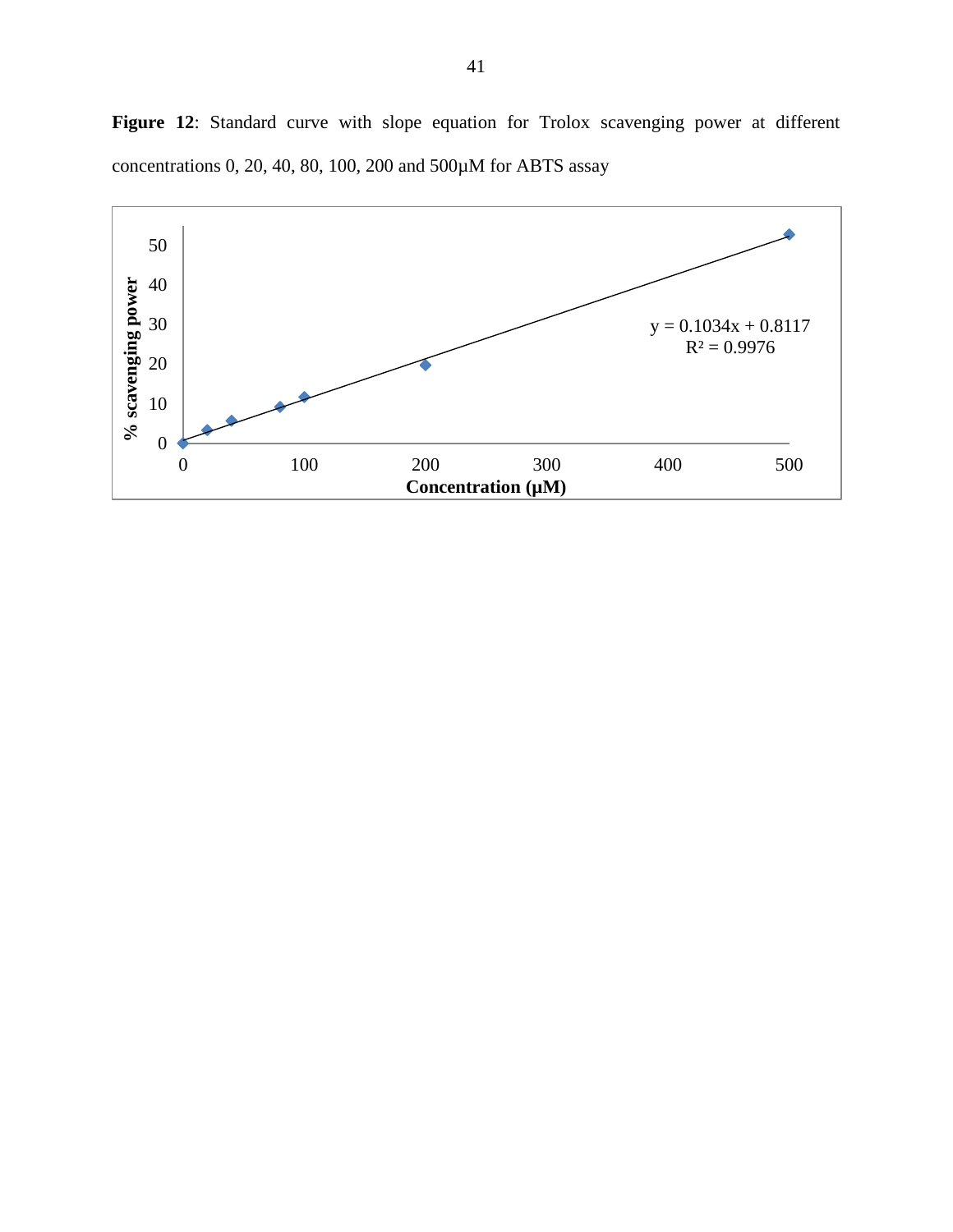| <b>Sample concentration</b> | Mean µmol/ TE/ g extract      |                   |  |
|-----------------------------|-------------------------------|-------------------|--|
| Mg/mL                       | <b>DO</b> acetone<br>fraction |                   |  |
| 0.05                        | 172.26                        | 519.74            |  |
| 0.1                         | 146.14                        | 311.43            |  |
| 0.5                         | 76.544                        | 198.55            |  |
| mean*                       | $131.65 \pm 28.6$             | $343.24 \pm 94.1$ |  |

<span id="page-50-0"></span>**Table 6**: Calculated mean TE values from ABTS assay for DO acetone and ethanol fraction with respective concentrations

\* Mean TE concentrations were calculated based on Trolox standards from **[Table 5](#page-48-0)** and **[Figure](#page-49-0)** 

**[12](#page-49-0)**. Calculated values were expressed as mean ± SEM from duplicate easements.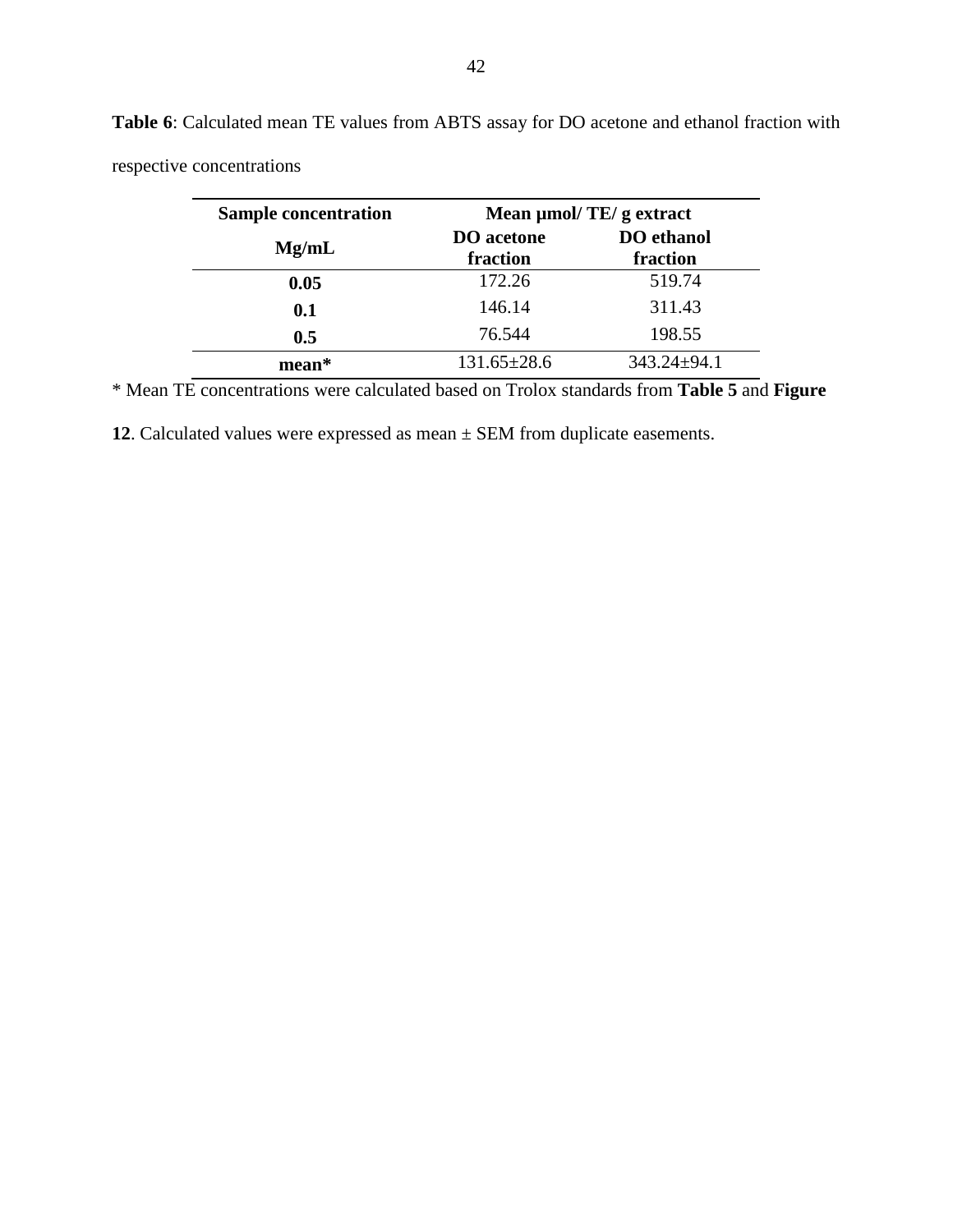

<span id="page-51-0"></span>**Figure 13:** ABTS Assay TE values comparison between DO acetone and ethanolic

Comparing two sets of data, DO ethanol fraction had significantly higher concentrations of TE than acetone extract samples.  $(p < 0.05)$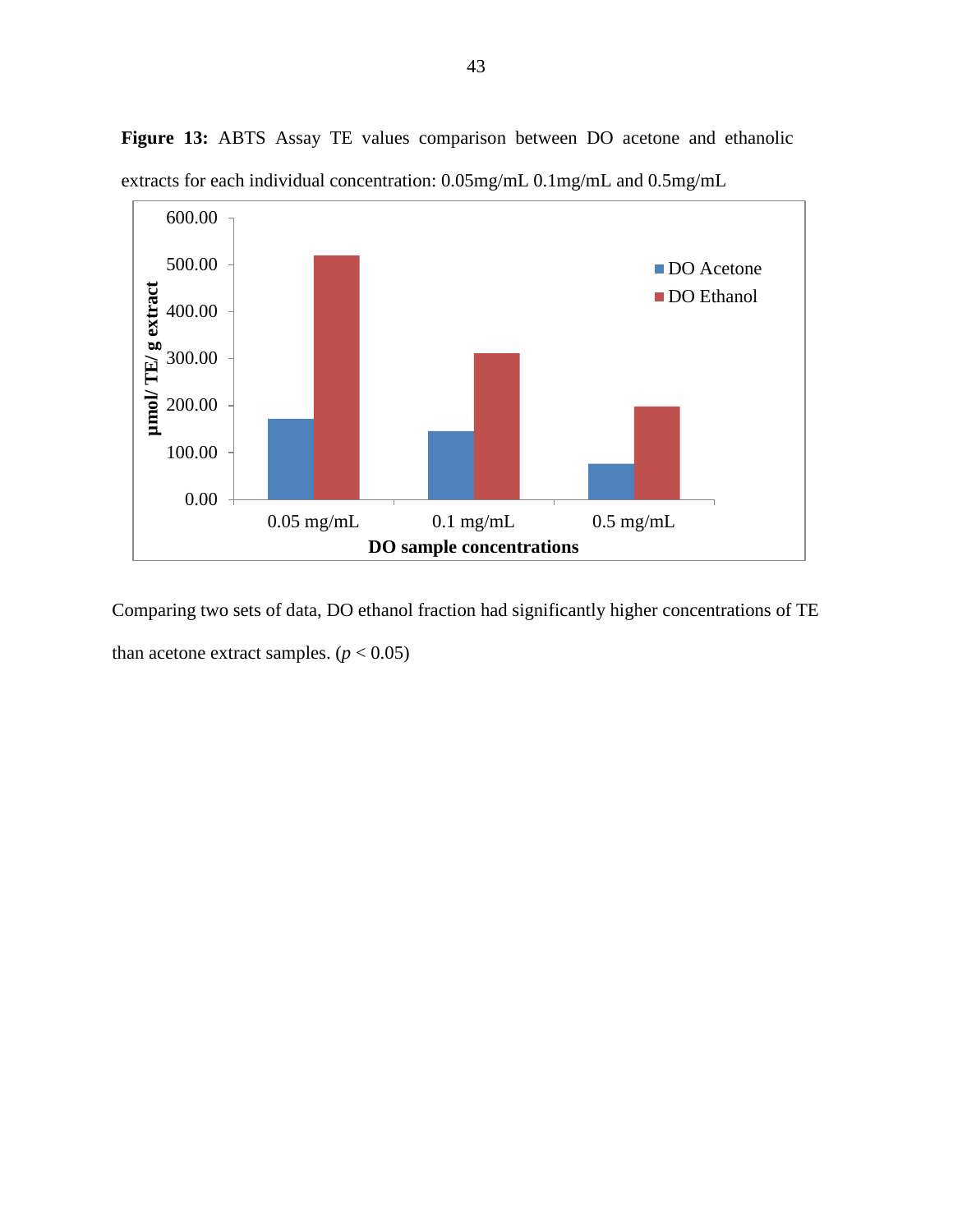|                     | $\mu$ mol TE / g of extract |                   |
|---------------------|-----------------------------|-------------------|
|                     | ORAC                        | <b>ABTS</b>       |
| DO acetone faction  | $193.39 \pm 51.2$           | $131.65 \pm 28.6$ |
| DO ethanol fraction | $299.79 + 99.3$             | $343.24 + 94.1$   |

<span id="page-52-0"></span>**Table 7**: Analyzed results of TE values for DO acetone and ethanolic extracts from ORAC and ABTS assay for correlation evaluation

TE values were calculated from mean concentrations and expressed as Mean  $\pm$  SEM; Ethanol fraction appeared to have significant higher TE AOC in both ORAC and ABTS assays compare to acetone fraction.  $(p < 0.05)$ 

Correlation studies was done in Microsoft Excel where  $R^2$  for DO acetone fraction is 0.953 and  $R^2$  for ethanol fraction is 0.9785, which both indicated good correlation between two methods.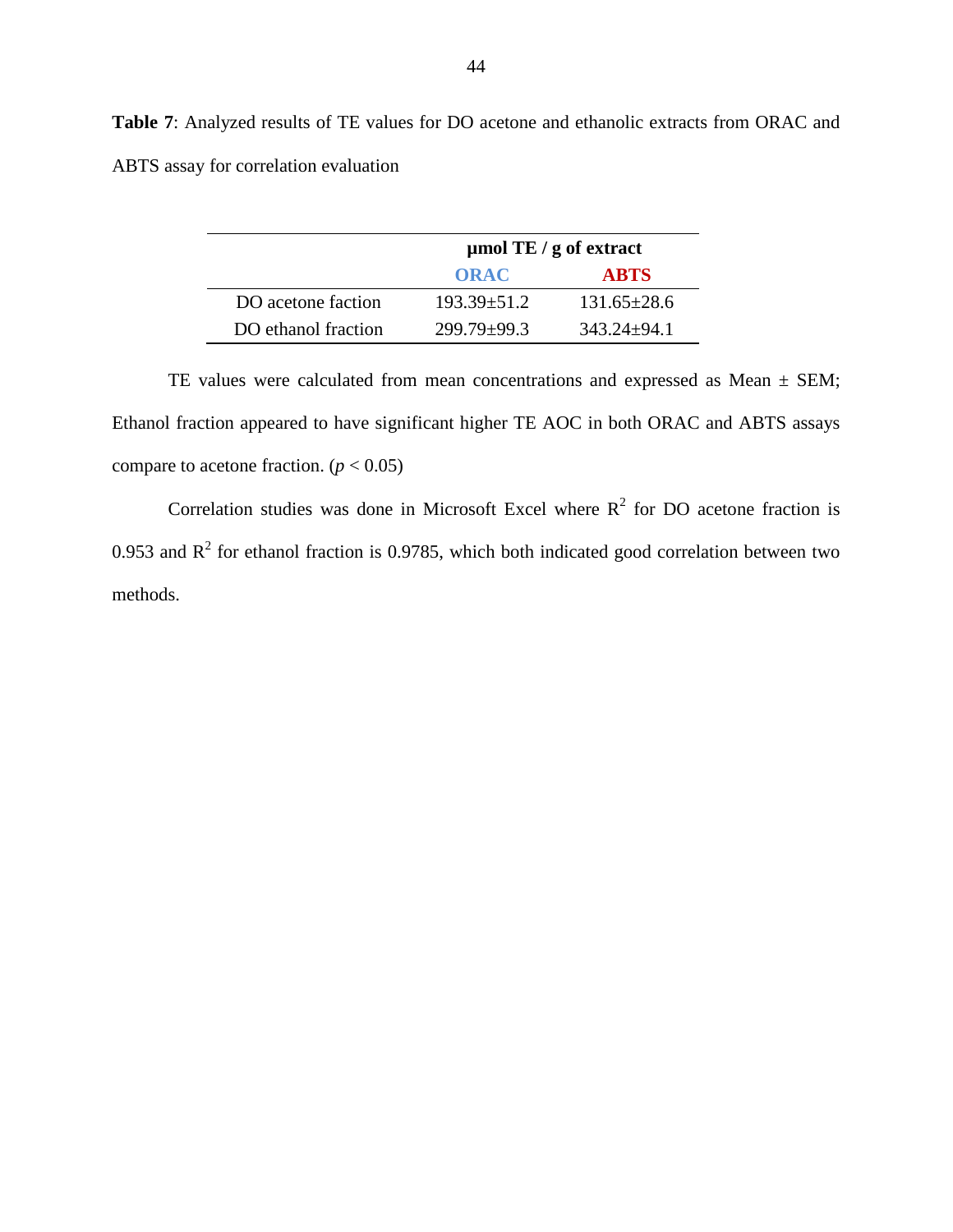

<span id="page-53-0"></span>Figure 14: Comparison between TE analysis by ORAC and ABTS<sup>+</sup> assay for DO acetone fraction and ethanol fraction.

and there was no significant difference between two assay results corresponding to each fraction.

Acetone: (*p*=0.564), Ethanol: (*p*=0.720)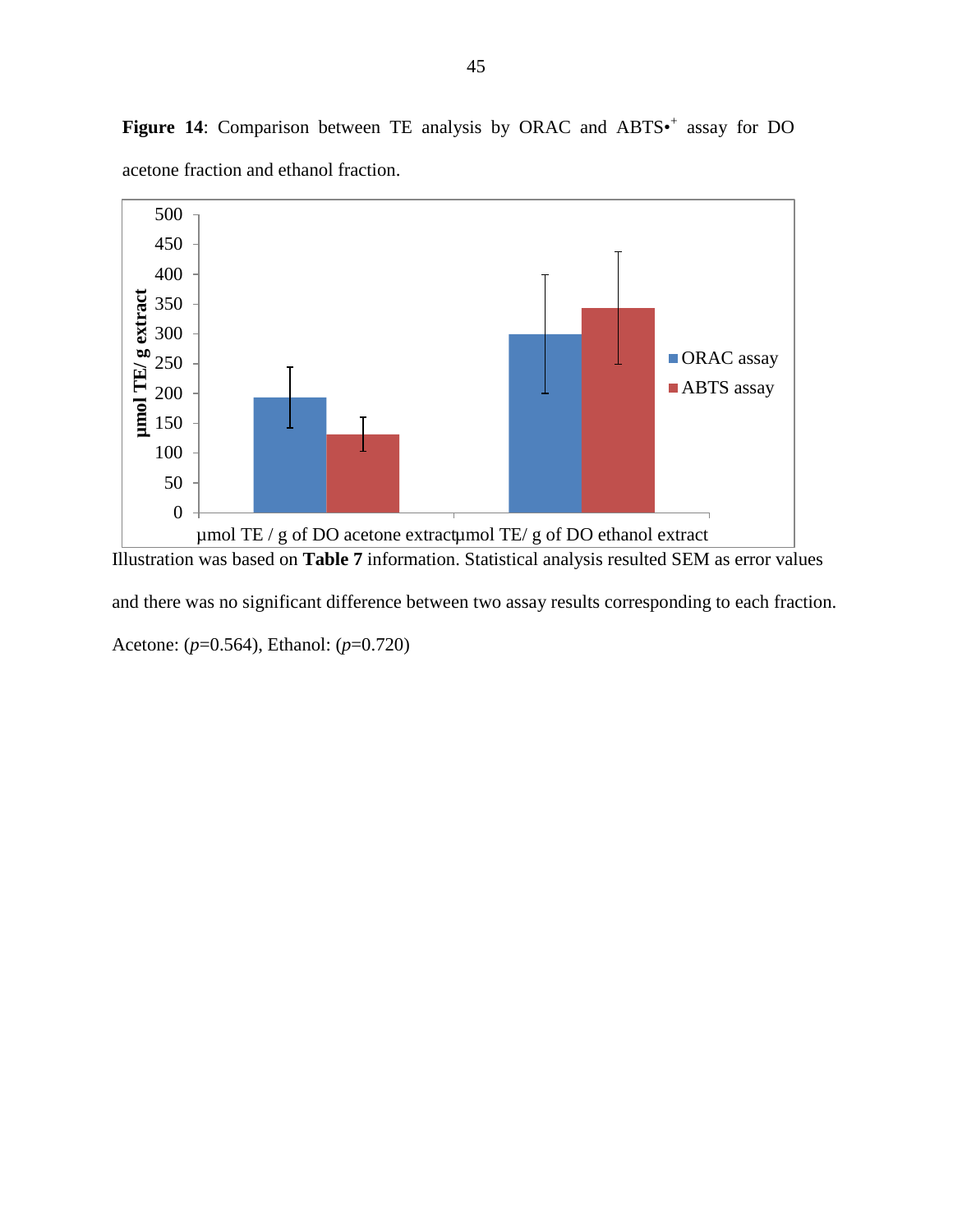| Standard:<br>[glucose] $mg/dL$ | Mean<br>Absorbance | <b>Adjusted Mean</b><br>Absorbance* | $SD**$       |
|--------------------------------|--------------------|-------------------------------------|--------------|
| 0                              | 0.0453             | 0.0000                              | ±0.0000      |
| 50                             | 0.0758             | 0.0305                              | $\pm 0.0052$ |
| 100                            | 0.1202             | 0.0749                              | ±0.0040      |
| 200                            | 0.3025             | 0.2572                              | ±0.0134      |
| 400                            | 0.5050             | 0.4597                              | $\pm 0.0151$ |
| 500                            | 0.7506             | 0.7053                              | ±0.0095      |

<span id="page-54-0"></span>**Table 8**: Glucose standards absorbance measurements at concentrations of 0, 50, 100, 200, 400 and 500 mg/dL for plotting standard curve

\* Adjusted Mean Absorbance was calculated based on the subtraction of mean background

readings of duplicated values for glucose at 0mg/mL (blank).

\*\*SD calculated based on duplicate readings of glucose standards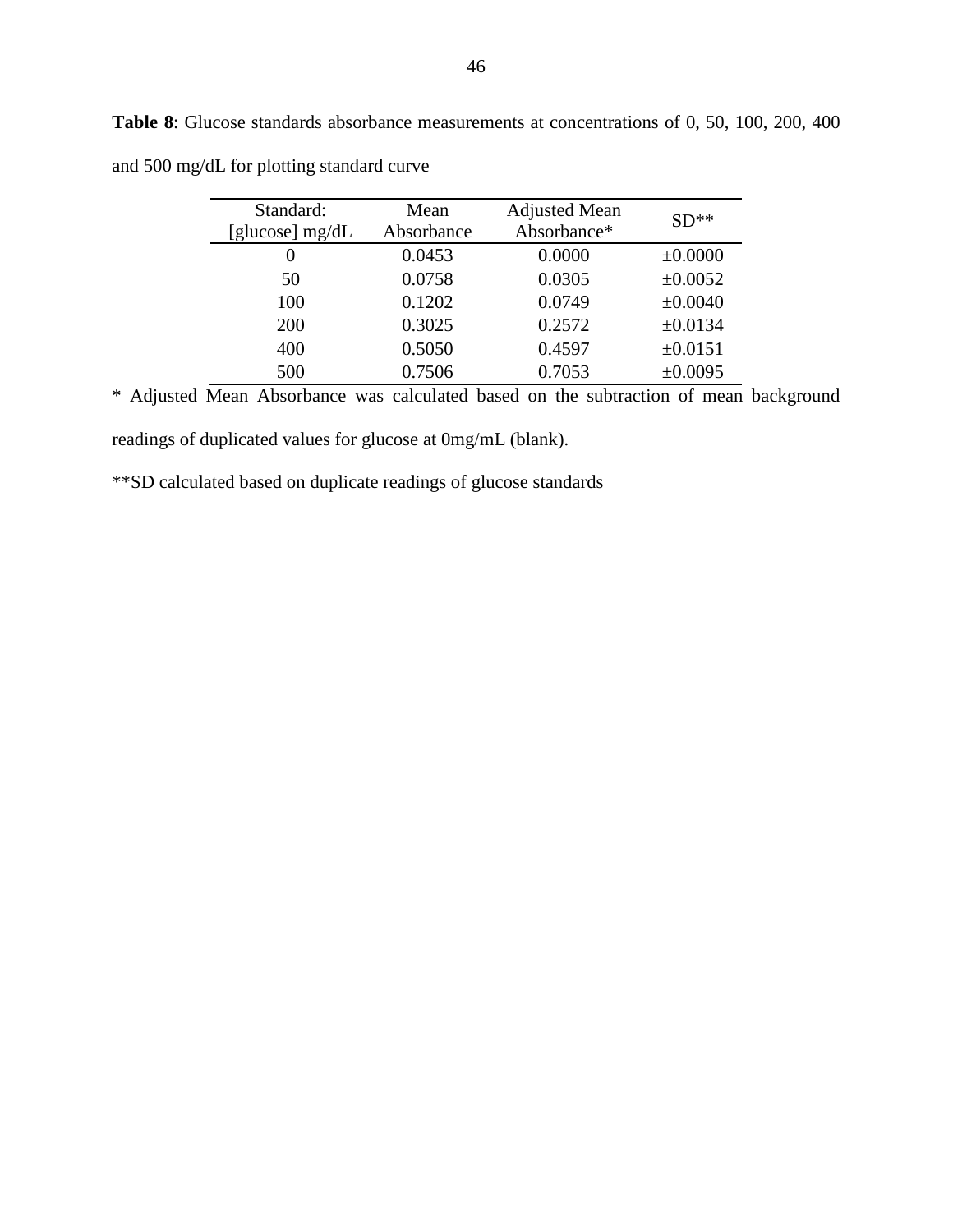<span id="page-55-0"></span>Figure 15: Standard curve plot of Glucose at different concentrations for subsequent calculations of sample glucose production and  $\alpha$ -glucosidase inhibition

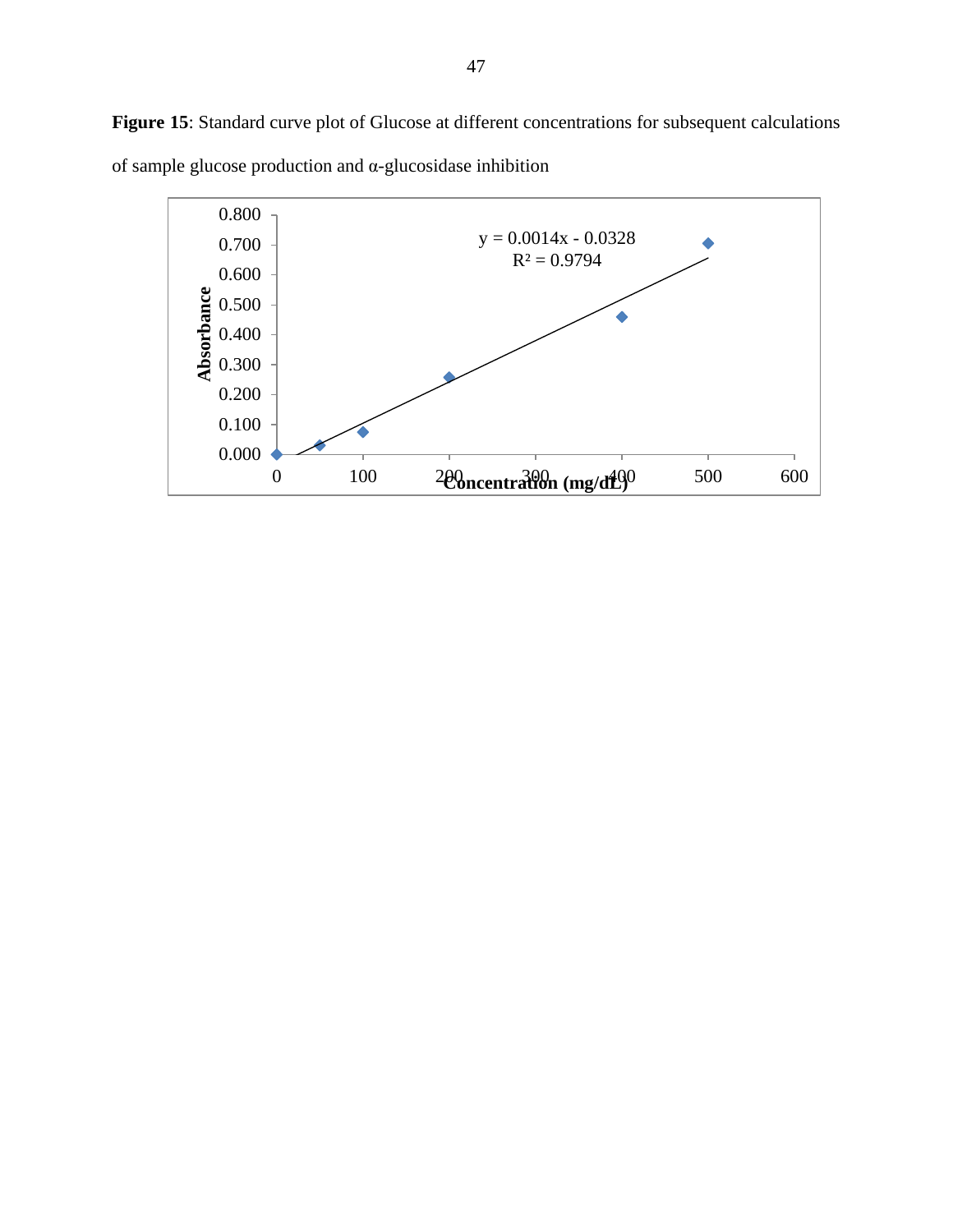| Sample                             | <b>Adjusted Mean</b><br>Absorbance* | Calculated<br>Glucose<br>Concentration<br>(mg/dL) | % $\alpha$ -<br>glucosidase<br>inhibition<br>(concentration) | % $\alpha$ -<br>glucosidase<br>inhibition<br>(absorbance) |
|------------------------------------|-------------------------------------|---------------------------------------------------|--------------------------------------------------------------|-----------------------------------------------------------|
| - control (PB)                     | $0.1851 \pm 0.0062$                 | 155.643                                           | N/A                                                          | N/A                                                       |
| + control (Acarbose)               | $0.0622 \pm 0.0018$                 | 67.821                                            | 56.425                                                       | 66.424                                                    |
| - control $(25%$ Acet)**           | $0.1857 \pm 0.0101$                 | 156.036                                           | N/A                                                          | N/A                                                       |
| DO Acetone 5mg/mL                  | $0.1611 \pm 0.0013$                 | 138.500                                           | 11.238                                                       | 13.224                                                    |
| DO Acetone 2.5mg/mL                | $0.1593 \pm 0.0022$                 | 137.179                                           | 12.085                                                       | 14.220                                                    |
| DO Acetone 1mg/mL                  | $0.1464 \pm 0.0052$                 | 127.964                                           | 17.990                                                       | 21.169                                                    |
|                                    |                                     |                                                   |                                                              |                                                           |
| - control $(20\% \text{ EtOH})$ ** | $0.1839 \pm 0.0071$                 | 154.786                                           | N/A                                                          | N/A                                                       |
| DO EtOH 5mg/mL                     | $0.17230 \pm 0.0067$                | 146.464                                           | 5.376                                                        | 6.335                                                     |
| DO EtOH 2.5mg/mL                   | $0.1723 \pm 0.0099$                 | 146.500                                           | 5.353                                                        | 6.308                                                     |

<span id="page-56-0"></span>**Table 9:** Percentage α-glucosidase inhibition for DO Acetone and Ethanol (EtOH) fractions based on glucose concentration mean values and absorbance mean values

\* SD values were calculated based on duplicate measurements for each control/sample

\*\* DO acetone fraction results were calculated based on 25% acetone absorbance, ethanol fraction was based on 20% ethanol absorbance values as negative control.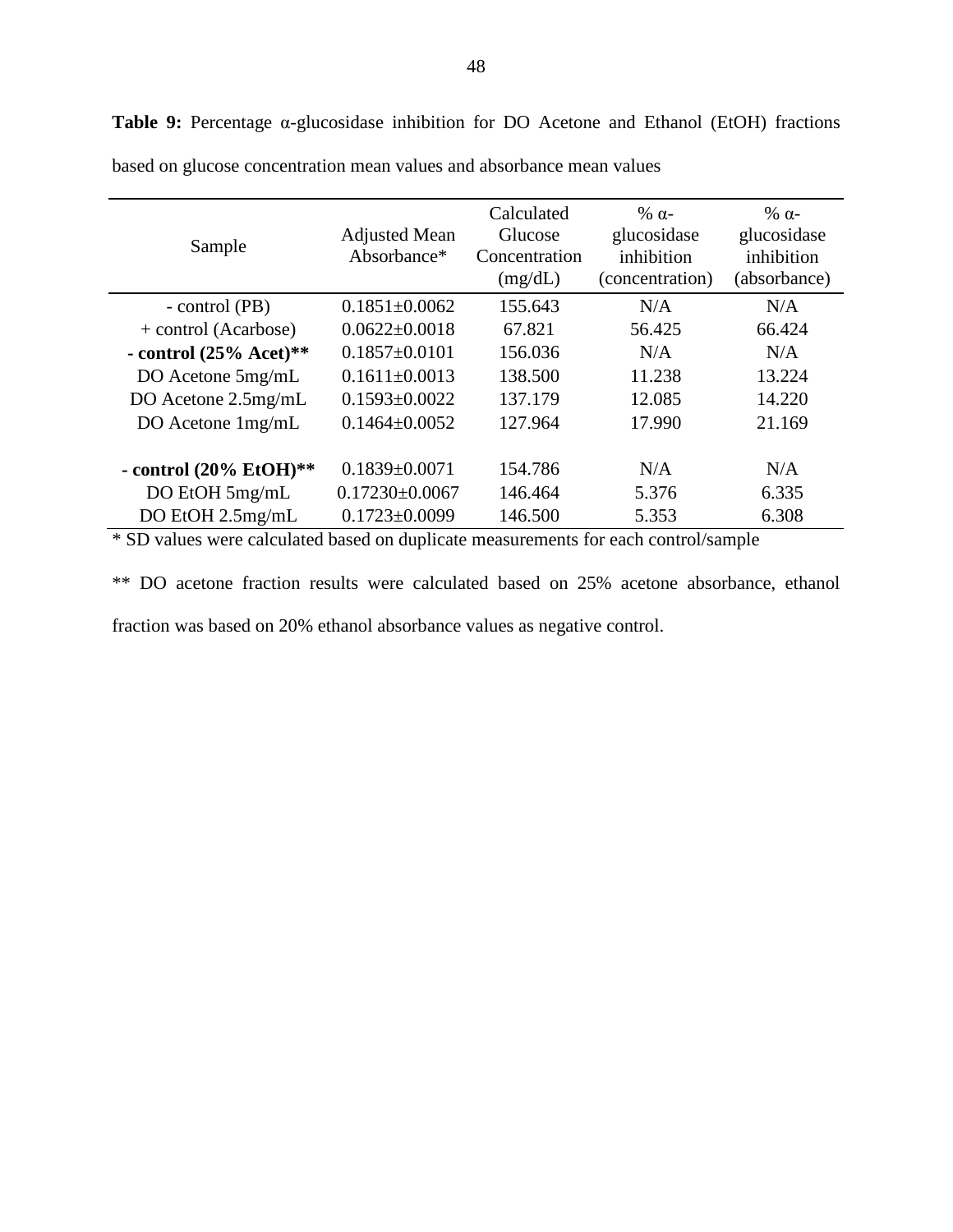<span id="page-57-0"></span>**Figure 16**: Bar graph for illustrating percentage α-glucosidase inhibition differences between DO acetone and ethanol fractions in various concentrations.



\* Available sample concentrations of 5mg/mL and 2.5mg/mL for both Acetone and EtOH had significant differences in % inhibition values between the two groups.  $(p < 0.05)$ 

\*\* Due to unknown error, only acetone fraction was able to obtain value for 1mg/mL, ethanol fraction had an outlier of negative value, thus eliminated.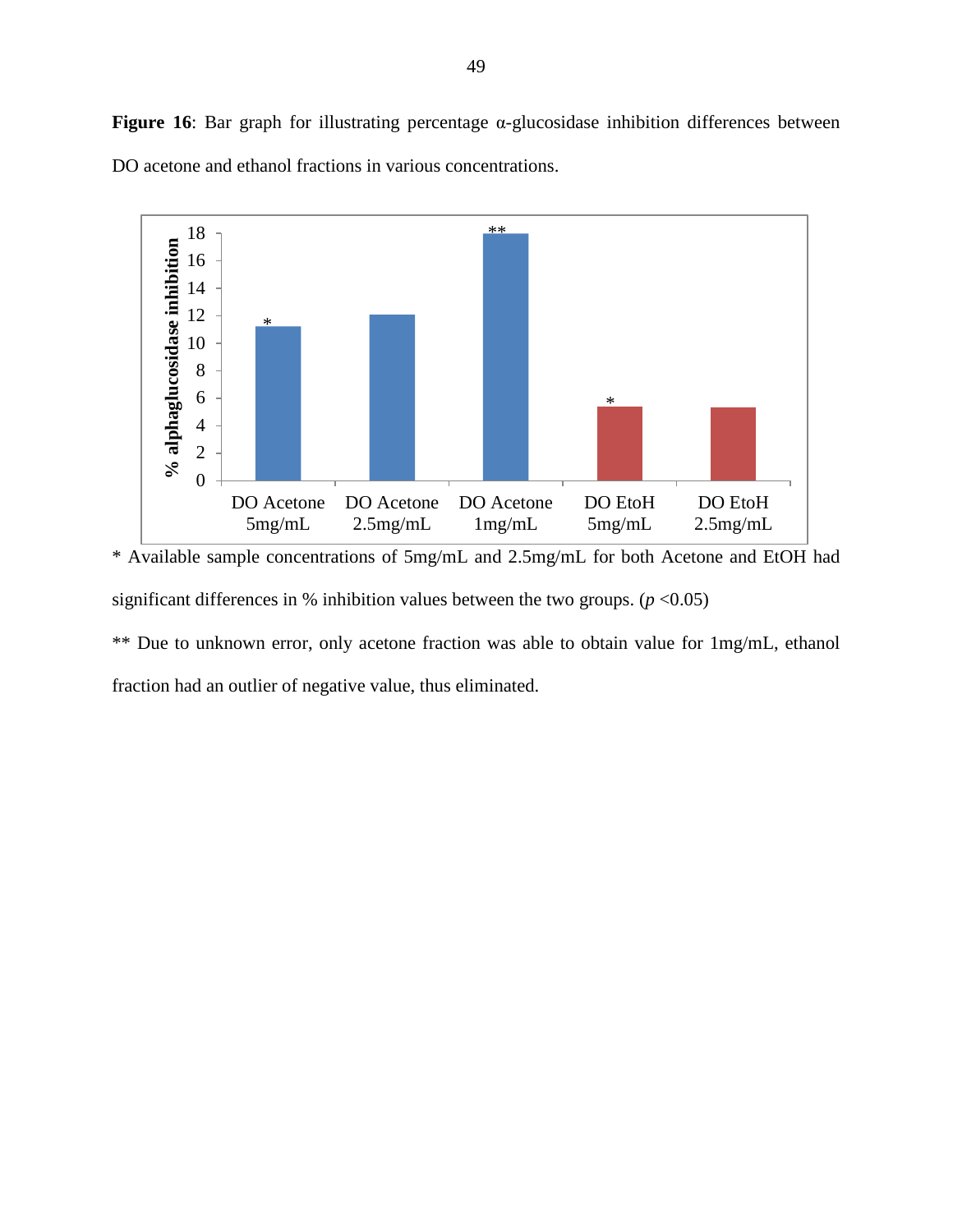#### **REFERENCES**

- <span id="page-58-1"></span><span id="page-58-0"></span>1. Fang, Y.Z., S. Yang, and G. Wu, Free radicals, antioxidants, and nutrition*.* Nutrition, 2002. 18(10): p. 872-9.
- <span id="page-58-2"></span>2. Rolfes, S.R., K. Pinna, and E.N. Whitney, *Understanding normal and clinical nutrition*. 2012, Wadsworth/Cengage Learning,: Australia ; United States. p. 390-392.
- <span id="page-58-3"></span>3. Madhavi, D.L., S.S. Deshpande, and D.K. Salunkhe, *Food antioxidants : technological, toxicological, and health perspectives*. Food science and technology. 1996, New York: Marcel Dekker. viii, 490 p.
- <span id="page-58-4"></span>4. Prior, R.L., X. Wu, and K. Schaich, Standardized methods for the determination of antioxidant capacity and phenolics in foods and dietary supplements*.* J Agric Food Chem, 2005. 53(10): p. 4290-302.
- <span id="page-58-5"></span>5. Sies, H., W. Stahl, and A.R. Sundquist, Antioxidant functions of vitamins. Vitamins E and C, beta-carotene, and other carotenoids*.* Ann N Y Acad Sci, 1992. 669: p. 7-20.
- <span id="page-58-6"></span>6. Harborne, J.B. and C.A. Williams, Advances in flavonoid research since 1992*.* Phytochemistry, 2000. 55(6): p. 481-504.
- <span id="page-58-7"></span>7. Milner, J.A., Molecular targets for bioactive food components*.* J Nutr, 2004. 134(9): p. 2492S-2498S.
- <span id="page-58-8"></span>8. Feskanich, D., et al., Prospective study of fruit and vegetable consumption and risk of lung cancer among men and women*.* J Natl Cancer Inst, 2000. 92(22): p. 1812-23.
- <span id="page-58-9"></span>9. Sies, H., Glutathione and its role in cellular functions*.* Free Radic Biol Med, 1999. 27(9-10): p. 916-21.
- <span id="page-58-10"></span>10. Evans, P. and B. Halliwell, Micronutrients: oxidant/antioxidant status*.* Br J Nutr, 2001. 85 Suppl 2: p. S67-74.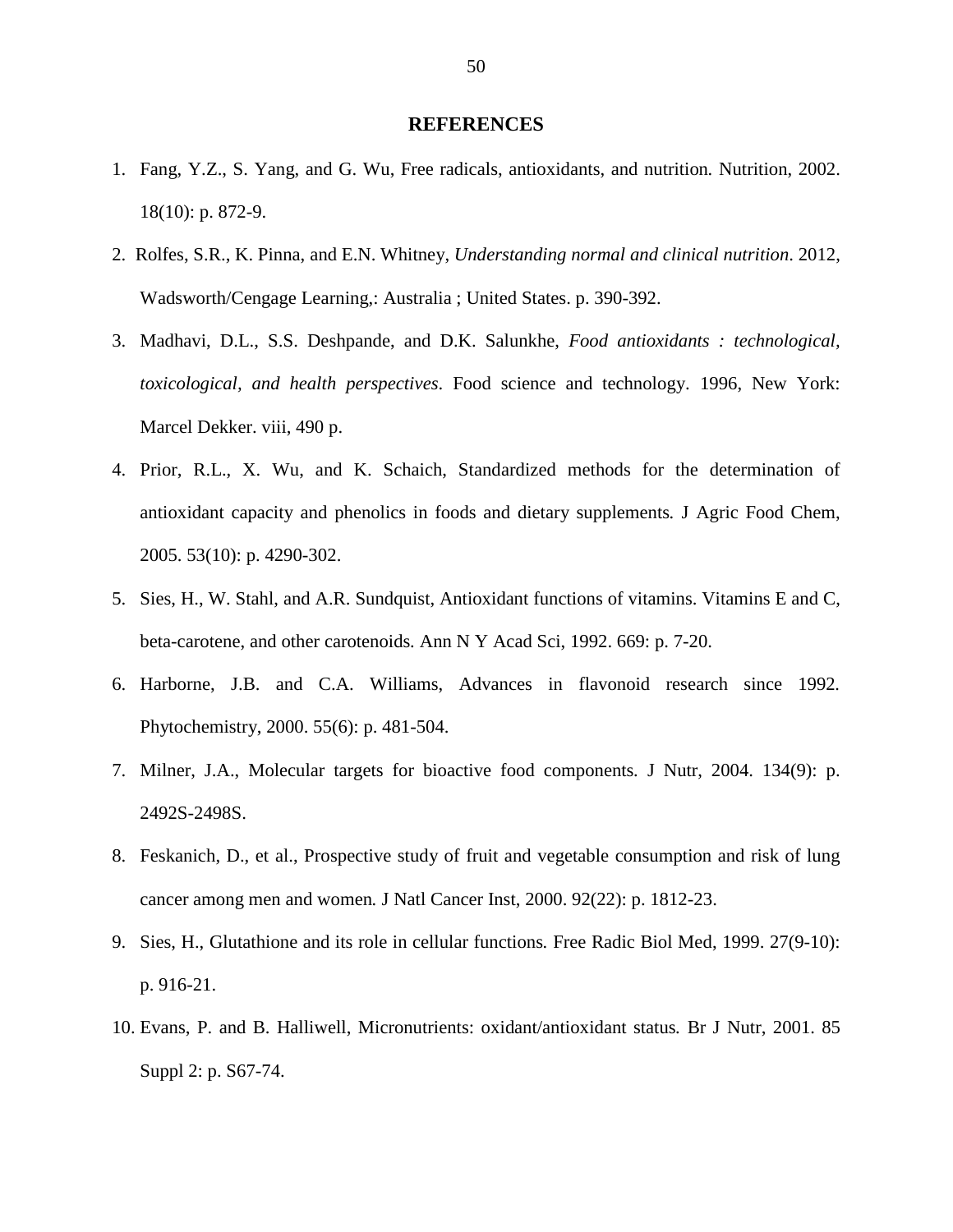- <span id="page-59-0"></span>11. Wu, G. and C.J. Meininger, Regulation of nitric oxide synthesis by dietary factors*.* Annu Rev Nutr, 2002. 22: p. 61-86.
- <span id="page-59-1"></span>12. Lv, G.Y., M.Q. Yan, and S.H. Chen, [Review of pharmacological activities of Dendrobium officinale based on traditional functions]*.* Zhongguo Zhong Yao Za Zhi, 2013. 38(4): p. 489- 93.
- <span id="page-59-2"></span>13. Chen, X., et al., Discrimination of the rare medicinal plant Dendrobium officinale based on naringenin, bibenzyl, and polysaccharides*.* Sci China Life Sci, 2012. 55(12): p. 1092-9.
- <span id="page-59-3"></span>14. Reşat Apak, S.G., Volker Böhm, Karen M. Schaich, and a.K.G. Mustafa Özyürek, Methods of measurement and evaluation of natural antioxidant capacity/activity*.* Pure Appl. Chem.,, 2013. 85(5): p. 42.
- <span id="page-59-4"></span>15. Yan, M.Q., et al., [HPLC specific chromatogram of Dendrobium officinale]*.* Zhongguo Zhong Yao Za Zhi, 2013. 38(4): p. 516-9.
- <span id="page-59-5"></span>16. Wang, H.Z., et al., [Analysis of genetic diversity among 13 Chinese species of Dendrobium based on AFLP]*.* Fen Zi Xi Bao Sheng Wu Xue Bao, 2007. 40(3): p. 205-10.
- <span id="page-59-6"></span>17. Chen, X.M., S.Y. Xiao, and S.X. Guo, [Comparison of chemical compositions between Dendrobium candidum and Dendrobium nobile]*.* Zhongguo Yi Xue Ke Xue Yuan Xue Bao, 2006. 28(4): p. 524-9.
- <span id="page-59-7"></span>18. Lin, X., et al., Dendrobium officinale polysaccharides ameliorate the abnormality of aquaporin 5, pro-inflammatory cytokines and inhibit apoptosis in the experimental Sjogren's syndrome mice*.* Int Immunopharmacol, 2011. 11(12): p. 2025-32.
- <span id="page-59-8"></span>19. Xiang, L., et al., Polysaccharides of Dendrobium officinale inhibit TNF-alpha-induced apoptosis in A-253 cell line*.* Inflamm Res, 2013. 62(3): p. 313-24.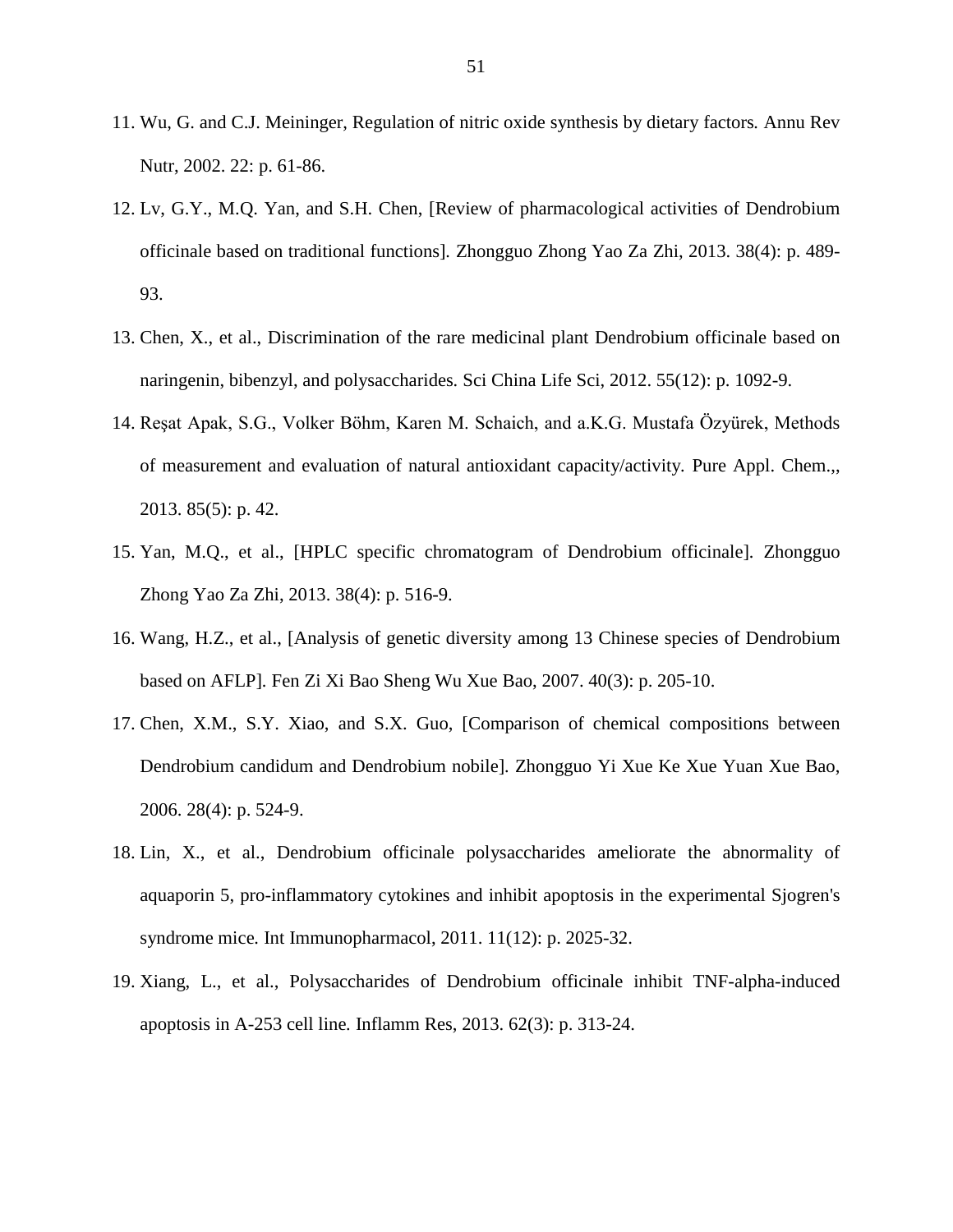- <span id="page-60-0"></span>20. LU Wei, C.Y.-m., XU Cai-ju,MEN Jia,ZHANG Rong-hua, Study of anto-fatigue function of Dendrobium Candidum on mice*.* Chinese J of Health Lab Tech., 2010. 20(10): p. 2488-2492.
- <span id="page-60-1"></span>21. Wu, H.S., et al., [Studies on anti-hyperglycemic effect and its mechanism of Dendrobium candidum]*.* Zhongguo Zhong Yao Za Zhi, 2004. 29(2): p. 160-3.
- <span id="page-60-2"></span>22. Lv, G.Y., et al., [Effect of Dendrobium officinale granule on long-term-alcohol-induced hypertension rats]*.* Zhongguo Zhong Yao Za Zhi, 2013. 38(20): p. 3560-5.
- <span id="page-60-3"></span>23. Zhu, Y., et al., [Quantitative variation of total alkaloids contents in Dendrobium officinale]*.* Zhongguo Zhong Yao Za Zhi, 2010. 35(18): p. 2388-91.
- <span id="page-60-4"></span>24. Zhu, Y., et al., [Study on 11 metal [correction of mental] element contents in Dendrobium officinale]*.* Zhongguo Zhong Yao Za Zhi, 2011. 36(3): p. 356-60.
- <span id="page-60-5"></span>25. Zhou, J., et al., [Comparison of phenolic components among different species of Dendrobium (Shihu fengdou) and determination of their active components--moscatilin and gigantol]*.* Se Pu, 2010. 28(6): p. 566-71.
- <span id="page-60-6"></span>26. Zhou, K. and L. Yu, Antioxidant properties of bran extracts from Trego wheat grown at different locations*.* J Agric Food Chem, 2004. 52(5): p. 1112-7.
- <span id="page-60-7"></span>27. Spanos, G.A.a.W., R. E., Influence of processing and storage on the phenolic composition of Thompson seedless grape juice. J. Agric. Food Chem, 1990. 38: p. 1565-1571.
- <span id="page-60-8"></span>28. Kedare, S.B. and R.P. Singh, Genesis and development of DPPH method of antioxidant assay*.* J Food Sci Technol, 2011. 48(4): p. 412-22.
- <span id="page-60-9"></span>29. Brand-Williams, W., M.E. Cuvelier, and C. Berset. , Use of a free radical method to evaluate antioxidant activity*.* Food Science and Technology, 1995. 28(1): p. 25-30.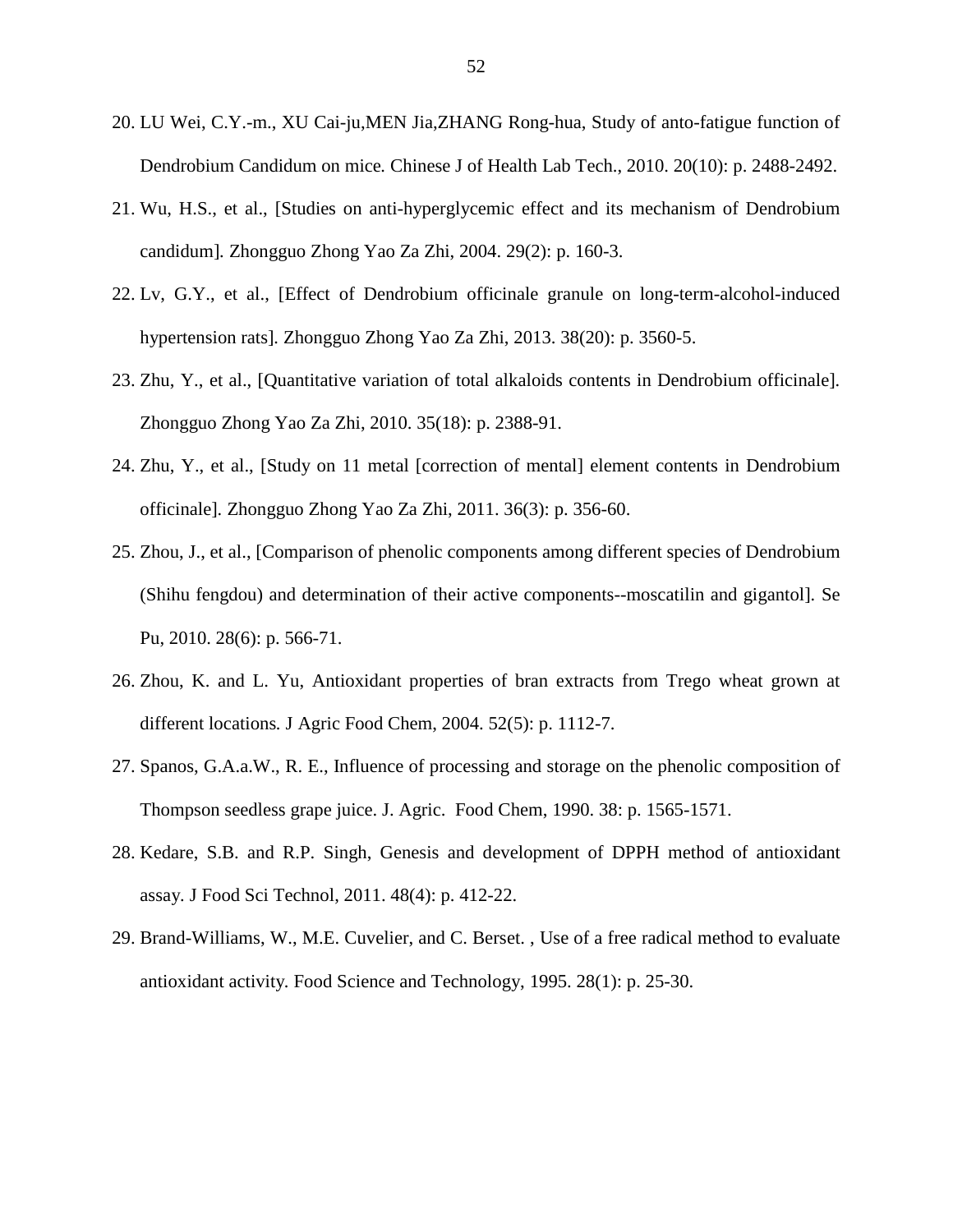- <span id="page-61-0"></span>30. Dudonne, S., et al., Comparative study of antioxidant properties and total phenolic content of 30 plant extracts of industrial interest using DPPH, ABTS, FRAP, SOD, and ORAC assays*.* J Agric Food Chem, 2009. 57(5): p. 1768-74.
- <span id="page-61-1"></span>31. Huang, D., et al., High-throughput assay of oxygen radical absorbance capacity (ORAC) using a multichannel liquid handling system coupled with a microplate fluorescence reader in 96-well format*.* J Agric Food Chem, 2002. 50(16): p. 4437-44.
- <span id="page-61-2"></span>32. Cao, G. and R.L. Prior, Comparison of different analytical methods for assessing total antioxidant capacity of human serum*.* Clin Chem, 1998. 44(6 Pt 1): p. 1309-15.
- <span id="page-61-3"></span>33. Re, R., et al., Antioxidant activity applying an improved ABTS radical cation decolorization assay*.* Free Radic Biol Med, 1999. 26(9-10): p. 1231-7.
- <span id="page-61-4"></span>34. Zhou, K., J.J. Yin, and L.L. Yu, Phenolic acid, tocopherol and carotenoid compositions, and antioxidant functions of hard red winter wheat bran*.* J Agric Food Chem, 2005. 53(10): p. 3916-22.
- <span id="page-61-5"></span>35. Ohta, T., et al., Alpha-glucosidase inhibitory activity of a 70% methanol extract from ezoishige (Pelvetia babingtonii de Toni) and its effect on the elevation of blood glucose level in rats*.* Biosci Biotechnol Biochem, 2002. 66(7): p. 1552-4.
- <span id="page-61-6"></span>36. Hogan, S., et al., Antioxidant rich grape pomace extract suppresses postprandial hyperglycemia in diabetic mice by specifically inhibiting alpha-glucosidase*.* Nutr Metab (Lond), 2010. 7: p. 71.
- <span id="page-61-7"></span>37. Wako Chemicals, U., *Autokit Glucose Enzymatic Method (Mutarotase-GOD)*. 2013. Available at [http://www.wakodiagnostics.com/pi/pi\\_autokit\\_glucose.pdf.](http://www.wakodiagnostics.com/pi/pi_autokit_glucose.pdf)
- <span id="page-61-8"></span>38. Zhang, X., et al., Bioactive bibenzyl derivatives and fluorenones from Dendrobium nobile*.* J Nat Prod, 2007. 70(1): p. 24-8.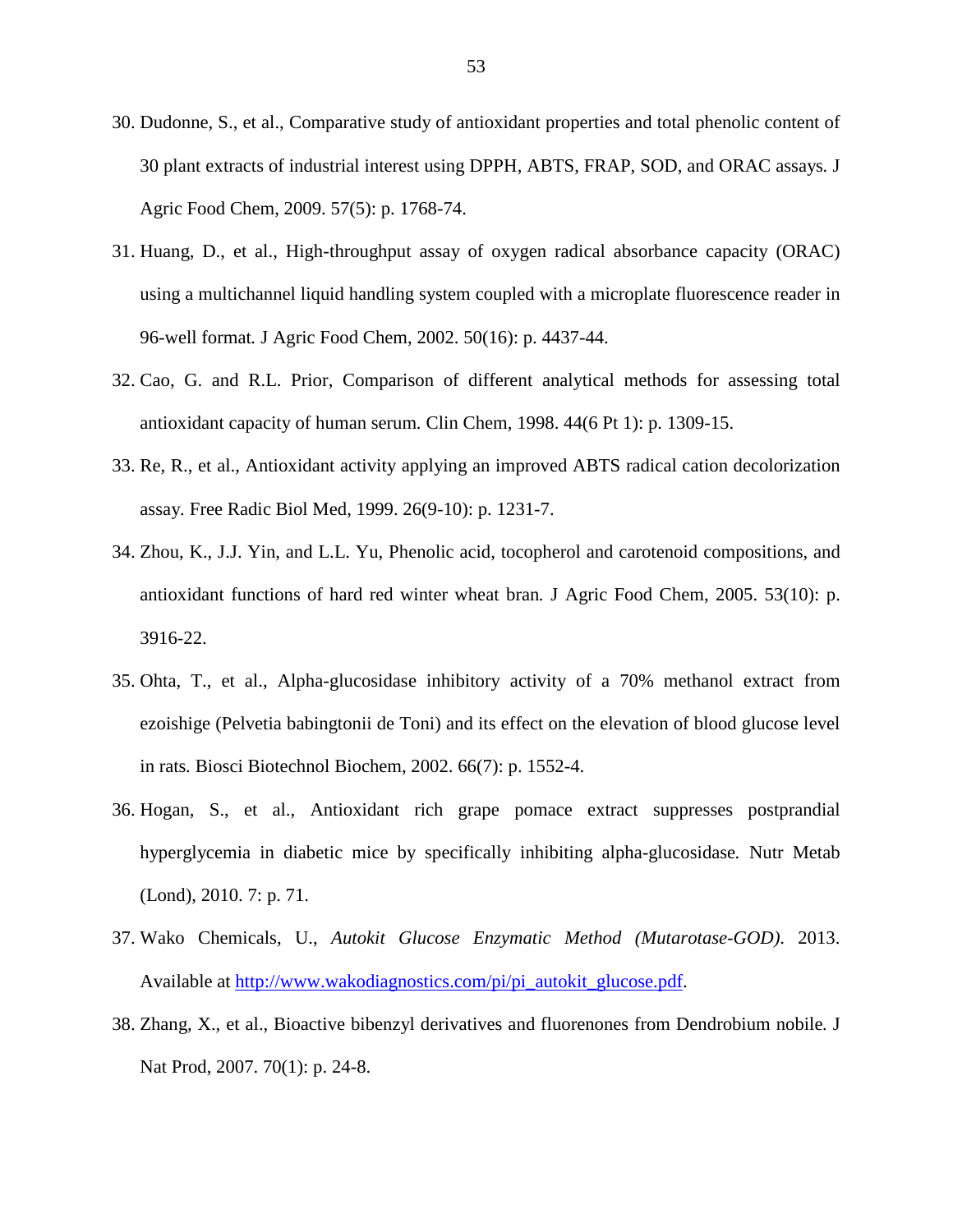- <span id="page-62-0"></span>39. Luo, A., et al., In vitro and in vivo antioxidant activity of a water-soluble polysaccharide from Dendrobium denneanum*.* Molecules, 2011. 16(2): p. 1579-92.
- <span id="page-62-1"></span>40. Varoni, E.M., et al., Effects of red wine intake on human salivary antiradical capacity and total polyphenol content*.* Food Chem Toxicol, 2013. 58: p. 289-94.
- <span id="page-62-2"></span>41. Ono, T., et al., A new enzymatic assay of chloride in serum*.* 1988(0009-9147 (Print)): p. 522- 523.
- <span id="page-62-3"></span>42. Halvorson, H., *Methods in Enzymology*. Vol. 8. 1966, New York: Academic Press.
- <span id="page-62-4"></span>43. Zhou, G.F., et al., [Determination of naringenin in Dendrobium officinale by HPLC]*.* Zhongguo Zhong Yao Za Zhi, 2013. 38(4): p. 520-3.
- <span id="page-62-5"></span>44. Zha, X.Q., et al., Enzymatic fingerprints of polysaccharides of Dendrobium officinale and their application in identification of Dendrobium species*.* J Nat Med, 2012. 66(3): p. 525-34.
- <span id="page-62-6"></span>45. Zhang, A., et al., [Study on basic amino acid contents in Dendrobium officinale]*.* Zhongguo Zhong Yao Za Zhi, 2011. 36(19): p. 2632-5.
- <span id="page-62-7"></span>46. Li, C., et al., [Effects of post-harvest processing and extraction methods on polysaccharides content of Dendrobium officinale]*.* Zhongguo Zhong Yao Za Zhi, 2013. 38(4): p. 524-7.
- <span id="page-62-8"></span>47. Jia, L., et al., The synergistic effects of traditional Chinese herbs and radiotherapy for cancer treatment*.* Oncol Lett, 2013. 5(5): p. 1439-1447.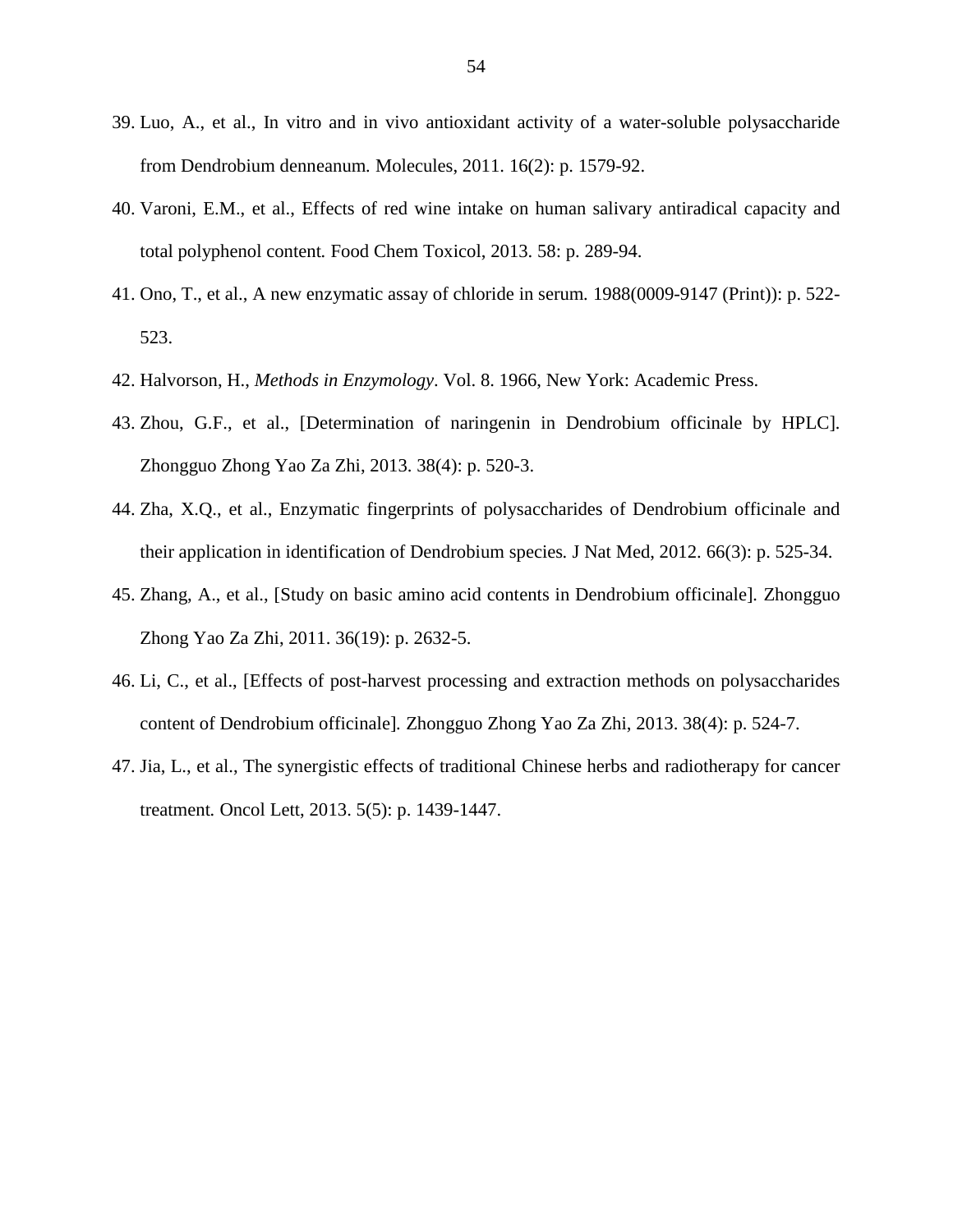#### **ABSTRACT**

#### <span id="page-63-0"></span>**COMPARITIVE STUDY ON ANTIOXIDANT PROPERTIES OF** *DENDROBIUM OFFICINALE* **(TIEPISHIHU)**

by

#### **WENJUN ZHU**

#### **May 2014**

**Advisor:** Dr. Kequan Zhou

**Major:** Nutrition and Food Science

#### **Degree:** Master of Science

For ages, Chinese herbs, such as Dendrobium Officinale (DO), have been used in Asian regions for treating various illnesses due to the high medicinal value. In this study, the DO plant Acetone and Ethanolic extracts possibly containing antioxidants were tested using different methodologies for comparison and determination of specific antioxidant capacity. The total phenolic content assay expressed as Gallic Acid Equivalent showed 9.43±0.23 mg GAE /g of extract. Further analysis using DPPH• assay indicated that antioxidants presented in the sample were able to significantly scavenge 37% and 44% radicals at the concentrations of 25mg/ml and 50mg/mL respectively, after a period of 2 hours (*p*<0.05). ORAC and ABTS assays showed consistent radical scavenging results that Ethanol extracted DO sample had significantly higher AOC than the Acetone fraction. In addition, α-glucosidase assay was included to test efficacy in postprandial hyperglycemic condition, where the result indicated a significantly higher inhibitory effect by DO Acetone fraction compare to Ethanol fraction,  $11~18\%$  vs. 5.4% ( $p<0.05$ ). Although DO did not contain significantly high level of phenolic antioxidants, additional researches on different purified fractions such as polysaccharide compounds including